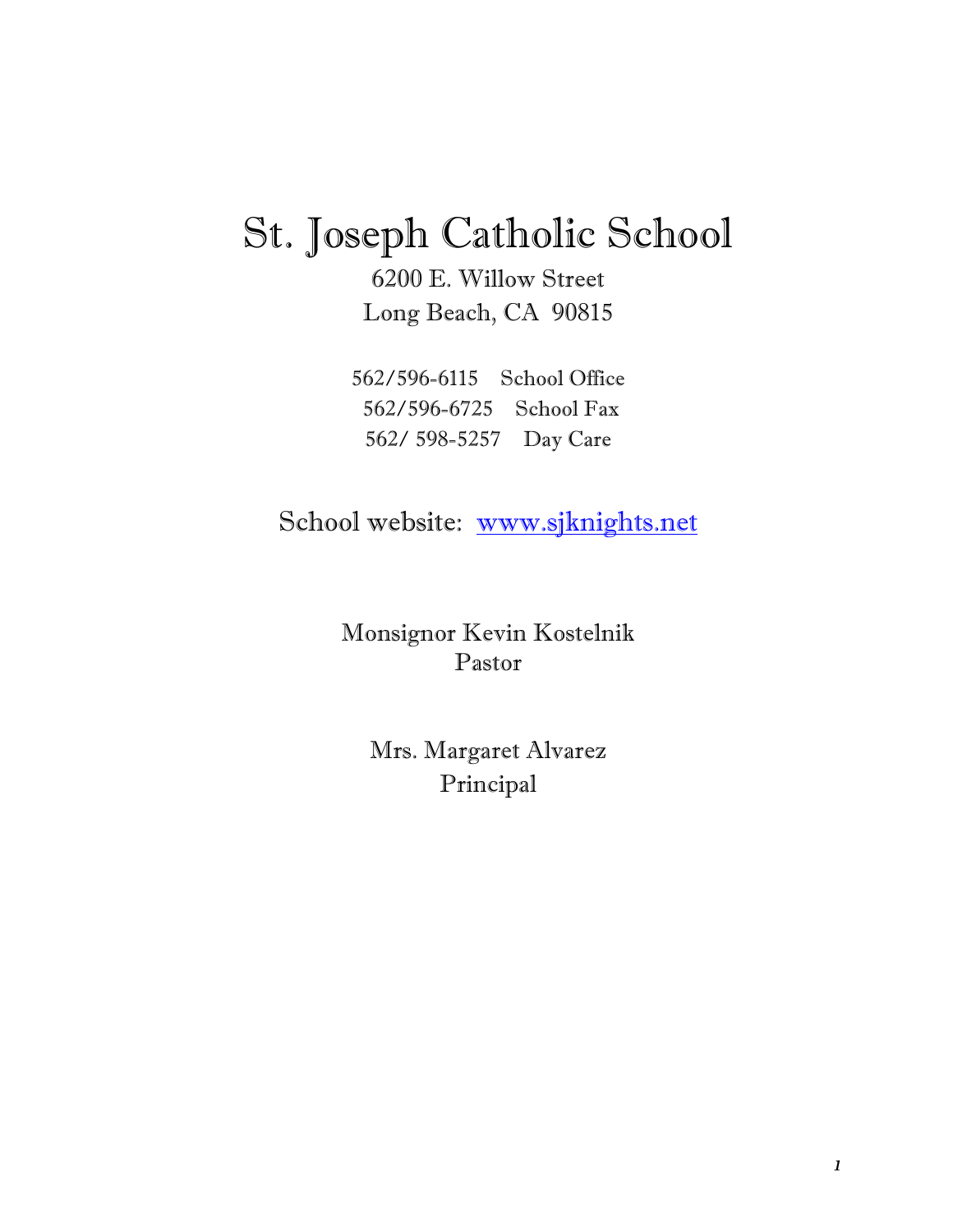# *A. General Information*

#### **St. Joseph Catholic School Established 1956**

#### Vision Statement

"St. Joseph Catholic School, serving as a ministry of St. Joseph Catholic Parish, is dedicated to celebrating and educating the whole child. Recognizing parents as the primary educators of their children, we work collaboratively to foster a love for all that is genuinely beautiful, good and true. We are committed to providing a rigorous curriculum that motivates students toward an intrinsic love of learning, leading them to an understanding that learning is desirable for its own sake. We seek to immerse our students in a Christ-centered environment, so they may develop the courage to seek the Wisdom to trust in and cooperate with God's grace in their lives, thus empowering them to use the gifts that God has given them to live happy integrated lives as disciples of Christ in our diverse and technological world."

#### **St. Joseph Catholic School Philosophy/Goals**

We at St. Joseph Catholic School participate in the Church's mission of education by providing a Catholic environment of Christian life and learning. We strive to integrate the Gospel values in our daily lives and encourage our students to grow in their relationship with God, in their self-esteem and in their respect for one another.

Recognizing the uniqueness of each child, we strive to provide an educational program which directs the students to become responsible individuals and prepares them for success in a technological and global society.

Acknowledging parents as the primary educators of their children, we assist by providing an educational program which nourishes the faith development of all students. This program endeavors to educate the whole person through religious, intellectual, psychological, social, physical, and aesthetic development.

We value the shared building of a faith community based on Jesus' command to love one another. Through modeling openness, understanding, acceptance, sensitivity and forgiveness, we hope to inspire the students to become vibrant members of our diverse, multi-cultural society.

We foster apostolic Christian service to deepen the student's involvement in social concerns. We declare with John Paul II in his address to American Catholic Educators that this "powerful experience---will enlarge their horizons, challenge their lifestyles, and offer them authentic human fulfillment".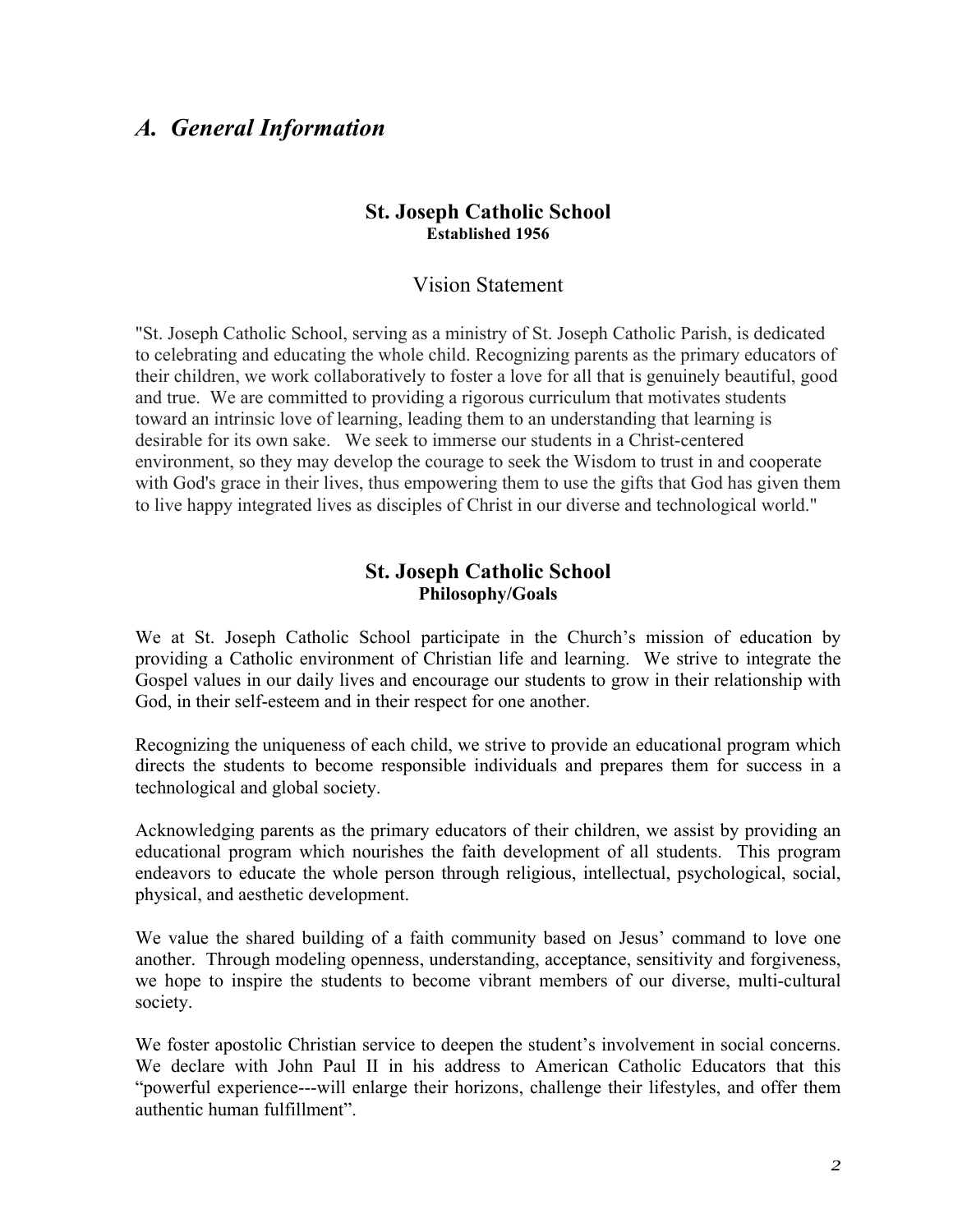We realize that the extent to which the Christian message is transmitted through education depends greatly on us, the teachers. Therefore, we strive to be persons who integrate faith and life and who are ever willing to work supportively with parents.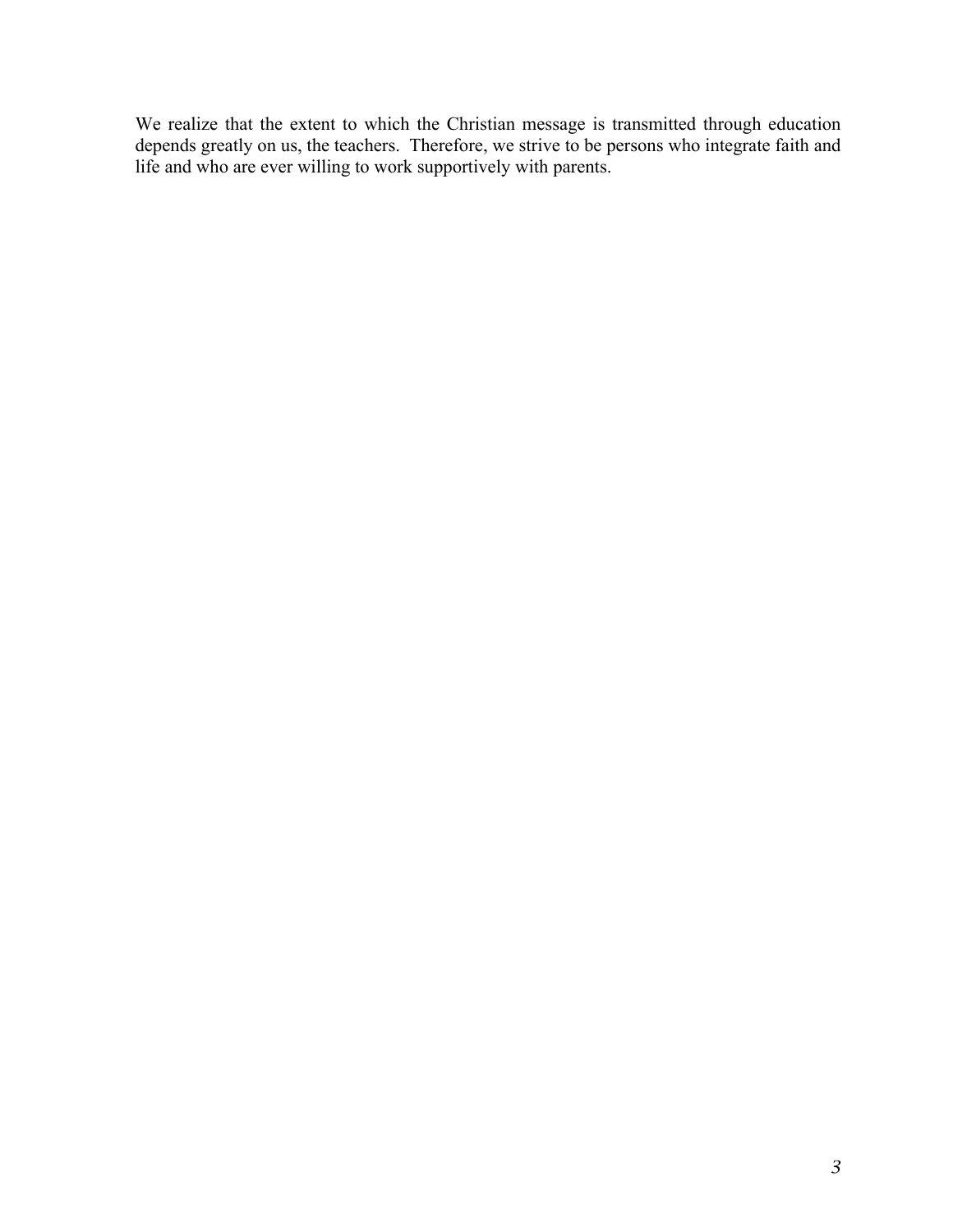# **Code Of Christian Conduct Covering Students And Parents Or Guardians**

The Archdiocese of Los Angeles deeply appreciates the choice parents and students make to enroll in its parochial elementary schools and secondary schools. Truly, this is a commitment for life and many families make considerable sacrifices of time and treasure to support their students while they are in school. Often families and students continue this support even after graduation because Catholic education makes a difference. Indeed, Catholic schools *are* different.

All schools in the Archdiocese are intended to be environments that educate, nurture and support students according to the basic Christian principles of charity and love of neighbor. Everyone involved in the development of children and youth – teachers, administrators, parents, family and friends – is required to behave in accordance with these principles.

Our Christian principles provide that:

Parents or guardians are expected to work courteously and cooperatively with the school to assist the student in meeting the school's academic, moral and behavioral expectations.

Students and parents or guardians may respectfully express their concerns about the school operation and its personnel. However, they may not do so in a manner that is discourteous, scandalous, rumor driven, disruptive, threatening, hostile or divisive.

Parents, guardians or other responsible adults who insult or abuse school personnel in the presence of other school personnel, students or parents on or adjacent to school premises or at some other place where school personnel are required to be in connection with their assigned school activities, may be asked to withdraw their student from the school.

Conduct that materially disrupts class work or extracurricular activities or that involves substantial disorder will not be tolerated.

These expectations for students, parents, guardians or other responsible adults include, but are not limited to, all school-sponsored programs and events (e.g., extended care, athletics, field trips, etc.).

The school reserves the right to determine, in its discretion, when conduct is of such a severe nature as to warrant immediate action without warning. The action may include removal of a family and its students from the school.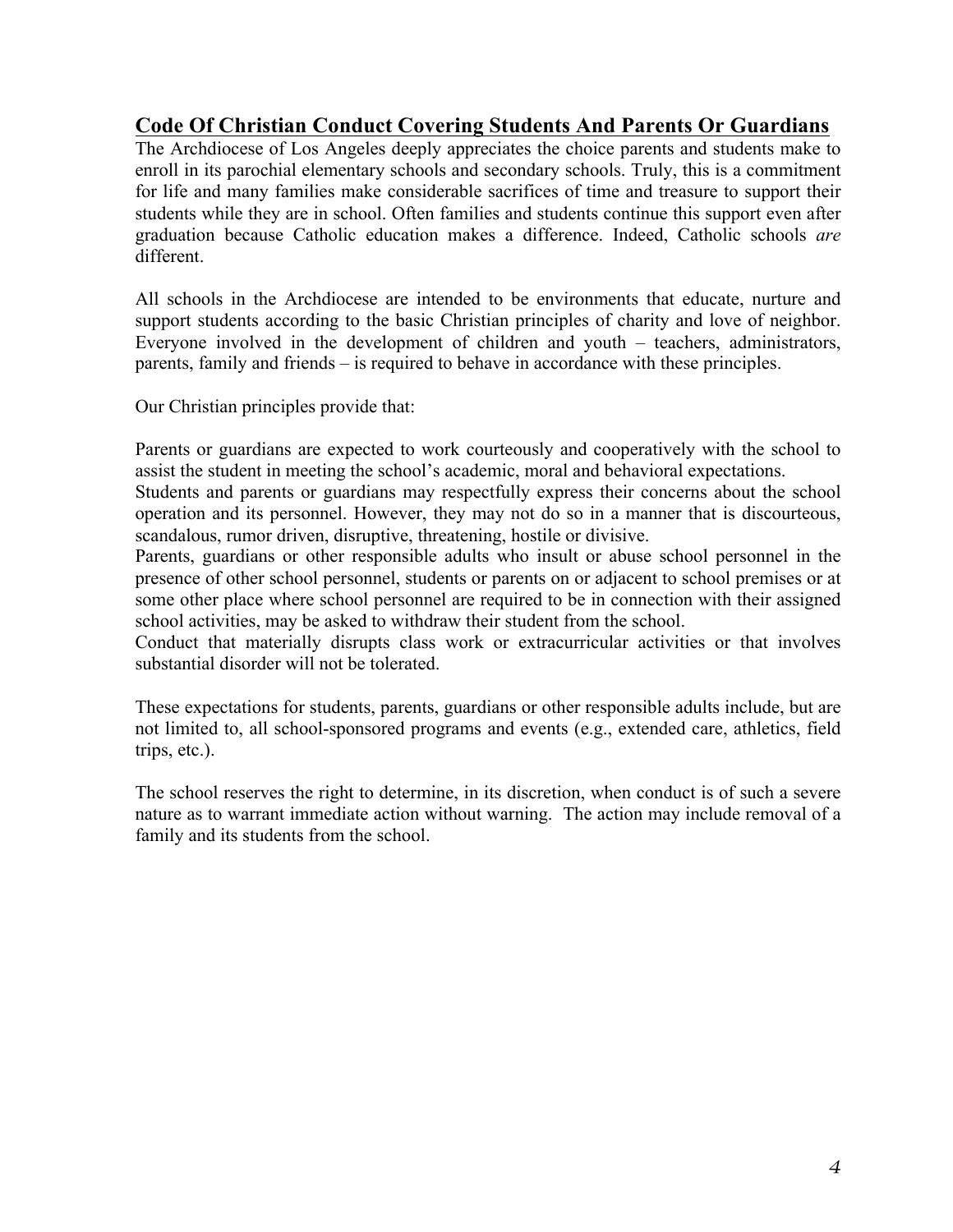#### **Staff** 2017-2018

*Administrative Personnel*

Principal Mrs. Margaret Alvarez Assistant Principal Ms. Sonia Yurak Administrative Counsel Mrs. Natalie Alvarez Administrative Counsel Miss ErinWright

*Primary/Intermediate*

Grade 4 Miss Madison Beall

#### *Junior High*

#### *Faculty*

Physical Education Teacher/AD Mrs. Ronda Klosterman Computer Teacher Mrs. Jacqueline Stiffler Reading Resource Specialist Mrs. Katie Boller Math Grades 3,4&6 Mrs. Sedelia Anderson Band Teacher Mr. Bruno Cilloniz Librarian Mrs. Christy Lund

#### *Staff*

Office Manager Mrs. Julie Gianessi

Pastor Monsignor Kevin Kostelnik

Ms. Judy Perez/Mrs. Jessica Aguirre Kindergarten Teacher/Asst. Miss Carole Dellavalle/Ms. Carolyn LaRiccia Grade 1 Teacher/Asst. Miss Brittany Valdez/Mrs. Lund/Miss Kelsey Sansenback Grade 2 Teacher/Asst. Ms. Sonia Yurak/Miss Sarah Capic Grade 3 Teacher/Asst. Mrs. Natalie Alvarez/Miss Sarah Capic Grade 5 Mrs. Carmella Arcadio

Grade 6 Mr. Marc Albert (Algebra, 6-7 Math) Grade 7 Mrs. Natalie Frazee (Language Arts, 6,7,8) Grade 8 Miss Erin Wright (Religion/Social Studies 6,7,8) Science 6-8 Mrs. Kathy Eno

Extended Day Care Ms. Caroline Garcia/ Miss Kelsey Sansenback Custodian Mr. Cris Carrera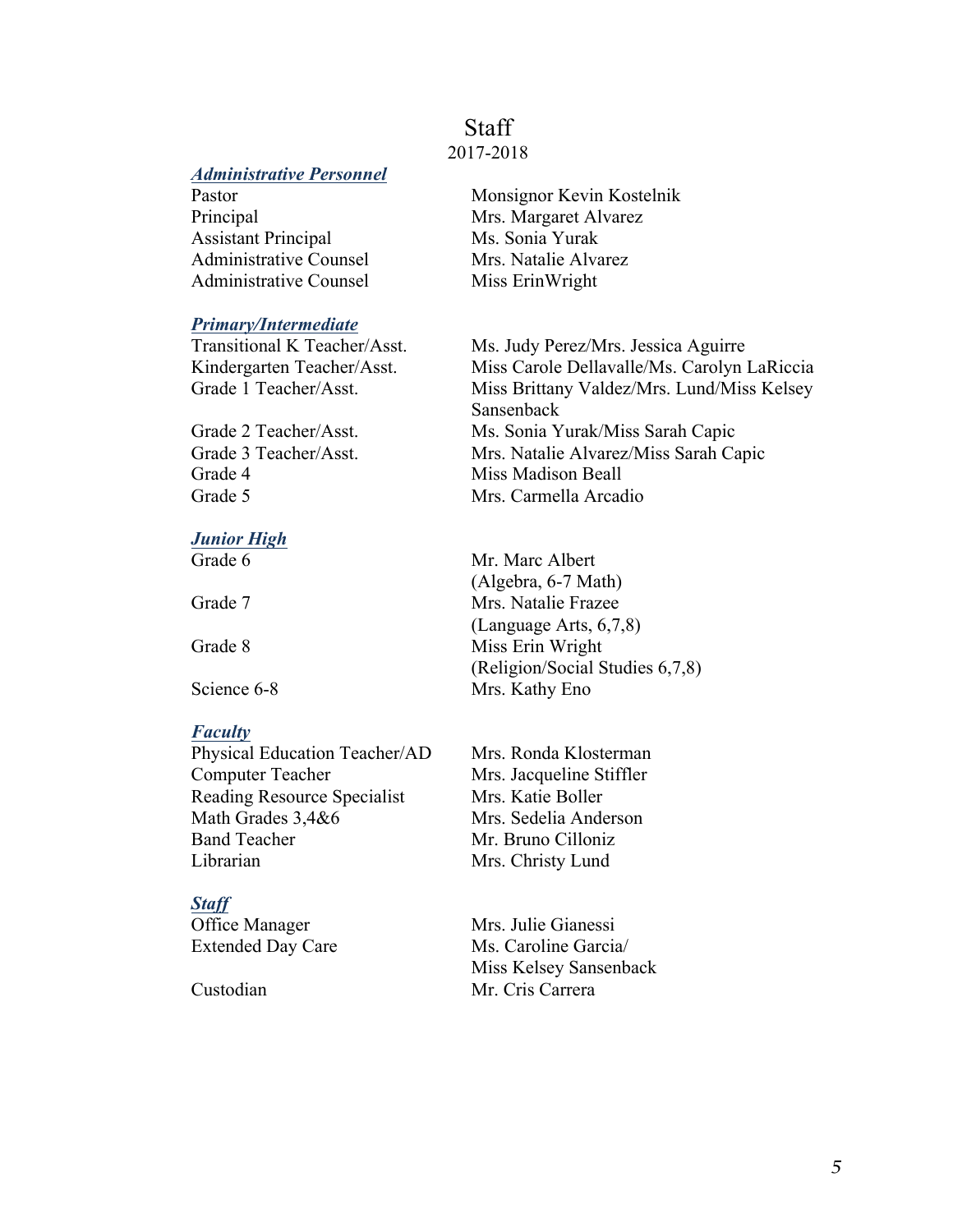# **Relationship of the School to the Parish**

St. Joseph Catholic School recognizes and values its unique role within the St. Catholic Joseph parish. Serving as a ministry of the parish we seek to immerse our students in a Christ-centered environment, so they may develop the courage to seek the Wisdom to trust in and cooperate with God's grace in their lives, thus empowering them to use the gifts that God has given them to live happy integrated lives as disciples of Christ in our diverse and technological world.

# **Parent or Parent-Teacher Organization and Consultative School Council**

If the school has a parent, parent-teacher organization and/or a consultative school council, those involved are advised that these bodies exist to support the school and are important for the school's viability, but they have very different functions. Parent, parent-teacher organizations, consultative school councils and their members do not have any authority to act independently on behalf of the school or parish. They are not "agents" of the school or parish and any actions taken must receive the official written approval of the pastor and/or the principal as the case may be.

#### **Parent or Parent-Teacher Organizations**

The main functions of a parent or parent-teacher teacher organization are to raise funds for the school's current operational expenses, to promote parental support for the school program, and to increase mutual understanding between school and parents. The membership of the parent teacher organization shall include the pastor, the principal, the parents or legal guardians, and the faculty of the school, where applicable.

Financial operation of a parent or parent-teacher organization shall be governed by the regulations for financial operations as found in the parent or parent-teacher organization bylaws.

# **Consultative School Council**

The general responsibilities of the consultative school council are in the following areas: strategic planning; policy development; resource development; institutional advancement; advice and counsel with regard to financial planning, management and reporting; marketing of the school and evaluation of the council's goals and activities.

The membership of the consultative school council should include the pastor, principal, parents (no more than one-third of the total membership), alumni parents, parishioners, members of the civic and local business community, and area educators. Under Canon Law and Archdiocesan guidelines, the members advise the administrative team (pastor and principal) and cannot make decisions binding for the parish education program without the approval of the administrative team (A Primer on Educational Governance in the Catholic Church, the CACE/NABE Governance Task Force, NCEA, 1998).

The regional supervisor at the Department of Catholic Schools is available to assist and guide schools in the implementation of a consultative school council.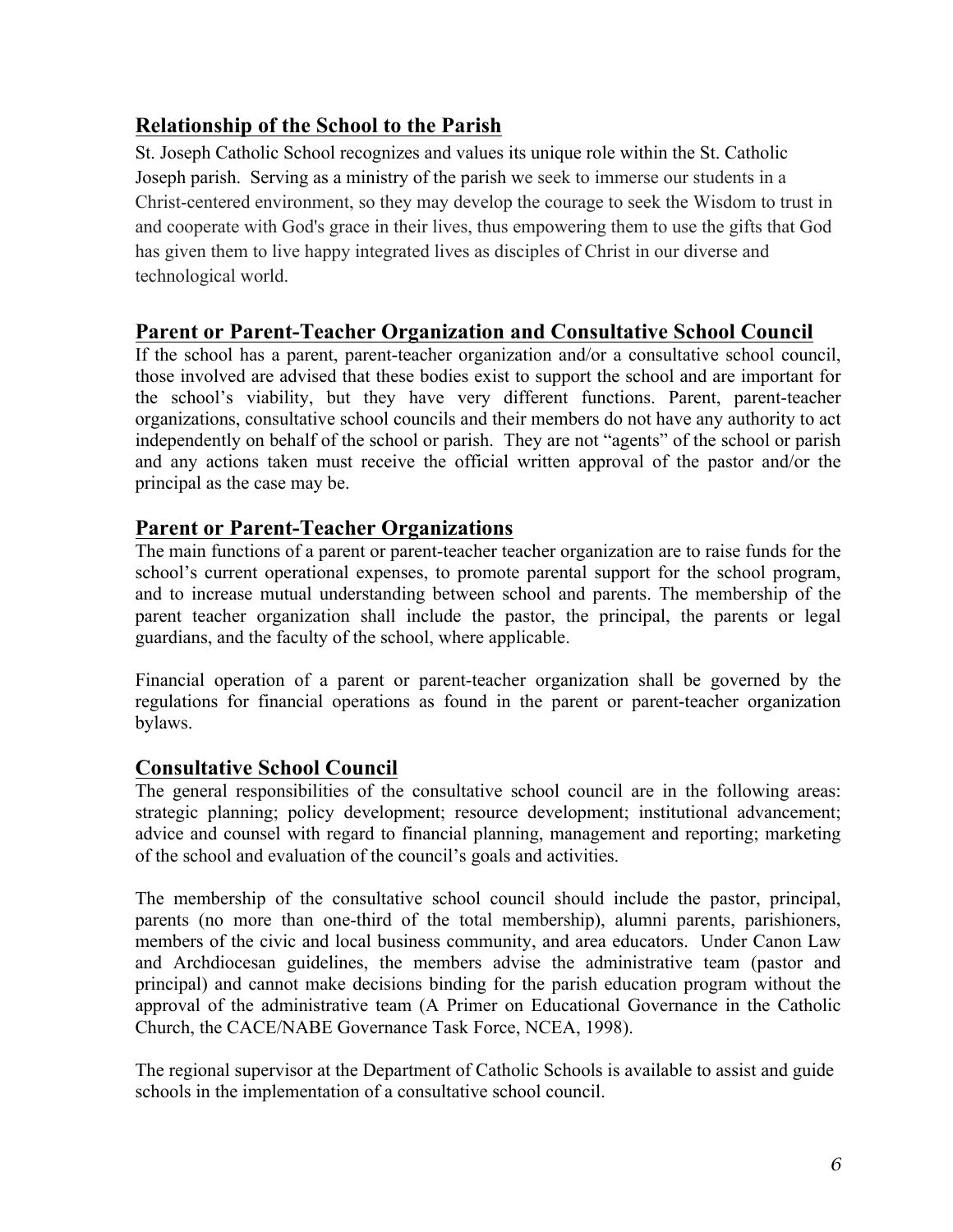# **St. Joseph Catholic School: Parent Teacher Organization**

The main functions of the St. Joseph Parent Teacher Organization are to raise funds for the school's current operational expenses, to promote parental support for the school program, and to increase mutual understanding between school and parents. The membership of the parent teacher organization shall include the pastor, the principal, the parents or legal guardians, and the faculty of the school.

It shall be the purpose of the PTO Executive Board to promote and encourage full participation in the Parent Teacher Organization in the parish school and its affairs on all levels. Further, the Board shall promote the following, but not limited to the following:

- $\triangleright$  Promote Parent/Teacher relationships that enhance the principles of Catholic Education
- $\triangleright$  Conduct fundraising activities for the benefit of the parish school
- $\triangleright$  Support social and civic activities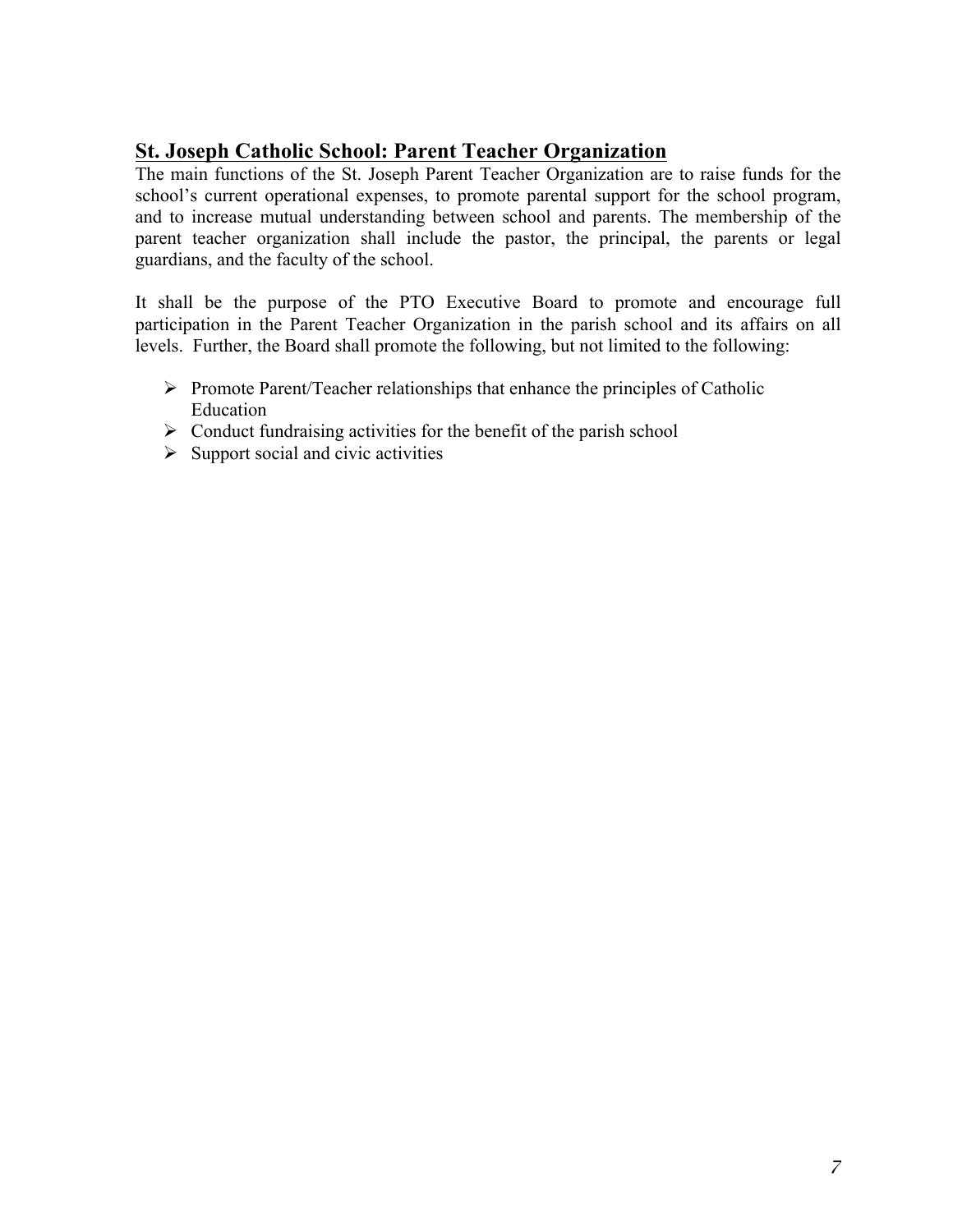# **School Wide Learning Expectations**

#### **I am a Disciple of Christ, who:**

- keeps myself open to God's will in my life
- deepens my relationship with Jesus Christ through prayer, meditation and participation in the sacramental life of the Church
- integrates Gospel values by living the Great Commandment
- performs the Corporal and Spiritual Works of Mercy
- actively participates in school and parish Liturgies
- cultivate a knowledge of Scripture, Church beliefs, history and tradition
- acts with integrity

#### **I am a Tenacious Scholar, who:**

- pursues academic excellence
- nurtures an intrinsic love of learning for its own sake
- demonstrates mastery of core subjects to the best of my ability
- consistently engages in a rigorous curriculum
- employs critical thinking skills
- works independently and collaboratively to produce quality work
- develops research skills using varied forms of media

# **I am a 21st Century Learner, who:**

- strives to be an integrated person committed to wellness and wholeness
- works in collaboration with others to problem solve real-life situations
- is a good steward of God's Creation appreciating and caring for our environment
- appreciates cultures by becoming globally aware and conversant on world affairs
- effectively uses technology to enhance learning in an ethical manner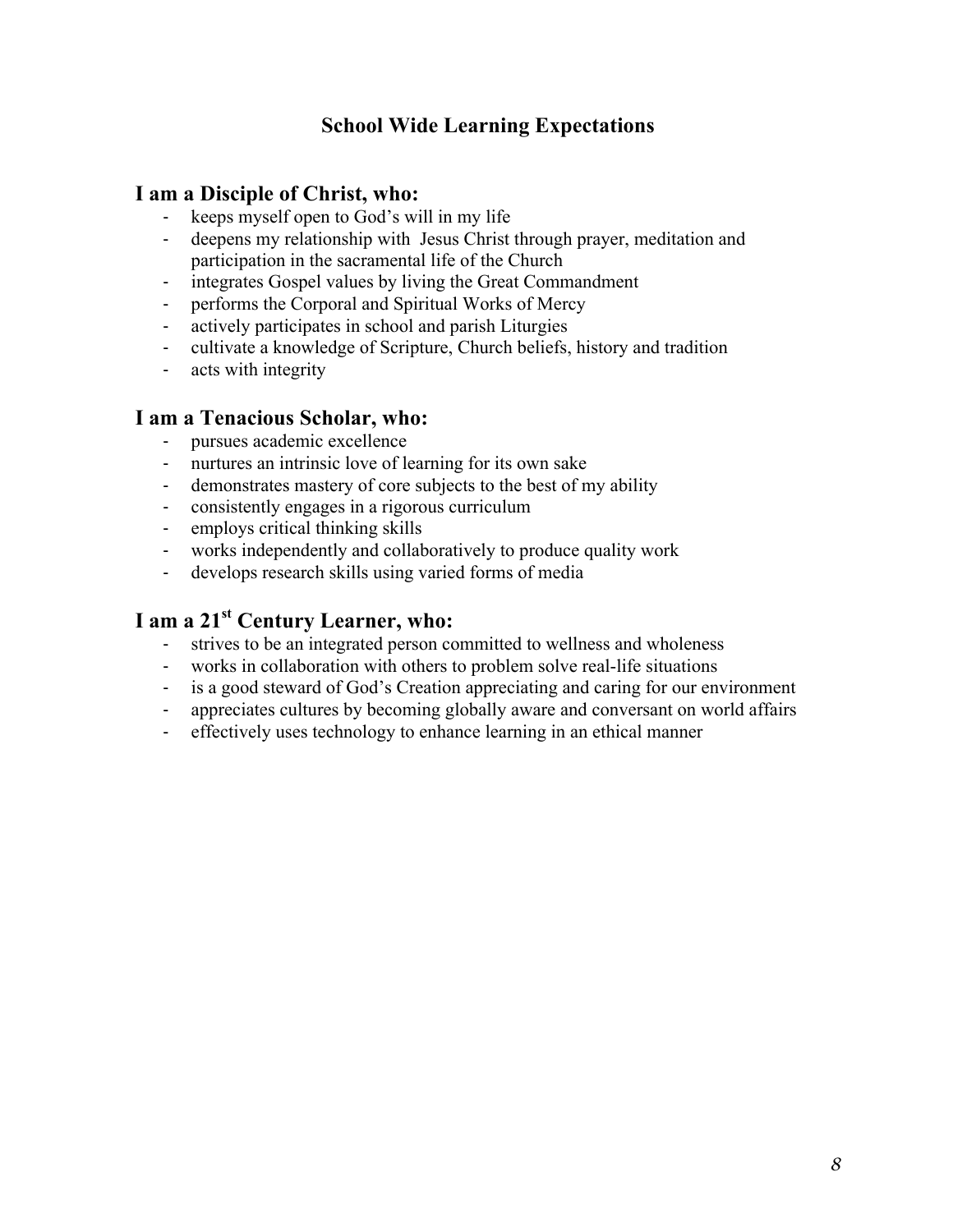#### **ST. JOSEPH CATHOLIC SCHOOL HISTORY**

 St. Joseph Parish plant is a profound tribute to the deep faith and hard work of Father Walter A. Martin and his generous parishioners. In December, 1955, the work, which would result in this beautiful ten-acre plant, officially began. The first Mass was celebrated in the partially completed parish hall on Easter Sunday, 1956.

 By October, 1956, eight classrooms were ready and school opened. The school was staffed by the Sisters of St. Louis of France. There were 415 children in five grades. Each year a new grade was added and in 1958 twelve classrooms were in operation. The total enrollment at that time was 660. An additional building in 1959 increased St. Joseph School to sixteen classrooms. There were two classes for each grade level, one through eight.

 The first graduation was held on June 12, 1960. There were 45 graduates, 29 girls and 16 boys. The graduates expressed great joy in having been privileged to see so many changes in this rapidly growing parish.

 Enrollment reached a peak of 850 students in 1962 - 1965. The faculty then was comprised of ten lay teachers and nine sisters. In the early 1970's enrollment began to decline. St. Joseph School began to phase out the double classroom system. In 1976 a Kindergarten program was established with 25 students.

 With the completion of the 1991 school year the Sisters of St. Louis of France would no longer provide a principal to administer the school. St. Joseph Catholic School has been under lay administration since 1991.

 There are eight single grades, one full day transitional kindergarten (Alpha-K) and one kindergarten. The enrollment is currently 318 students.

#### **SCHOOL MASCOT**

The school mascot is the St. Joseph Knight of the Altar.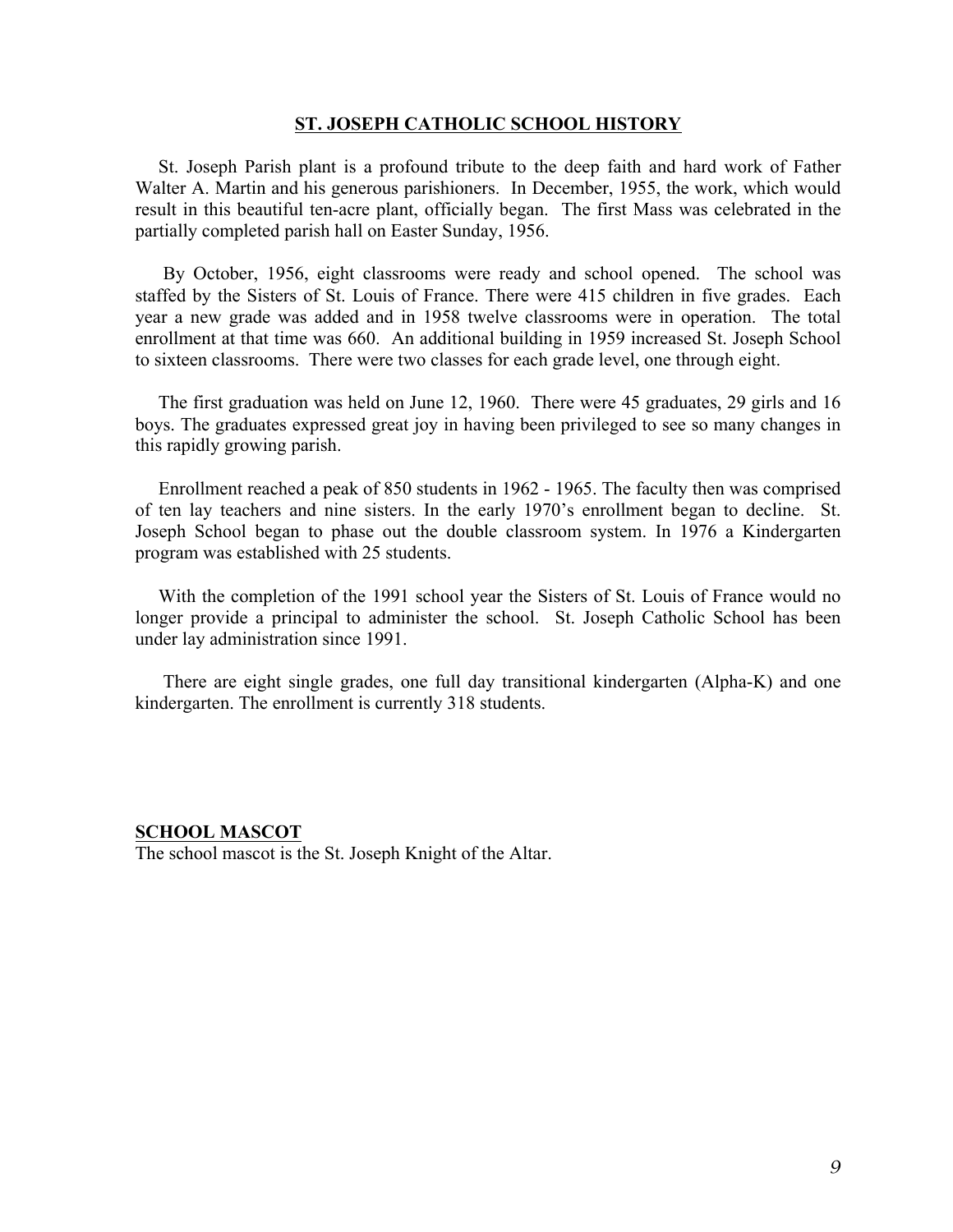#### **DAILY SCHEDULE**

| Grades: $A-K-8$                         | <b>Regular Daily Schedule</b>                                                                            |
|-----------------------------------------|----------------------------------------------------------------------------------------------------------|
| $7:30 - 7:50$ AM                        | Students must line up by the flagpole                                                                    |
| 7:50 AM                                 | Students proceed to classroom/uniform check                                                              |
| 8:00 AM                                 | Prayer/Classes begin                                                                                     |
| 9:30 AM                                 | Morning Recess/Snack Time, AK until 10:00 AM                                                             |
| 10:00 AM                                | Morning recess, Gr. 3-8 until 10:15 AM                                                                   |
| 10:15 AM                                | Morning recess, Gr. K, 1, 2 until 10:30 AM                                                               |
| 11:30 AM                                | AK Dismissal for Half Day Students/Lunch for Full Day Students until                                     |
|                                         | 12:00 PM                                                                                                 |
| 12:00PM                                 | Lunch, Gr. K, 1, 2 until 12:30 PM                                                                        |
| 12:15 PM                                | Lunch, Gr. 3-8 until 12:45 PM                                                                            |
| 3:00 PM                                 | Dismissal                                                                                                |
| Grades: $A-K - 8$                       | <b>Monday Late-Start Morning Schedule</b>                                                                |
| 8:30-8:50 AM                            | Students must line up by the flagpole                                                                    |
| 8:50 AM<br>9:00 AM                      | Morning Prayer and Announcements - Father Martin Hall<br>Students proceed to classroom - begin their day |
|                                         |                                                                                                          |
| Grades: $A - K - 8$<br>$7:30 - 7:50$ AM | <b>Early Dismissal Schedule</b><br>Students must line up by the flagpole                                 |
| 7:50 AM                                 | Students proceed to classroom/uniform check                                                              |
| 8:00 AM                                 | Prayer/Classes begin                                                                                     |
| 9:30 AM                                 | Morning recess/snack, Gr. AK until 10:00 AM                                                              |
| 10:00 AM                                | Morning recess, Gr. 3-8 until 10:15 AM                                                                   |
| 10:15 AM                                | Morning recess, Gr. K, 1, 2 until 10:30 AM                                                               |
| 12:30 PM                                | Dismissal /No Afterschool Daycare                                                                        |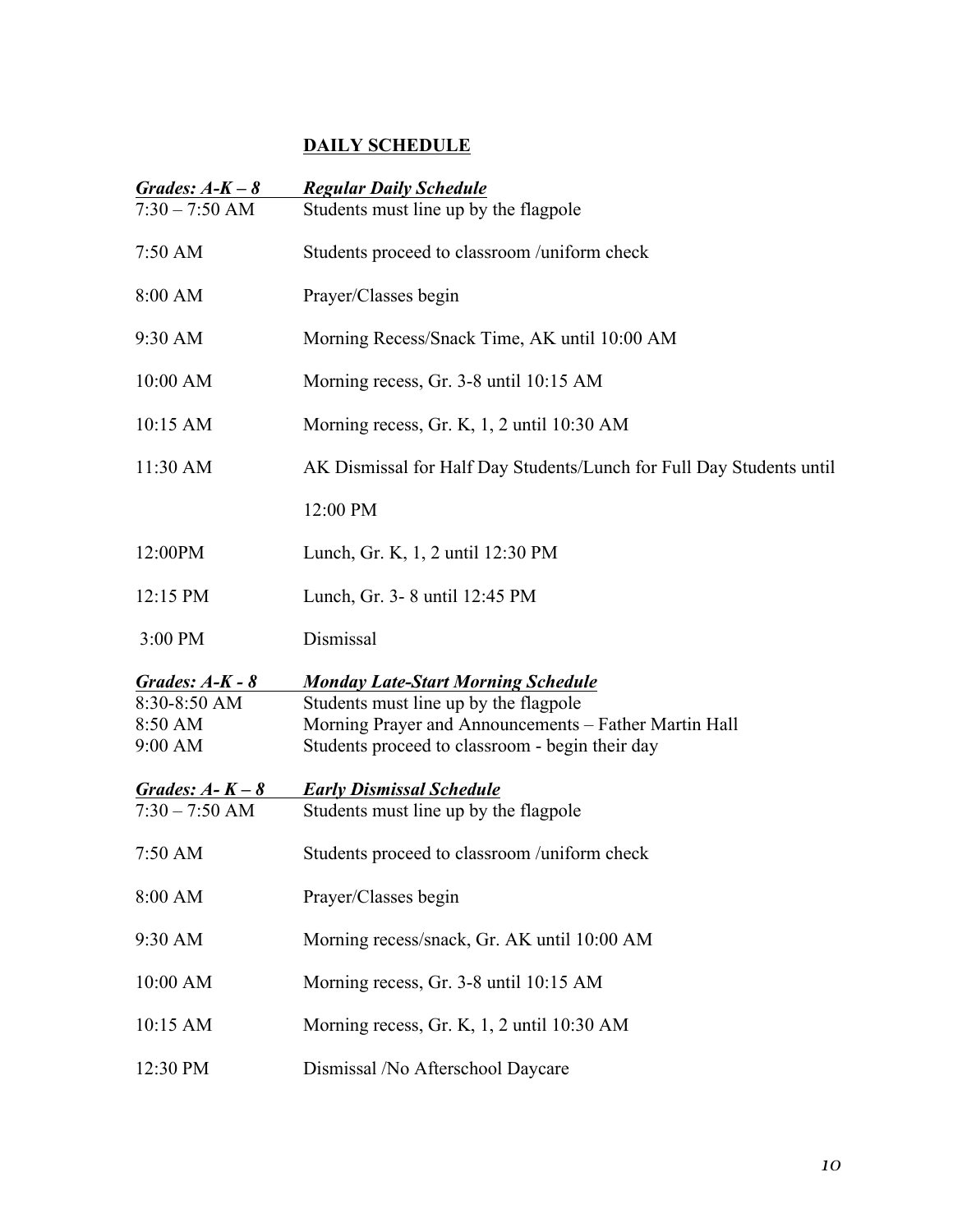# **Archdiocese Of Los Angeles Guidelines For Adults Interacting With Minors At Parish Or Parish School Activities Or Events**

#### *Revised August 20, 2007*

Adults acting in a staff, faculty, ministerial or other paid or volunteer position in the Archdiocese are role models who are called to treat each minor with respect and care. Staff members, faculty or volunteers serving either in a paid or volunteer position need to maintain professional relationships with minors whether on or off parish or parish school locations. **Please review the following guidelines and sign the "Acknowledgment of Receipt" for the file at the parish or parish school where you work or volunteer.** 

- Staff members/faculty/volunteers will ensure that minors are properly supervised at all times, thus providing them a safe environment. Minors must be viewed as "restricted individuals" because they are not adults and are not independent
- If staff members/faculty/volunteers who are supervising minors observe a situation where civil law, parish and/or school rules are being violated, they must take appropriate action immediately
- Staff members/faculty/volunteers should always be aware they have considerable personal power because of their ministerial positions. Therefore, they will maintain respectful ministerial relationships, avoiding manipulation and other abuses of power
- Staff members/faculty/volunteers must avoid assuming the role of a "father or mother figure" which may create an excessive emotional attachment for all parties
- Attraction between adults and minors is possible, and care and caution should be taken in all interactions. The parish/school administration should be informed immediately if such an attraction exists. Dating or sexual relationships between a staff member/faculty/volunteer and a minor are inappropriate and unethical. Dating or sexual relationships between a staff member/faculty/volunteer and a minor are unlawful
- Communications with minors (*e.g*., notes, email and internet exchanges, telephone calls) must be for professional reasons only
- Discussions of a sexual nature must always take place in an appropriate educational context. Sexual jokes, slang or innuendo are inappropriate when interacting with minors
- Staff members/faculty/volunteers will respect confidential information concerning minors or confidential information of a personal nature shared by a minor. However, if a minor shares confidential information that could pose a threat to the minor or to others, the staff member/faculty/volunteer has an obligation to notify the proper authorities
- When staff members/faculty/volunteers are supervising minors or young adults at parish/parish school-sponsored activities, they may not be under the influence of alcohol, may not consume alcohol in the presence of persons under age 21, nor offer alcohol to them
- When a staff member/faculty/volunteer is alone in a room with a minor, the door must be open or there must be clear visibility through windows
- Staff members/faculty/volunteers are to engage in games or sports activities with minors only in the presence of other adults, or in a place openly accessible/visible to others
- Staff members/faculty/volunteers planning parish/parish school events in their homes with minors must have the permission of the parish/school administration. In addition, staff members/faculty/volunteers may not have any minor in their homes without the knowledge of the minor's parent or guardian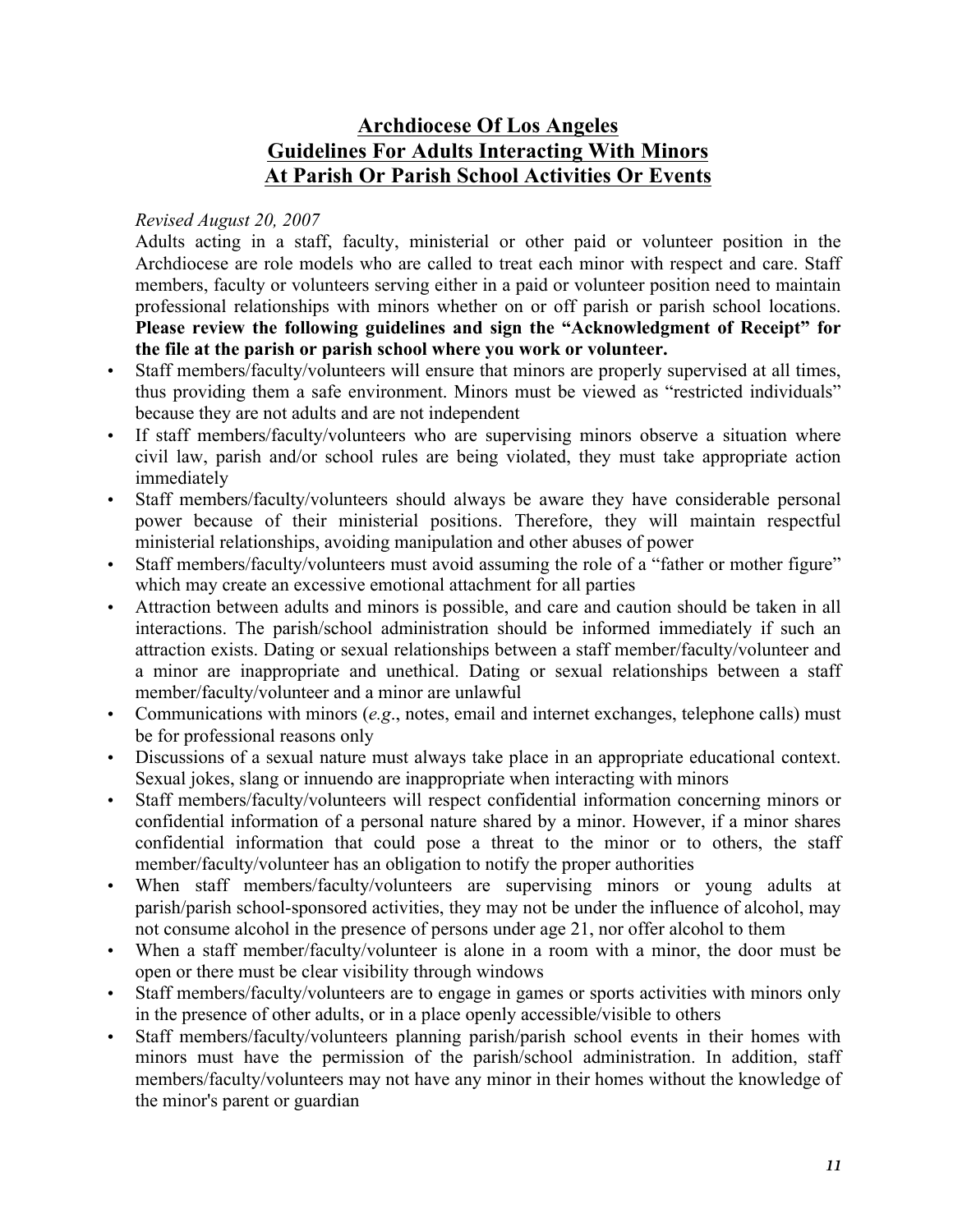- Staff members/faculty/volunteers may not drive minors unless it is to or from a parish/parish school-sponsored activity and may never drive alone with a minor. Driving minors requires parental permission slips that indicate the transportation is by personal vehicle. The parish/parish school administration must approve any use of personal vehicles. Trips involving minors must have a sufficient number of adult chaperones and minors to preclude the appearance of inappropriate personal involvement with minors
- Parent or guardian written permission is required for the publication of a picture of a minor
- Adults are permitted to interact alone with minor(s) only after complying with Archdiocesan policies regarding fingerprinting and safe environment training. They may work with minors only as part of a team if they have not met these requirements

#### **Boundary Guidelines For Junior High And High School Youth Working Or Volunteering With Children Or Youth**

#### *Revised August 20, 2007*

To ensure the safety of the children in the Archdiocese of Los Angeles, all youth volunteers, both junior high and high school students, including students who are already 18, who work or volunteer with children/youth in school or parish settings must receive training on these boundary guidelines before undertaking their ministry in the Archdiocese of Los Angeles and must sign this Code of Conduct form to verify that they understand their obligations.

#### *Code of Conduct for Student Workers/Volunteers*

I promise to strictly follow the rules and guidelines in this Code of Conduct. I understand that any action inconsistent with or failure to take action mandated by this Code of Conduct may result in my removal from my volunteer or work assignment.

#### **As a student volunteer I will:**

- Respect the adults and supervisors with whom I interact.
- Safeguard at all times children or other youth entrusted to my care.
- Treat everyone with respect, loyalty, patience, integrity, courtesy and dignity.
- Take care to be positive, supportive and caring in my speaking, writing and actions with the children/youth.
- Avoid situations where I am alone with a child/youth.
- Use positive reinforcement rather than criticism or comparison when working with children/youth.
- Cooperate fully in any investigation of abuse of children/youth. Report suspected abuse to my supervisor, or if it involves my supervisor, report it to the principal or pastor at the location.
- Be aware that young people can easily become infatuated with a youth leader or an adult. If I sense that this is happening. I will not encourage it. I will make my administrator aware of it so that the supervisor can resolve the matter, including reassigning me to other activities.
- Maintain appropriate physical and emotional boundaries with the children/youth.
- Dress appropriately and not wear any clothing with offensive messages or pictures. **As a Student Volunteer I will not:**
- Endorse, during my ministry, any view contrary to the teachings of the Catholic Church.
- Commit an illegal or immoral act.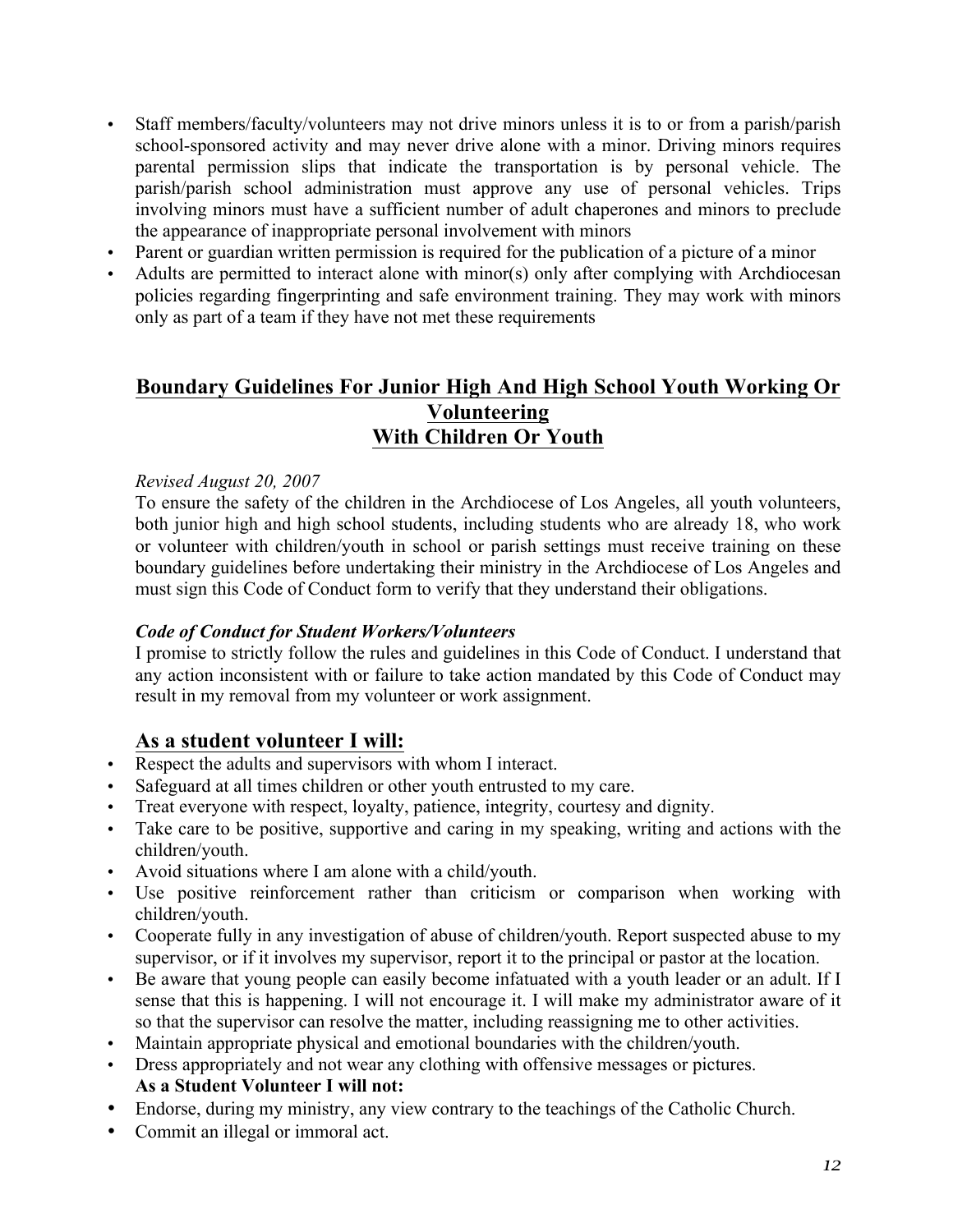- Smoke or use tobacco products. Use, possess or be under the influence of alcohol or illegal drugs at anytime while at work or volunteering.
- Verbally threaten or physically abuse anyone.
- Use profanity in the presence of children/youth.
- Use discipline that frightens or humiliates a child/youth.
- Touch a child/youth in a sexual, overly affectionate or other inappropriate manner.
- Sexually harass, request sexual favors from, or make sexually explicit statements to anyone.
- Place myself in a situation where my interaction with a child/youth cannot be witnessed.<br>• Participate in private visits parties or other activities with the children/youth unless ann
- Participate in private visits, parties or other activities with the children/youth unless approved by my supervisor.
- Accept gifts from or give gifts to children/youth in my care without approval from my supervisor.
- Tolerate inappropriate or bullying behavior by a child/youth towards another child/youth.
- Fraternize with minors over the internet or through other forms of communication.

#### **Archdiocese Of Los Angeles "Zero Tolerance Policy"**

The Archdiocese of Los Angeles will not knowingly assign or retain a priest, deacon, religious, lay person or volunteer to serve in its parishes, schools, pastoral ministries or any other assignment when such an individual is determined to have previously engaged in the sexual abuse of a minor.

Under the "Zero Tolerance Policy" of the Archdiocese of Los Angeles, any person guilty of sexual misconduct with a minor under the age of 18:

- May not have any paid or volunteer assignment in any "ministry" in the archdiocese, and
- May not volunteer in any "non-ministerial" activity or event where he or she has any possibility of more than incidental contact or supervisory or disciplinary power over minors

Any parent or guardian who is a registered sex offender must contact the principal to discuss the requirements in order to assure compliance with the Archdiocese of Los Angeles Zero Tolerance Policy. As members of the Archdiocese of Los Angeles community, the school want to assure that it is in compliance with both Megan's Law and the "Zero Tolerance Policy."

#### **Safe Environment Training For Children And Youth**

The school and the parish religious education programs have established ongoing safe environment training programs for students, children and youth. All parents are provided home-based materials to help them understand and support their student's education regarding child sexual abuse. The approved programs include the **Archdiocese of Los Angeles Self-Protection Program 1-12, Good-Touch/Bad-Touch®** and **VIRTUS® Teaching Touching Safety** *(Mandated September 1, 2006)*.

The Archdiocese of Los Angeles Self-Protection Program 1-12 was developed by the Archdiocese of Los Angeles to assist the parishes and school to comply with the US Conference of Catholic Bishops mandated self-protection programs. It is to be presented annually at each grade level.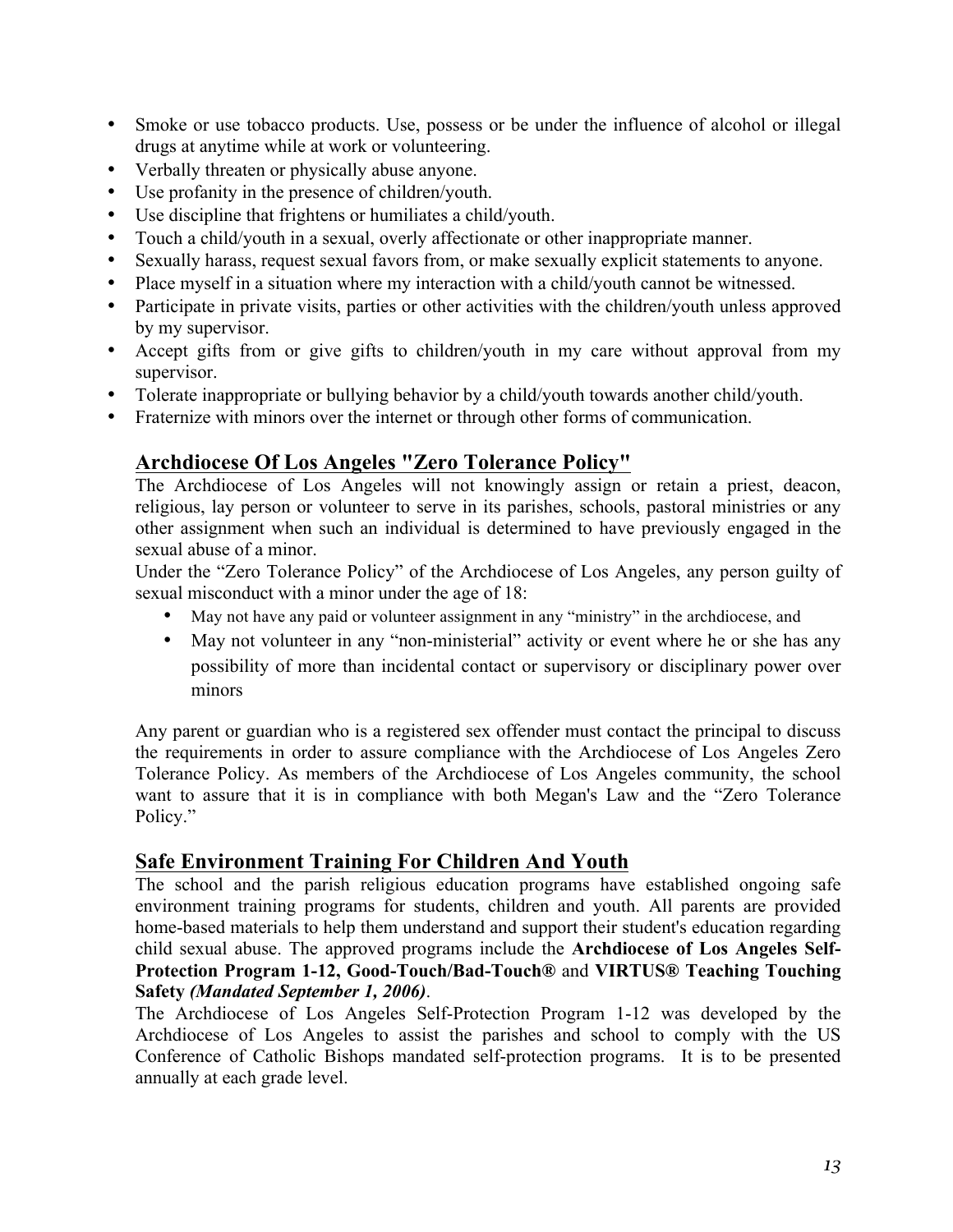**Good-Touch/Bad-Touch®** is being implemented in Grades K-9 in Catholic elementary schools throughout the Archdiocese of Los Angeles. The program is designed to be ageappropriate, to support students in understanding occasions of abuse, and to give them confidence in reporting and asserting themselves in situations where they feel unsafe.

**VIRTUS® Teaching Touching Safety** is a K-12 program being implemented in religious education programs and Catholic schools. This program is a vehicle through which parents, teachers, catechists and youth ministers give students the tools they need to protect themselves from those who might harm them.

The Archdiocesan Office of Safeguard the Children works with the schools and Directors of Religious Education in the parishes to establish these programs. Questions concerning Safe Environment Training can be forwarded to the principal.

#### **Parent/Student Complaint Review Process**

Concern for the dignity and rights of each person are intrinsic to the Church's mission as a true witness to the spirit of the Gospel. Circumstances may give rise to conflicts among students, parents and school staff. All parties are encouraged to use every available means to resolve these conflicts when they occur. However, if the involved parties are unable to resolve their conflicts, families may use the Parent/Student Complaint Review Process for additional assistance. All those participating in the Complaint Review Process are responsible to strive toward reconciliation and act in good faith. Legal representation is not permitted at any meeting or mediation of the Complaint Review Process. Any person filing a complaint is to be free from restraint, coercion, discrimination or reprisal in any form.

# **School Level**

- The person bringing the complaint is encouraged to try to resolve the complaint by discussing it with the persons directly involved.
- If resolution is not achieved, the complaint should be discussed with the principal (or the pastor, if the principal is the subject of the complaint).
- For elementary schools, if the principal is unable to resolve the conflict, the principal will bring the pastor into the process as appropriate.
- After reviewing the facts and facilitating discussion of the problem, the principal or pastor will respond to the person bringing the complaint.

# **Department of Catholic Schools Level**

- If the complaint is not resolved at the school or parish level, the complaint may be submitted in writing to the Regional Supervisor at the Department of Catholic Schools, outlining the concerns and reviewing the local process.
- The supervisor will review the complaint (with such consultation as may be appropriate) in a timely fashion and will endeavor to mediate and resolve the matter.
- However, if no agreement can be reached, the supervisor will make a final determination concerning the resolution of the complaint, based on the application of archdiocesan and school policies and/or regulations, and communicate that determination, which will be final and binding, in writing to all parties.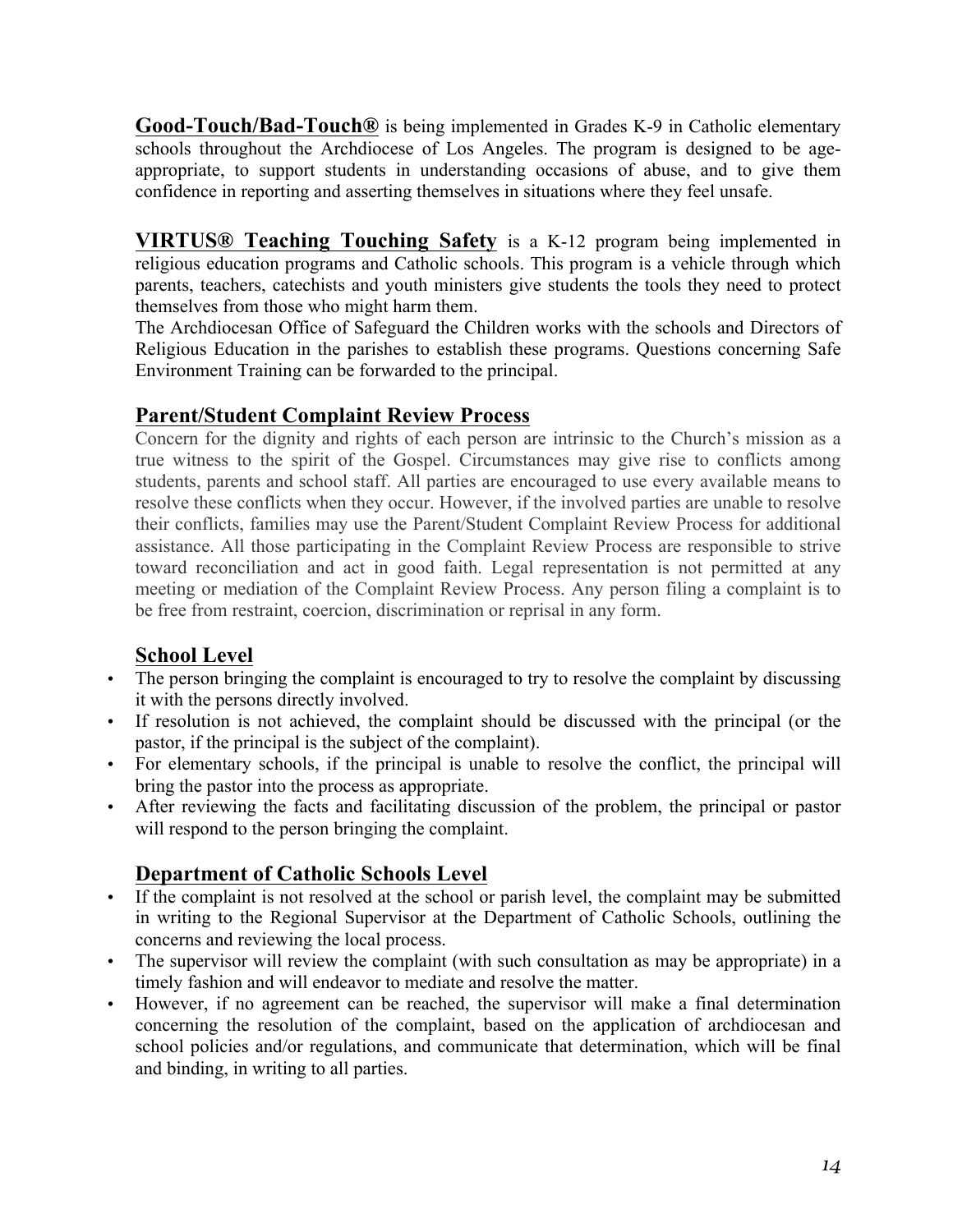# *B. Admission & Attendance*

#### **Archdiocesan Guidelines For Admission To Elementary Schools**

- Preferences are given to active members of the parish
- The recommended age for transitional kindergarten (Alpha-K) is four (4) years of age on or before September 1. For kindergarten students: five (5) years of age on or before September 1
- The recommended age for first grade students is six (6) years of age on or before September 1, unless waived by the principal
- All students must comply with current California immunization and health requirements prior to enrollment
- The parish school will strive to have Catholic education accessible to as many students as possible, both with its educational programs and financial considerations; however, it may have insufficient resources to meet the educational and financial needs of all students
- The pastor and principal will review students' continued eligibility for enrollment in the parish school
- The school establishes its own procedures for admission and enrollment

# **Guidelines For Admission To St. Joseph Catholic School**

In addition to the above guidelines, the following are specific to St. Joseph Elementary School:

- $\triangleright$  Preference will be given to members of the parish who are baptized, registered and supportive of the parish.
- $\triangleright$  Transitional Kindergarteners (Alpha-K) must be four (4) years old by September 1. (Birth and Baptismal Certificates required)
- $\triangleright$  Kindergartners must be five (5) years old by September 1. (Birth and Baptismal Certificates required)
- $\geq 1$ <sup>st</sup> graders must be six (6) years old by September 1. (Birth and Baptismal Certificates required)
- $\triangleright$  Previous report card must be submitted
- $\triangleright$  Previous standardized test results must be submitted
- $\triangleright$  Completed application and registration fee have been turned in
- $\triangleright$  All new students are considered on probation for their first year

# **School Student Non-Discrimination Policy**

The school, mindful of its mission to be a witness to the love of Christ for all, admits students regardless of race, color or national and/or ethnic origin to all rights, privileges, programs and activities generally accorded or made available to students at the school.

The school does not discriminate on the basis of race, color, disability, sex or national and/or ethnic origin in the administration of educational policies and practices, scholarship programs, and athletic and other school-administered programs, although certain athletic leagues and other programs may limit participation, and some archdiocesan schools operate as single sex schools.

While the school does not discriminate against students with special needs, a full range of services may not always be available to them. Decisions concerning the admission and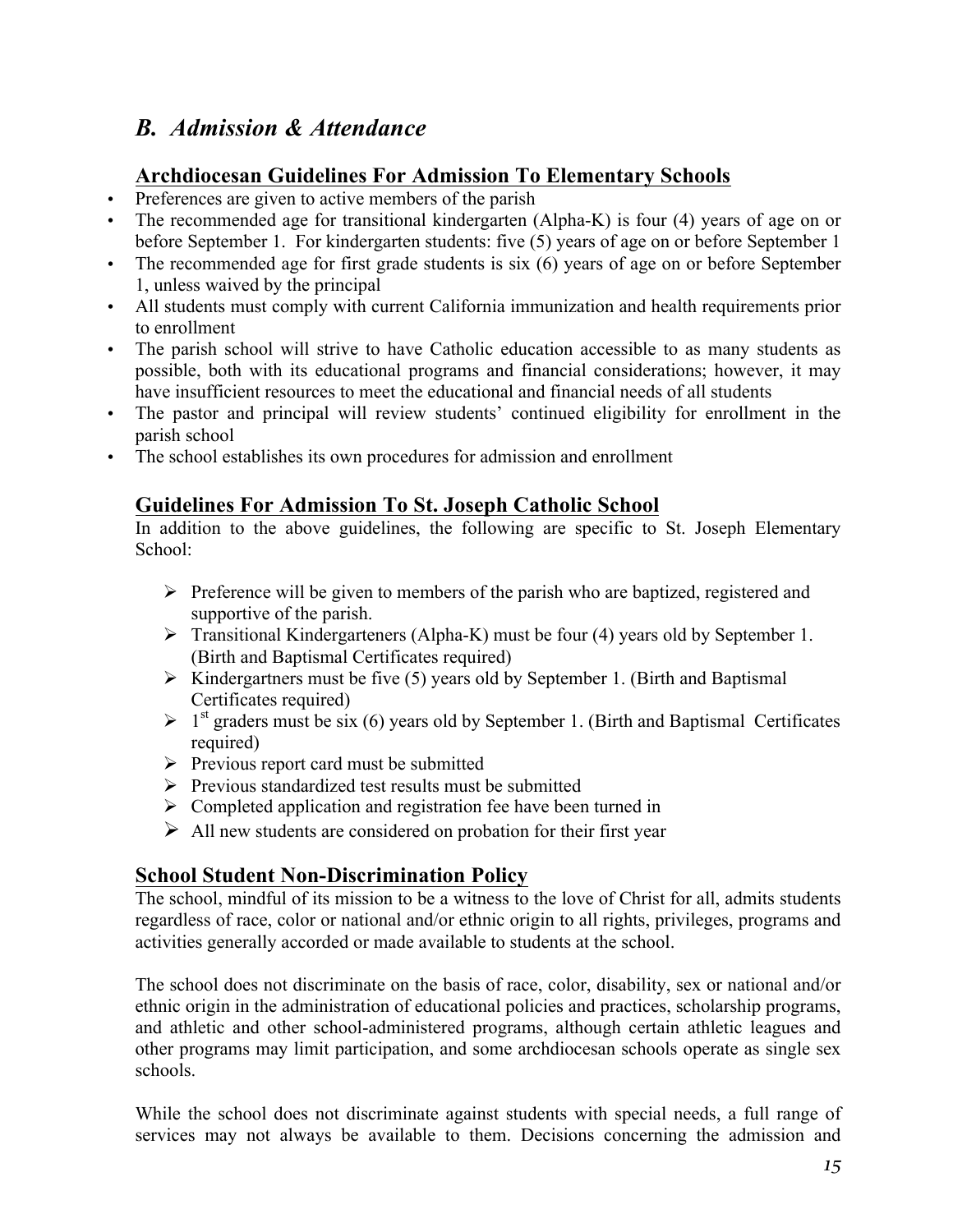continued enrollment of a student in the school are based upon the student's emotional, academic and physical abilities and the resources available to the school in meeting the student's needs.

#### **Inclusion Procedures**

Through the mission of the Archdiocese, schools strive to serve children with varied learning needs. All educators in Archdiocesan schools follow "Directions for the Inclusion Process in Catholic Schools: Support Team Education Plan Process (STEP) and Minor Adjustment Plan Process (MAP)." Parents or guardians who feel that their student may need a minor adjustment to enable him or her to participate in the general education curriculum of the school should consult the student's teacher and principal to determine how best to meet the student's needs. Parents or guardians may request the "Disability Discrimination Complaint Review Process" from the principal to address unresolved issues.

#### **Absences**

Principals and teachers are responsible for checking the regular attendance of all students. Every absence must be recorded on the attendance register and record. Elementary schools record absences according to the instructions on the Student Attendance Register.

#### **Illness Report**

If a student is ill, the parent/guardian must report the illness to the school office by 8:15 AM on the day of the illness. Homework is not sent home on the first day of an illness.

#### **Absences with Acceptable Excuse**

When a student has been absent, a written excuse signed by the parent or guardian is required, and the excuses are kept on file for a period of one year. An acceptable excuse includes illness, attendance at medical or dental appointments, funeral services for family members, quarantine directed by County or City Officials or emergency or special circumstances as determined by the school authorities. Excessive unexcused absences may result in loss of academic credit.

#### **Extended Absences**

When, for family reasons, parents wish to take their children out of school temporarily, the principal and teacher will discuss with the parents the possible effects of such an absence. If a student is absent for an extended time, (*e.g*., 15 or more days), official grades may be withheld.

St. Joseph administration and faculty strongly discourage taking students out of school for extended vacations or day trips as they deprive the student of important classroom instruction and necessitate extra preparation for the teacher. Although the student may make up some of the work within a reasonable time, it is important that the parents understand that **the child's absence may significantly affect his/her grades**.

Therefore, all family trips and other outings should be scheduled during the school holidays only. However, if students are truly ill, please keep them home where they belong.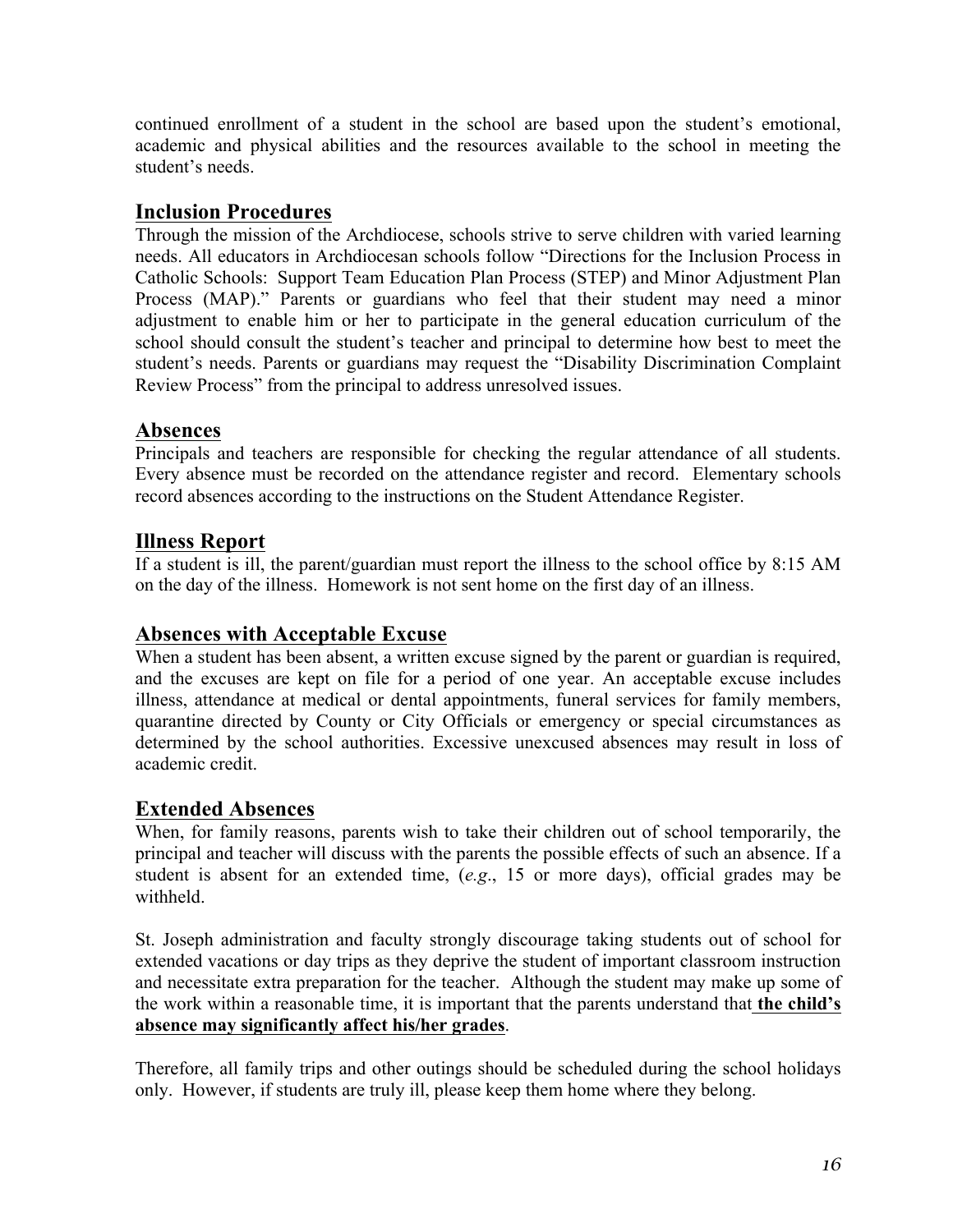No schoolwork will be prepared by the teacher to be completed while on vacation. The student is responsible for making up tests and assignments upon their return to school. A note must accompany the student's return to class.

Homework will not be sent home on the first day of an absence. You may check the school website for homework on that day. Second day homework will be available on the bench outside the school office at 2:45 pm if the school office has been called before 10:00 a.m. that morning.

# **Release Of Students During School Hours**

A student may not leave the school before the regular dismissal time without a written request from a parent or guardian. The request must state the reason for early dismissal. The parent/guardian is required to pick up the child in the school office. He/she will sign the child "out" and sign the child "in" if they return.

# **Tardiness**

A student is tardy if he or she arrives after the time fixed by the school for the beginning of the morning or afternoon session. If the student comes after the designated time, he or she is marked absent half a day. A record of all tardiness is kept in the attendance register and records.

A student will be considered tardy when they are not in their first period classroom at 8:00 AM. Three (3) late arrivals in a quarter = one (1) detention. Detentions will be served at  $7:15$ am in the principal's office. Habitual lateness will result in a principal/parent conference. When a student is tardy, the parent must accompany the student to the office and sign them in. A note is required to admit the student to class. **Two tardiness detentions per quarter = removal from honor roll.**

# **Truancy**

A student who is absent from school without an acceptable excuse three full days in one school year or is tardy or absent for more than any 30 minute period during the school day on three occasions in one school year, or any combination thereof, is a truant and shall be reported to the attendance office or superintendent of the public school district.

In the event that the school suspects that a student is truant (absent from school, without an acceptable excuse), the school administration will contact the parent or guardian. If the school suspects that the student is a habitual truant (absent three times in a school year, without an acceptable excuse) and all resources at the school level have been exhausted, the school principal will notify the local public Child Welfare and Attendance authorities.

A student who has been reported once as a truant and who is absent again from school one or more days, or is tardy on one or more days, without an acceptable excuse, will be reported again as a truant to the attendance office of the local public school district. A student who has been reported as truant three or more times is considered an habitual truant and is subject to dismissal.

If a student has been absent without excuse, and it is impossible to contact the parent or guardian within 24 hours after repeated attempts, the attendance office of the local public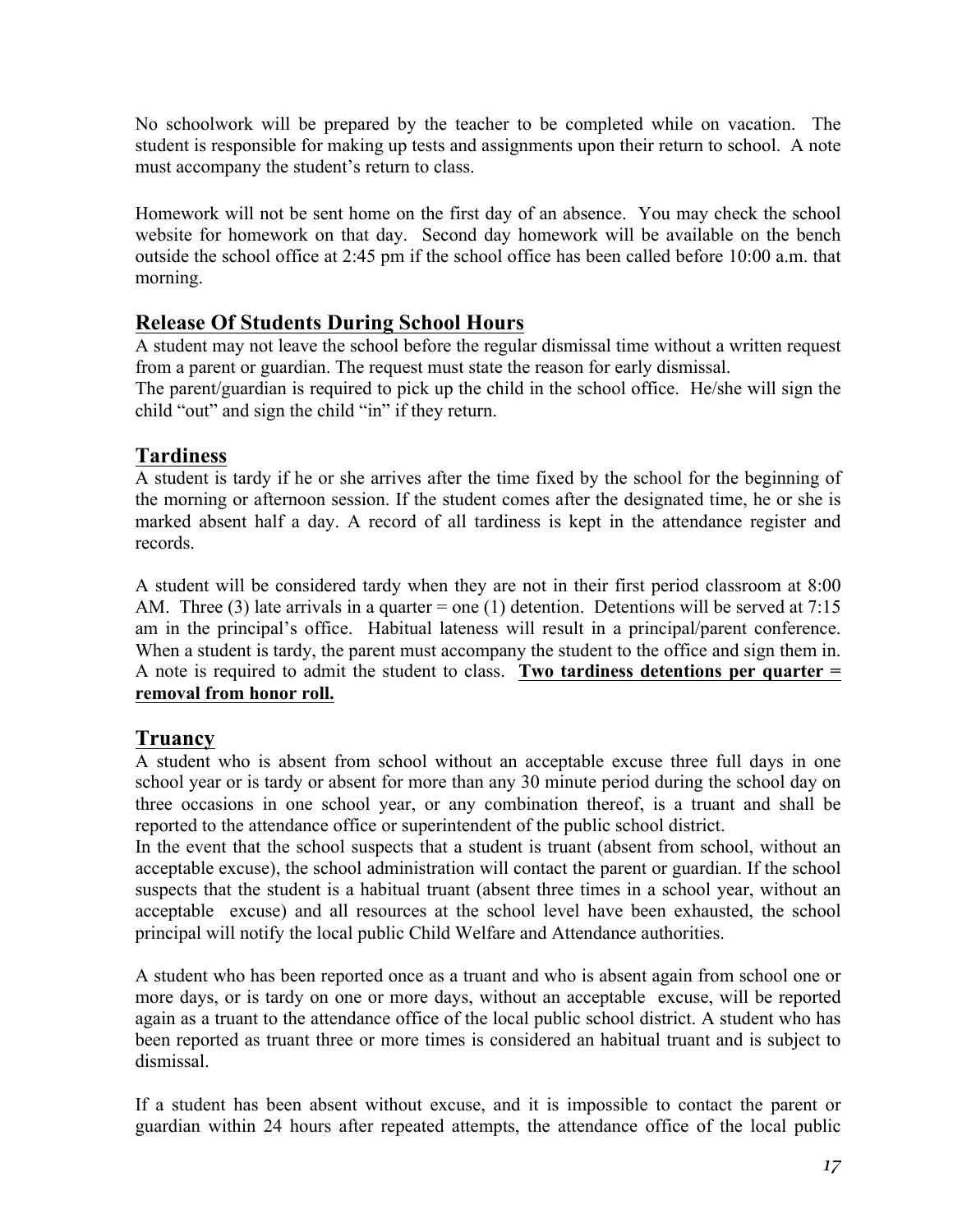school district, the local police department, Child Protective Services or all of those agencies will be notified.

# **Family Envelope**

The system of Family Envelopes will be sent through the St. Joseph website. Information to be sent electronically will be letters, bulletins, fliers, and any additional information regarding school and parish activities. The yellow family envelopes will be sent home each month for the return to school of forms, money, permission slips, etc. **It is the parent's responsibility to read the information, download forms, fill them out and return them, with your child, in the family envelope within two (2) days of receiving it.** Your signature indicates your knowledge of school events and activities. The dates for sending the electronic Family Envelopes will be noted on the school calendar so all parents will know when to check their email.

Any (**and all**) fliers, brochures, letters and information to be included in the electronic Family Envelope must be pre-approved by the principal. Please send them, at least one week prior to the date on the calendar for electronic distribution, to the school secretary at  $j_{\text{gianess}}(a_{\text{s}j}$  knights.net. The secretary will get the principal's approval before including them in the school email.

# **Student/Parent/Teacher Conferences**

Student/Parent/Teacher Conferences will be held in November. However, parents and teachers should communicate with each other as often as is necessary to eliminate difficulties or to explain and clarify matters. Students are best helped when the teacher and parent work together**. Since teachers have meetings or supervision before and after school, appointments should be made with the teacher in advance.**

Individual conferences between parent and teacher may be scheduled in the morning from 7:30 to 7:50 AM and after school from 3:00 to 3:30 PM if the teacher is available. Such conferences may be requested by the parent or teacher and should be planned at least a day in advance.

Appointments with teachers should be arranged by sending a note to the teacher or by calling the school office. Please send any and all correspondence to the teacher in a sealed envelope.

# **Parent/Principal Conferences/Correspondence**

The principal is available for appointments during the school day. Please call the office for an appointment. The principal will not respond to any anonymous letters sent to the school. **If there is an issue with an individual teacher or classroom situation, parents should speak to the teacher first before contacting the principal.**

# **Arrival & Dismissal Procedures**

Supervision is provided from 7:30 AM to 3:15 PM on regular schedule days and from 7:30 AM to 12:45 PM on early dismissal days. First bell rings at 7:50 AM, and students proceed to the classrooms. A student is considered tardy if they are not in their first period classroom by the 8:00 AM bell.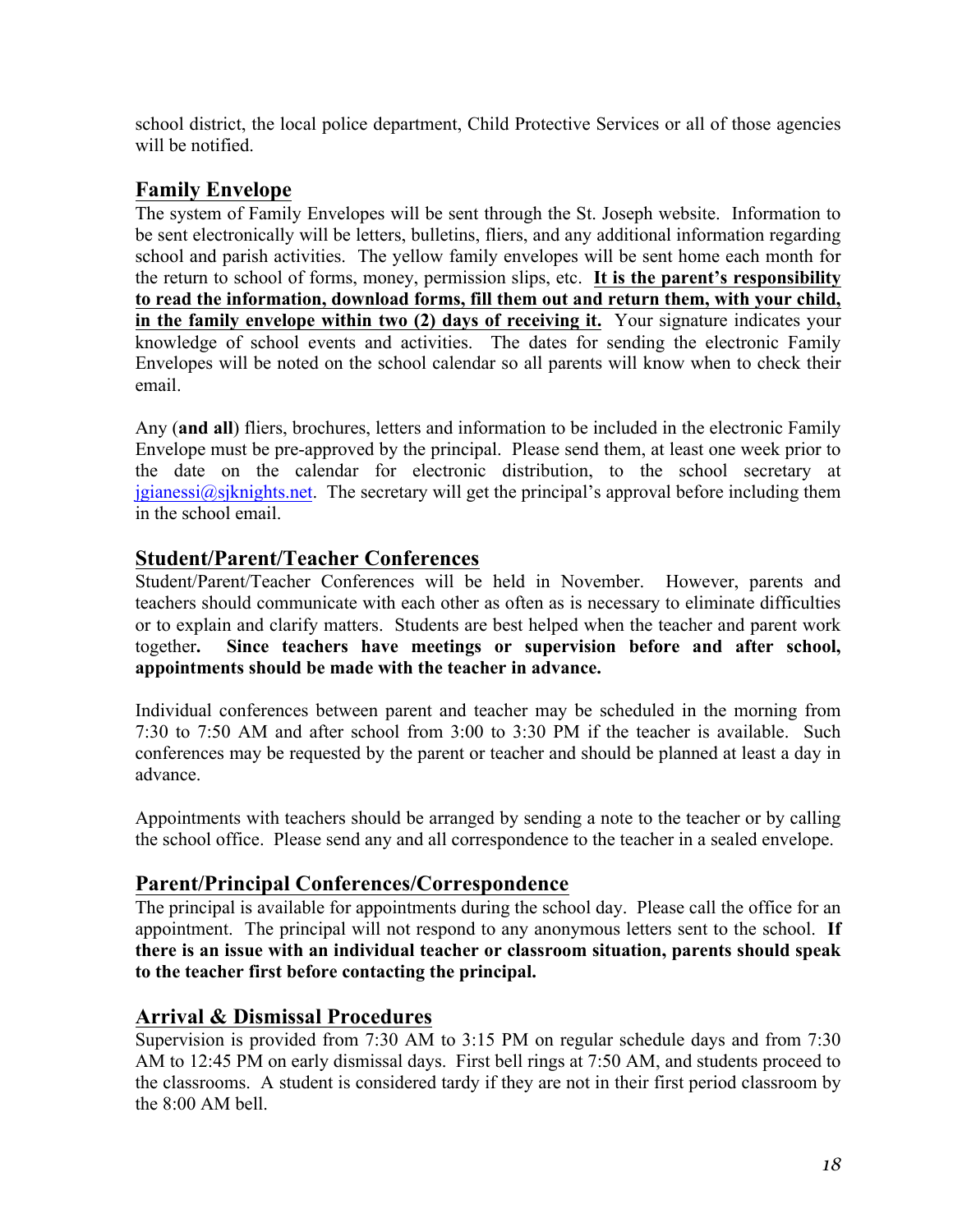Children may not be on campus, unsupervised, before the official school time of 7:30 AM unless a parent or other responsible adult is physically with them. We are not responsible for students who are on the school campus before 7:30 AM and/or after 3:15 PM. Unsupervised students will be checked into before or after-school daycare. Parents will be notified and billed accordingly.

All students will be dismissed to a parent or designated person, listed on the emergency card, from the classroom. Each afternoon, the school gate will be opened at 2:45 pm. Parents or the designated person who will be picking the child up from the classroom may enter the school grounds and wait outside the child's classroom (junior building) or outside the building (senior building). The lower grade teachers will open their doors after the dismissal bell rings at 3:00 pm and will then dismiss each student as the parent or designee arrives. The upper grade teachers will do the same, however, their building will not be opened until the bell rings. Students in afterschool programs will be picked up by their coaches or moderators. All students remaining in the classrooms by 3:15 pm will be walked to the daycare room. If a child is going home with someone other than his/her parent or a parent designee, a note is required to be sent to the child's teacher in the morning.

The "Bike/Walker" permission slip is available for students who will either be walking or riding bikes home. Teachers must have a completed permission slip, filled out by the parent, on the first day of school in order to release a student to walk or ride home. The "Bike/Walker" permission slip also covers students that have permission from their parents to be dismissed from the classrooms to walk out to the car in the parking lot. For the safety of our children, it is **strongly recommended** that parents of students in grades  $K - 5$  personally come to the classrooms to pick up their children at dismissal time and that they submit a "Bike/Walker" permission slip for students in those grades (K-5) only if they will be walking or riding with an older sibling in grades 6-8. Students in grades 6-8 are perfectly capable of being dismissed from the classroom to walk out to the parking lot on their own. It is up to the discretion of each family to make that decision. No student will be dismissed from the classroom to walk or ride unless they have presented a "Bike/Walker" permission slip to their teacher.

# **Traffic Safety**

**Supervision** Faculty and parent volunteers patrol the parking lot. They are there for the safety of your children and their direction should be followed at all times.

#### **This is not a time for parents to confer with teachers while they are on duty.**

**Cars** All carpools must enter the parking lot, park and proceed. Drivers are to drive slowly and carefully entering off Willow Street. **PLEASE MAKE SURE YOU ARE NOT TALKING ON THE CELL PHONE WHILE DRIVING. NOT ONLY IS IT ILLEGAL, IT IS ALSO DANGEROUS!** The speed limit is 5mph and drivers must follow the arrows as marked. Please park your car and then have the children come to or leave your car. When being dropped off, the children should walk in front of the hall to the school. Children are not to be dropped off nor picked up on Willow Street.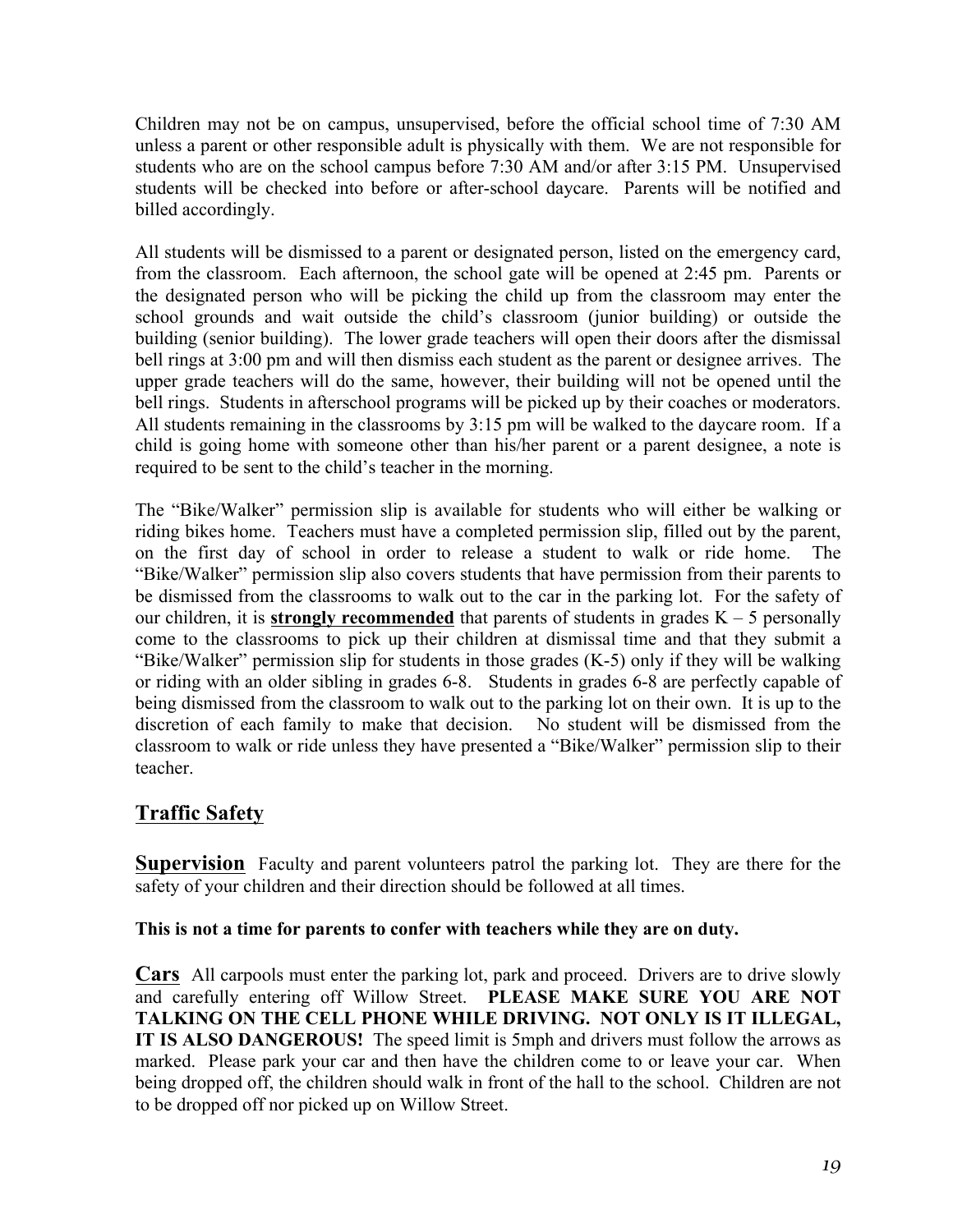**Pedestrians** Students will walk to the footpath to the right of the front of the gym and proceed to the exit on Palo Verde. Those students who must go west on Willow may leave by the driveway between the rectory and the church. These students must walk in the pedestrian lane provided.

**Bicycles** Those students riding bikes must stay inside the yellow line. Bikes entering from Palo Verde Ave. must be walked from the first "bump" to the racks. If bike riders are entering the path at the Willow Street entrance, they must walk the bikes from Willow to the racks. **California state law requires the use of helmets**.

**Skateboards** Skateboards are not allowed on campus at any time.

**Dismissal** Students will be dismissed from their classrooms each day after the 3:00 pm bell on regular school days or at the 12:30 pm bell on minimum days. After-school daycare is not available on minimum days. No student is to be released from the classroom until the parent, guardian or designated adult is present and visible to the teacher. Walkers must have a signed permission form on file in the classroom. The walker permission forms must be kept in a folder that is easily accessible to the principal or a substitute teacher. Daycare students or any student that has not been picked up by 3:15 pm must be walked to the after-school daycare room by the teacher.

#### **Campus Visitors/Badges**

If you are not on staff (paid employee) or a student, you are required to check in at the school office. At that time you will sign in and receive a badge. This badge must be worn at all times while you are on campus. Parents, siblings, volunteers, and visitors must check in at the office each time they are on campus. During school hours, no one is allowed in the classroom, gym or field without a badge!

#### **Classroom Interruptions**

Parents are not to interrupt classes for any reason while school is in session. All forgotten items, such as lunches, books, uniforms, etc. will be left on the bench outside the office for students to pick up. **No hot lunches/fast food items are allowed to be dropped off at school**.

Picture taking of our students is prohibited during school hours unless cleared by the classroom teacher or principal.

#### **Extended School Day Program**

St. Joseph School opens its campus gates at 6:30 AM for before school Day Care and 7:30 AM for regular supervision of students. A staff member is on duty until the 7:50 bell at which time the students are picked up by the teacher and proceed into the classrooms. After school Extended Daycare is available on school days from 3:00 PM to 5:30 PM. Extended Daycare is not available on minimum days.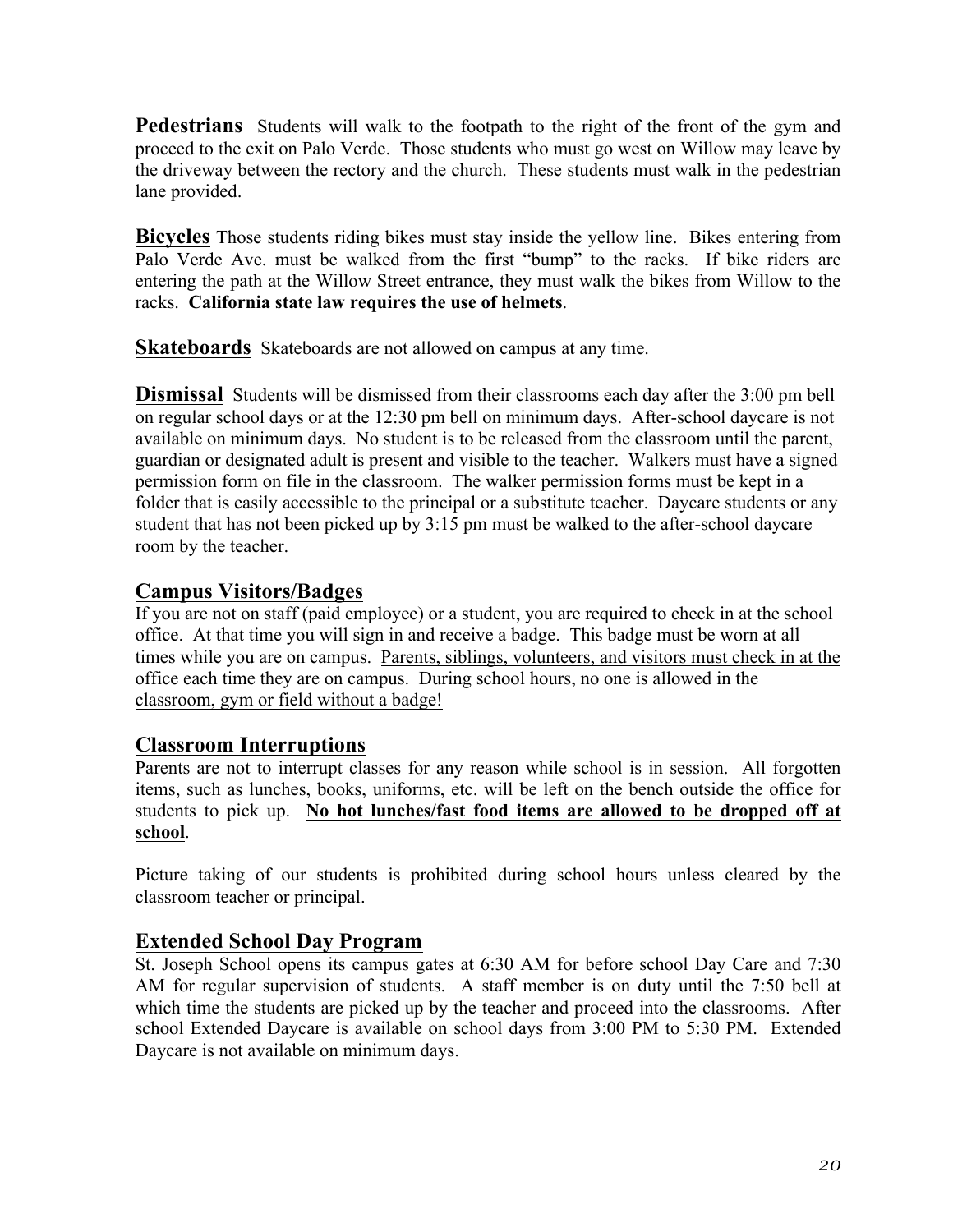#### **Work Permits**

Under California law and other relevant laws, a minor student may not work without a work permit issued by the appropriate authority. To obtain a work permit, certain information is required from the student's school. Information regarding work permits and how to apply is available from the California Department of Education website: http://www.cde.ca.gov.

The minor/student, after obtaining a promise of employment, must obtain a "Statement of Intent to Employ Minor and Request for Work Permit." The minor, the employer and the parent or guardian must each complete their sections and submit the completed application to the school. The school will verify the information entered on the application by the minor and parent or guardian and will also examine the student's records and consult the teacher to confirm the student's satisfactory academic achievement to date. The student must then submit the form to the "work permit issuing authority." If all requirements are met, the work permit issuing authority may issue the "Permit to Employ and Work." The "work permit issuing authority" may be the local public school superintendent, those persons authorized in writing by the public school Superintendent to issue the permit, or a school staff member who has been designated and trained as the work permit issuing authority for the school.

A copy of the signed work permit must be kept in the student's file.

#### **For additional information and forms, see**

**http://www.dir.ca.gov/DLSE/ChildLaborPamphlet2000.html**

#### **Privacy And Access To Records**

Maintaining confidentiality is the legal, ethical and professional responsibility of every member of the school community, including students, parents or guardians, teachers, aides, and all other employees. Every member of the school community must respect the privacy of all students, families, employees, the principal and the pastor.

#### **Pupil Records**

"Pupil records" means any record related to a student that is maintained by a school or one of its employees. It includes health records. It does not include "directory information" or a school employee's informal notes, if the notes remain in the sole possession of the maker and are not made available to others, except to a substitute.

Only the principal, as custodian of the records, authorizes the release of pupil records. Only teachers or administrators charged with pupil oversight have the right to view or use pupil records. A teacher's aide may view or use pupil records only with direct teacher supervision. Pupil records may be released by judicial order such as a subpoena or a search warrant. In specific cases, such as suspicion of kidnapping, police officers may be given access to records.

Parents and legal guardians of minors have the absolute right to access their child's pupil records in accordance with the school's reasonable procedures for providing such access. Parents or legal guardians may grant any specified person written consent to access specifically identified pupil records. In cases of legal separation and/or divorce, California state law gives the custodial parent and a non-custodial parent with visitation rights, the right to access and examine pupil records. However, only the custodial parent may consent to the release of records and has the right to challenge the content of the records and to write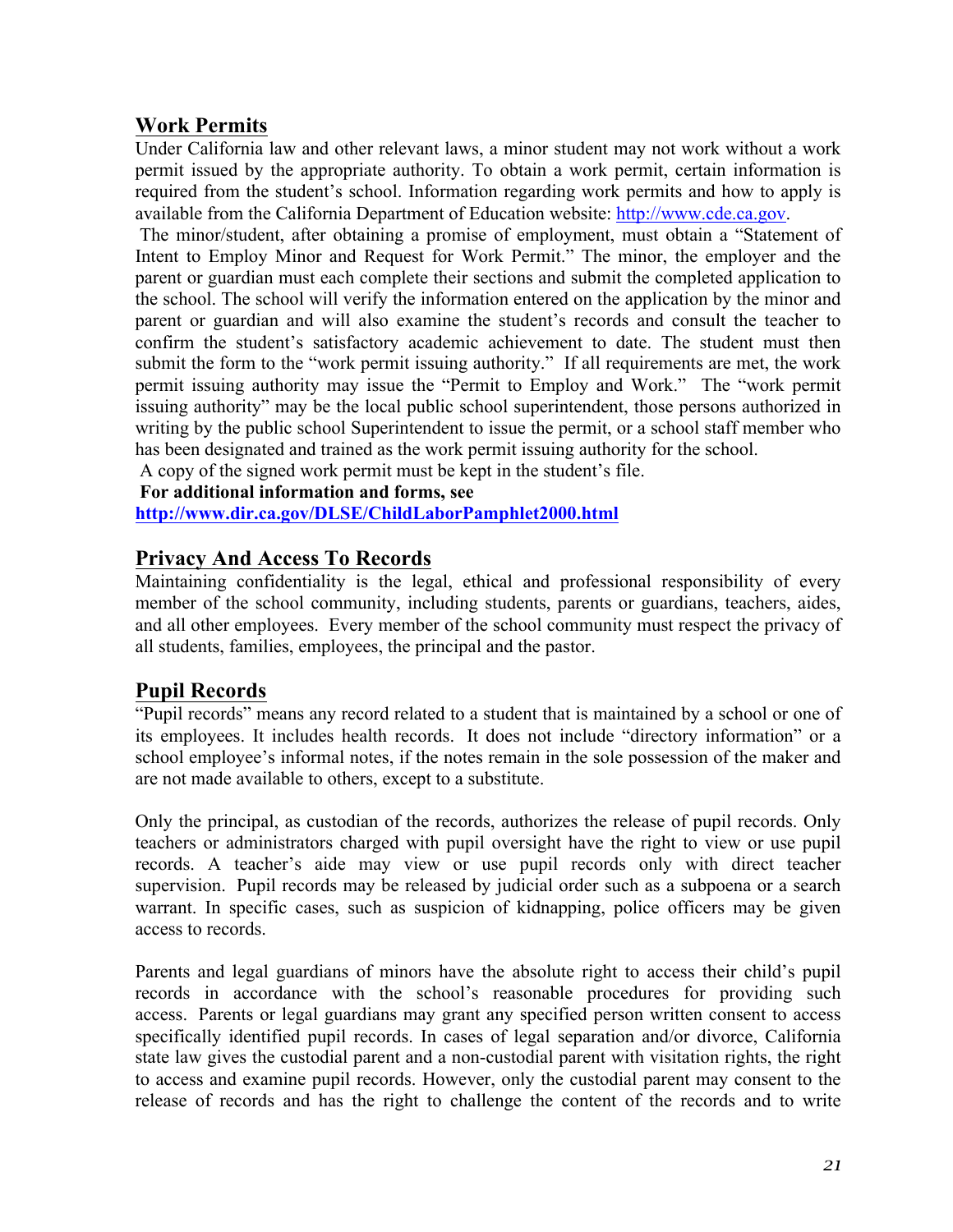responses to information regarding disciplinary action. A non-custodial parent without visitation rights has no right of access to records of any kind.

#### **Directory Information**

"Directory information" means one or more of the following items: pupil's name, address, telephone number, date and place birth, major field of study, participation in officially recognized activities and sports, weight and height of members of athletic teams, dates of attendance, degrees and awards received, and the most recent previous public or private school attended by the pupil.

The school will, to the extent possible, minimize access to student telephone numbers or personal email addresses, unless the parents or legal guardians consent to broader access. To the extent possible, users should try to minimize access to or distribution of student telephone numbers or personal email addresses, unless the parents of legal guardians consent to broader access.

Room parent rosters, class lists, telephone numbers, email address lists or any other personal information about families and students are considered confidential and may be used only for the purposes specified. In no cases should commercial enterprises be given access to Directory Information.

# **Parent Authorization to Use Child's Personal Information**

Whenever a student's image, name, voice and/or work is to be published or used for noncommercial purposes, including, but not limited to, publicity, exhibits, printed or electronic media broadcasts, student publications, marketing or research, parents must execute the *Parent's Authorization to Use Child's Image, Name, Voice and/or Work for Non-Commercial Purposes* giving permission for such publication.

#### **Verbal/Written Confidences**

Confidential information may be provided by students or parents or guardians to school employees in many ways. Students may confide in staff verbally, in writing, such as a note or a writing/journal assignment. All school employees are required to respect the verbal or written confidences of adults and students, except in cases where the health or safety of the student or others is involved. If the confidence received relates to a health or safety issue, the pastor, principal or other person in charge or appropriate authorities must be notified promptly, keeping in mind the rights of privacy that apply. Archdiocesan policy on reporting suspected abuse of children or vulnerable adults must be followed when applicable.

# **Request of Records**

#### **Student Transfers, Withdrawals and Graduation**

Whenever a pupil transfers from one school to another, a copy of the Cumulative Student Report and the original Health Record will be transferred by the former school upon a request from the school where the pupil intends to enroll and a release from the parent or guardian. The original Cumulative Student Record will remain at the school.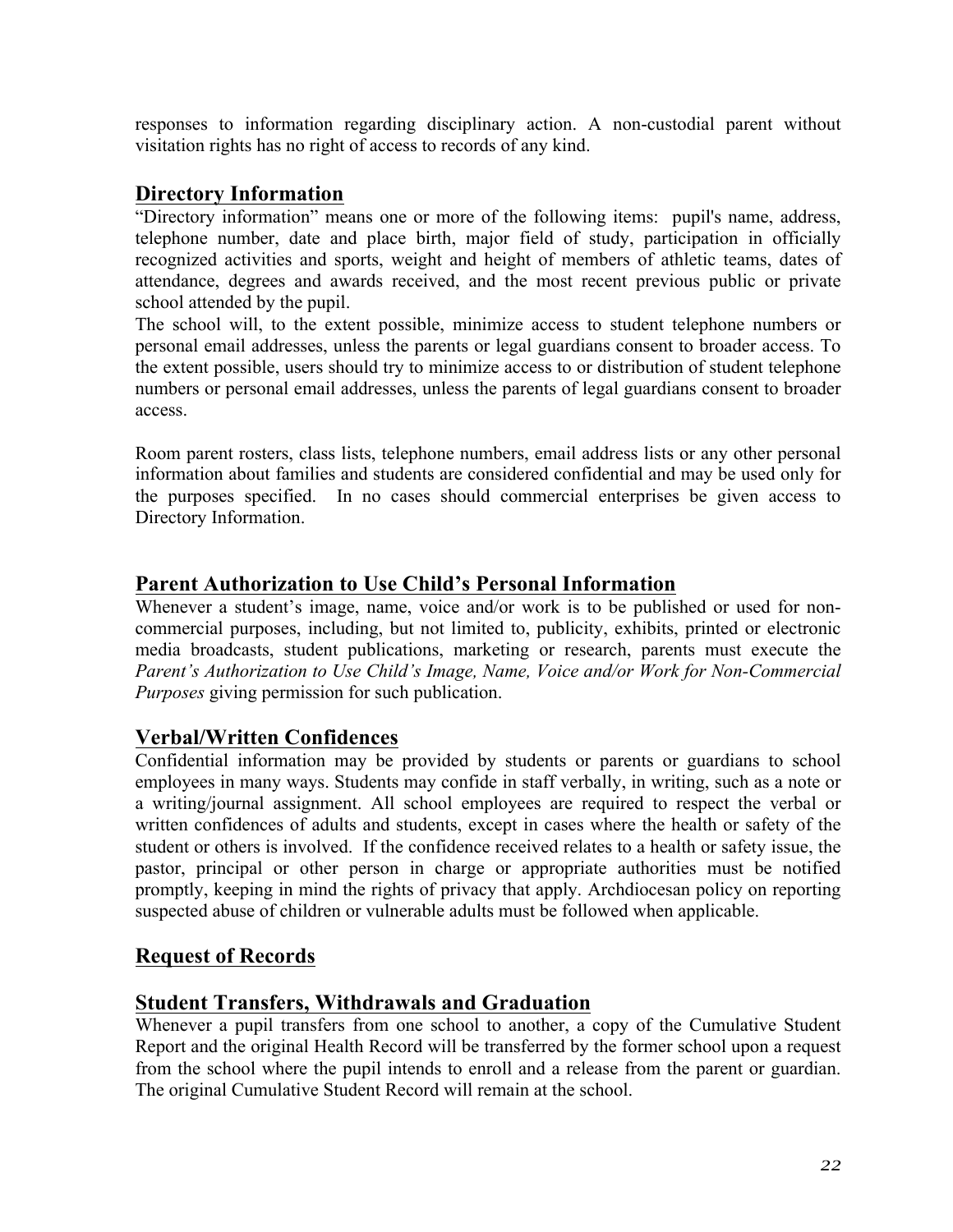A record of the transfer, the reason for the transfer, and the name of the school to which the student is transferring or entering after graduation should be entered on the original copy of the Cumulative Student Record and in the Student Attendance Register.

#### *Official transcripts are not given to students or parents.*

Principals may be required by the County Board of Education to report the severance of attendance of any student.

The school grants full credit for all work a student accomplishes up to the time of transfer.

# **Withholding of Records**

Under California law, a private school cannot refuse to provide student records to a requesting elementary or secondary school because of any charges, including tuition or fees that are owed by the student or parent. However, the school may withhold from parents and guardians the grades, diploma, or transcripts of a pupil pending payment of certain amounts for damaged property, the return of loaned property or unpaid tuition or fees, in accordance with school policy.

# **Cumulative Pupil Record**

Full and accurate records, including standardized test results, of each student are entered on the official archdiocesan Cumulative Student Record form and are kept on file permanently. Only authorized personnel have access to these records. Health records are maintained in a separate file.

Permanent records cards include only the following information:

- Personal and family data with certification of name, place and date of birth of the student and the name and address of the parent or guardian having custody of the student
- Standardized test data
- Transcript of classes
- Attendance information shall be included
- Record of withdrawal or graduation and place to which any copy of the record is sent
- Verification of or exemption from required immunization through high school graduation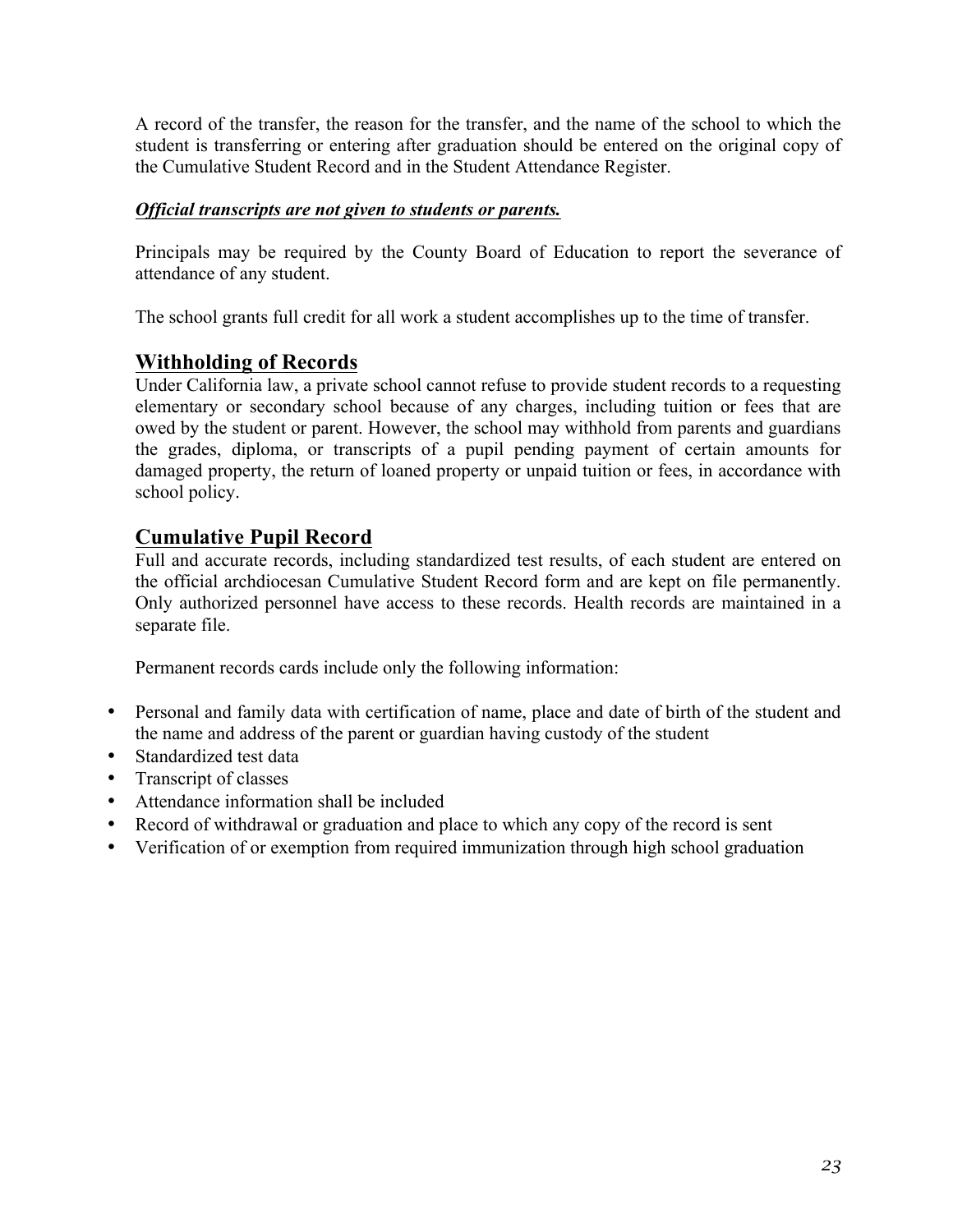# **Health & Safety**

#### **Emergency Card**

Each student shall have an Emergency Card that is complete, current, and readily available to the school. The student's parent or guardian is required to inform the school when there are changes to a home, cell or work phone number or address, the names of persons to notify in case of an emergency, or to any medication prescription for a student. The Emergency Card shall indicate whether or not the parent or guardian gives the school permission to choose a physician in an emergency.

In case of emergency, the Emergency Card will be shown to the paramedics or emergency room staff to authorize treatment, and to advise them if a student has any particular medical needs or is on medication. Therefore, it is imperative that the information be accurate, complete, and up-to-date.

When a student becomes ill or is injured, the parent or guardian will be contacted immediately. If the parent or guardian cannot be reached, another person listed on the emergency card will be contacted.

Only minor and very basic first aid will be administered to students at school; no secondary treatment, such as changing or removing bandages, will be administered. Parents or guardians will be contacted immediately if there is any question regarding the seriousness of or complications arising from an injury.

No medicine of any kind, including aspirin, may be given to students without written permission from parents/guardians. See *Medication Authorization and Permission Form.*

#### **Examinations and Inoculations**

A student, with the permission of the parent or guardian, may be subject to routine tests in school, including auditory, visual, and dental inspection and, upon referral by the principal, to a complete physical examination and/or other professional help.

A tuberculosis patch test and/or X-rays, immunization for prevention of diphtheria and smallpox vaccination may be given only with the explicit written permission of the parents.

#### **Immunization**

All directives regarding immunization, issued annually by the State of California, shall be implemented. No student may be unconditionally admitted to school unless he or she has been immunized against poliomyelitis, measles, rubella, diphtheria, tetanus, pertussis, and varicella for first admission to schools in California. In addition, Hepatitis B immunization is required for students entering preschool and kindergarten. All students entering grade seven are required to present documentation showing the dates when three doses of Hepatitis B and two doses of a measles-containing vaccine have been received. All students entering a California school for the first time must have a Mantoux tuberculosis test.

Immunization is not required for admission if a parent or guardian presents a letter stating that such immunization is contrary to his or her beliefs, or presents a written statement from a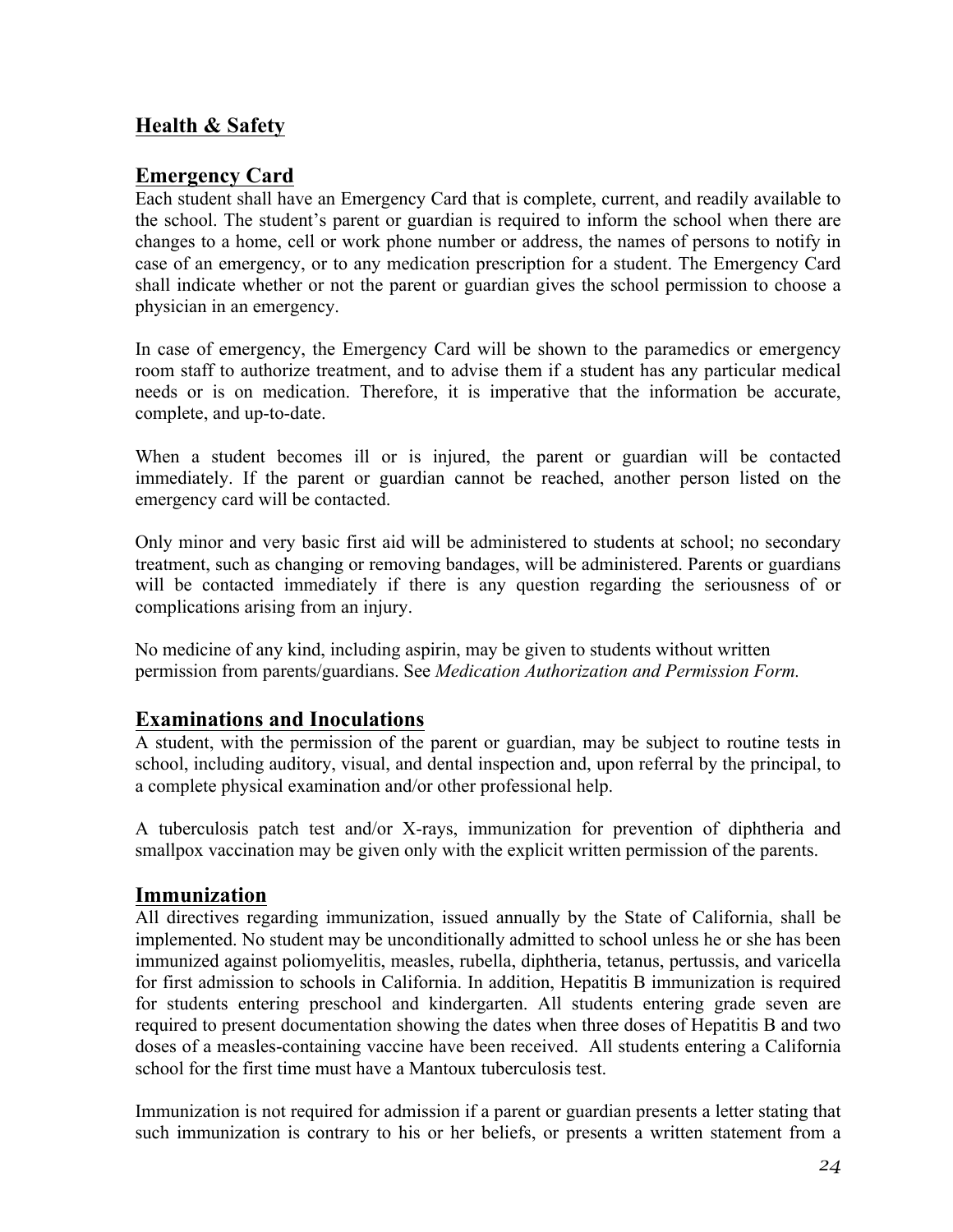physician to the effect that immunization is not considered safe or reasonably beneficial to the individual student.

# **Health Records**

Every school must comply with all Health Department requirements. Every school has a Health Record Card for each student enrolled in the school. Upon transfer to another school, the student health records are forwarded with the student's transcript to the receiving school.

#### **Medical Appointments**

Early dismissal for medical or dental appointments shall be granted when the parents/guardians make a request. Parents/guardians are urged to keep such requests to a minimum and encouraged to make arrangements for care during vacation periods or after school hours.

#### **Medications**

The school will not furnish medications. All medications administered at school shall be provided by parents.

- A release stating the nature of the medication, signed and dated by the doctor and also signed by the parent, must be provided. See *Medication Authorization and Permission Form.*
- Medications administered at school must be in the original container and labeled. The day's dosage must be sealed, labeled and have the student's name attached. It shall be in an appropriate container, and kept in the school/nurse's office.
- The student shall come to the office for medication
- Because of the risk of students sharing medications, students may not carry medication of any kind to be self-administered at school. In the event a student is seriously at risk without an epi-pen or inhaler on his or her person, consideration will be given for a variance.
- Students may not be given medicine prescribed for other family members
- The medication regulations apply to both prescription and non-prescription medications
- Students who are diabetic are allowed to test their blood sugar at school in the health room or office and self-administer medication as necessary. The parent or guardian of a diabetic child must sign the *Diabetic Consent Form* and other appropriate medication permission forms and return them to the school. All medications must be kept in the school/nurse's office and appropriately labeled as described above. School employees may not administer injections to diabetic children except in emergencies.

No exceptions will be made to the procedure for medication. If parents/guardians do not provide the completed medication form with the prescribed medication, they will have to come to school and personally administer the medication.

The medication regulations apply to both prescription and non-prescription medications, *including cough drops*.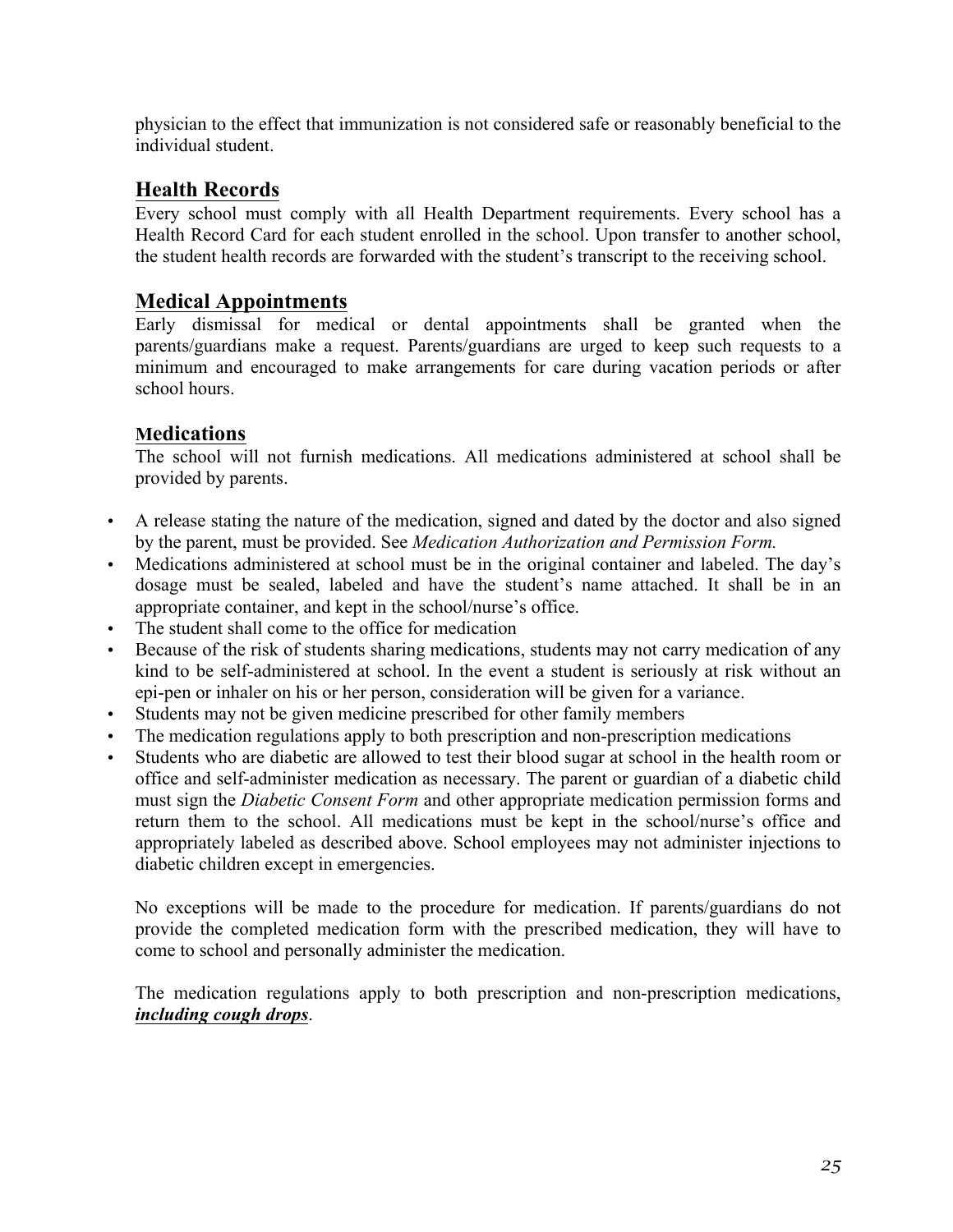# **Communicable Diseases**

The school cooperates with the local health officer in measures necessary for the prevention and control of communicable diseases in school age children – Education Code, Section 49403(a).

A student who has been absent from school because of a reported communicable disease must have a permit issued by the Public Health Department, a physician, or a nurse before he or she is readmitted to school.

#### **Allergies**

Some students may have severe, life threatening allergies, such as a peanut allergy. While the school will make reasonable efforts to prevent or minimize an allergic student's contact with allergens, the school does not promise an allergy-free environment.

#### **Student Sexual Conduct and Pregnancy**

A primary purpose of Catholic education, whether in a school or in religious education or other parish programs, is to guide young persons in the growth and formation of Christian values and moral conduct, including Catholic teachings on the sanctity of all human and family life and a recognition that the sanctity of family life is enhanced by a loving, permanent and mature commitment.

While psycho-sexual development is an important aspect of the transition to Catholic adulthood, Catholic moral teachings frame this process through age appropriate expressions of affection, friendship and love. Parents are expected to love and respect each other and their children and are to be the principal role models, examples and educators for their children of these teachings. Sexual activity that is unwelcome, that threatens an individual or involves any misconduct by a youth or an adult toward another person not only violates these moral teachings but also may be unlawful under state law. Misconduct, whether it occurs in the school, church, home or elsewhere, may be subject to mandatory reporting laws and can subject youth and adults to criminal sanctions. In certain circumstances, sexual conduct, even if it is apparently consensual must be reported and can have criminal implications if one of the participants is not yet 18.

However, should a pregnancy occur, the entire school or parish community should offer Christian support to the mother and father to assure appropriate pre-natal medical and counseling care so that the pregnancy can be brought to term and the infant will have an opportunity to grow and be nurtured as a child of God. In such circumstances, the principal, pastor, youth minister and other appropriate staff will meet with the pregnant couple and their parents to plan for the pregnancy, including alternatives to school and religious education arrangements that are appropriate for the medical, health and safety of the child in the womb, the pregnant couple and the school or parish community. In schools, the principal, in consultation with the Department of Catholic Schools and the pastor (for elementary and parish high schools) shall review all aspects of each case and make a determination, based on the particular circumstances, of the need for any schooling accommodations or arrangements.

In cases of pregnancy, the mother and father (if known) should be encouraged and assisted in obtaining professional medical care and professional counseling consistent with Catholic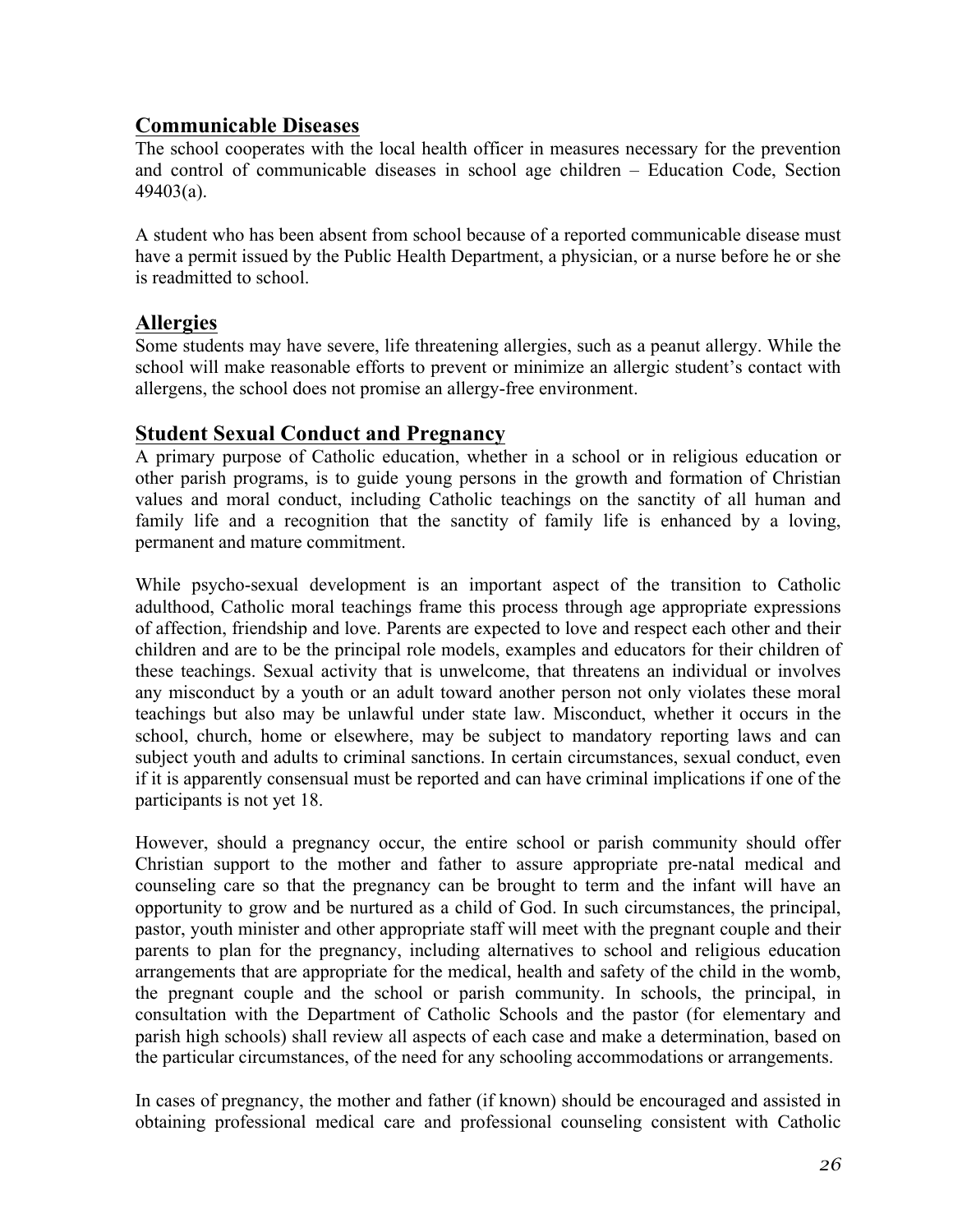teachings, including teachings on the immorality of abortion, relevant to the pregnancy and the future of both parents and the unborn child. The Department of Catholic Schools in the Archdiocese can assist in the process and serve as a resource for services and referrals.

# **Closed Campus**

To preserve the academic environment and school security, archdiocesan and parish schools are designated as "closed campuses." No person may enter the campus unless authorized by the school administration. Visitors must present themselves at the school office if they are seeking information or have business to conduct with the school.

# **Research Projects and Rights of Parents**

Parents must be informed if research projects involving their children are to be conducted at the school and must be provided with sufficient information about the research to enable them to give informed consent. Parents have the right to withhold permission allowing their children to participate in research studies. Parents have the right to withdraw their children at any time from a research project without reprisal.

Parents have the right to request to preview the materials to be used in a research study involving their children. Requests to review the Research Materials should be made with appropriate written advance notification to the school and to the researcher.

Except in a limited range of research areas where an Institutional Review Board determines that a waiver of assent is appropriate, student assent to participation in a research project must be obtained. If a student reaches the age of consent applicable to the subject matter of the research project, the student must be given the opportunity to provide informed consent. Students have the right to withhold their assent and have a right to withdraw without penalty. Students who are not participants in research studies may not be singled out in any way or penalized.

# **Removal of Students from School During School Hours**

No agency, organization, or person other than a parent or guardian who has custody or a delegated school employee is allowed to take a student from the school premises during school hours or immediately before or after school.

Exceptions to this rule may be made only:

- By the parent or guardian, when properly identified
- Upon the written request of the parent or guardian after proper verification
- By properly identified law enforcement officers when an arrest is made
- By properly identified representatives of law enforcement agencies, in case of emergency, as determined by the principal

Legally, the responsibility of notifying the parent or guardian of a student taken from the school by a law enforcement officer or representative of a law enforcement agency rests with the law enforcement officer. However, the principal of the school should also immediately inform the student's parent or guardian except when a minor has been taken into custody as a victim of suspected child abuse, as defined in Section 11165 of the Penal Code or pursuant to Section 305 of the Welfare and Institutions Code.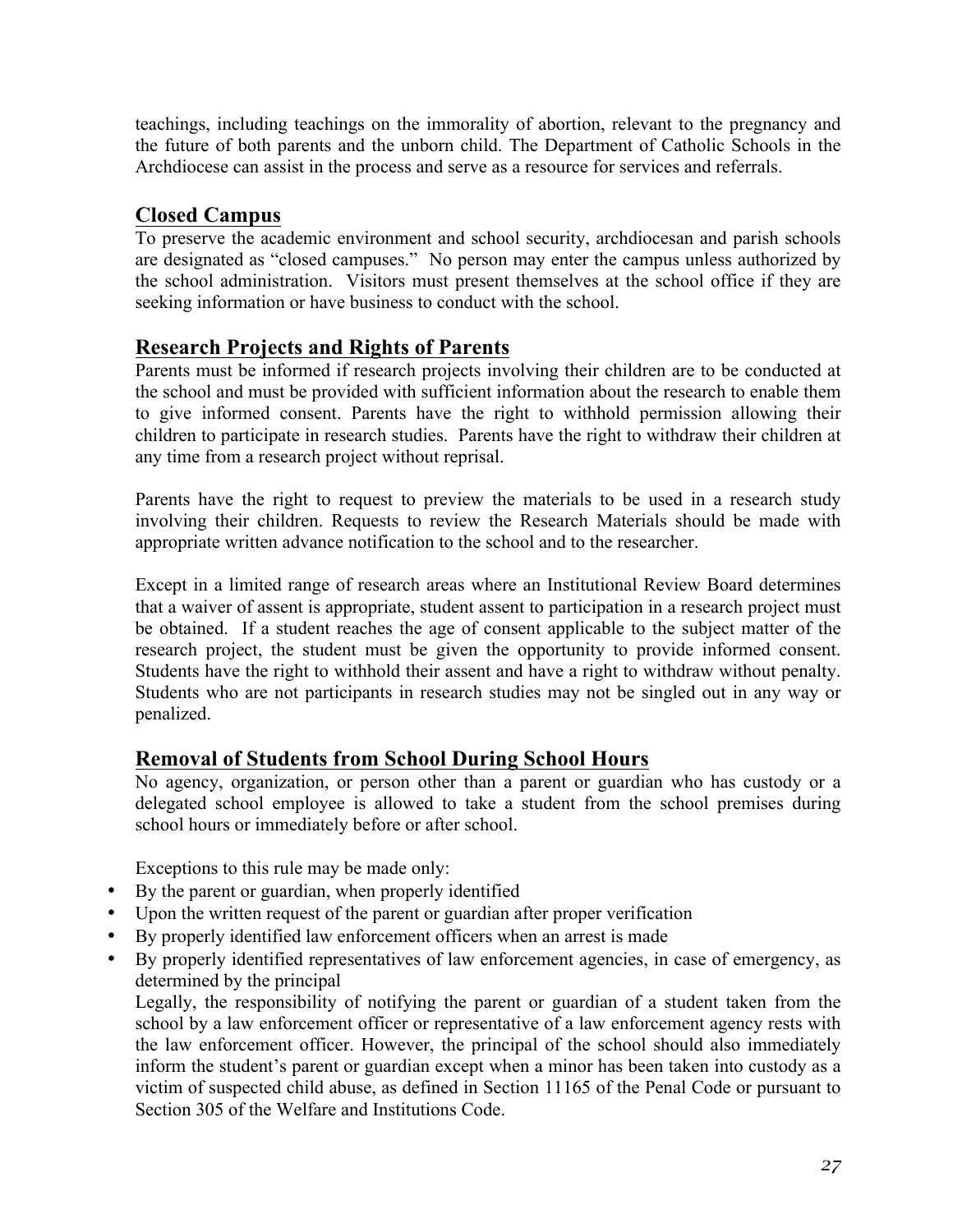# **Interview and Removal from School of Students by Police Officers**

Police officers have the right during the school day to interview students who are suspects or witnesses. School personnel should not hinder the release of a student to police officers. School personnel are not liable for releasing students for this purpose, or other legitimate law enforcement purposes, which require taking the pupil from the school if they are taken with "proper standard of care" which is defined below.

When a student is taken into police custody and removed from school during school hours, the school will inform the parent or guardian except in child abuse cases and will maintain a record of circumstances involved.

Students can be removed from school during school hours by law enforcement only under the following conditions:

- By properly identified representatives of law enforcement agencies who are making an arrest, with or without a warrant, presenting a warrant for the arrest of a pupil, or taking a student into custody without a warrant
- By properly identified representatives of law enforcement agencies when not making an arrest or taking a child into custody as stated above under the following conditions, with the express permission of the parent obtained prior to the release of the pupil and in cases of emergency, when the parents cannot be reached
- By properly identified representatives of a Child Protective Agency when taking a child into custody

Principals must notify the Department of Catholic Schools if a student is removed from school by law enforcement or Child Protective Services.

# **Interview of a Student During School Hours by a Police Officer**

Upon presentation of proper identification to the principal or his or her designee, duly authorized representatives of law enforcement agencies and the child protective agencies in the performance of their official duties shall be allowed to interview students in those cases in which an interview out of school hours is impossible, impractical or would duly interfere with the enforcement of law.

Although the law does not require it, the parent or guardian should be informed by the principal that such an interview has taken place, except upon request of law enforcement. It is the policy of the Archdiocese that an adult, either a parent or guardian or school staff person will be present for any interview unless the student selects otherwise.

Before releasing the student for the interview, the principal must exercise the "proper standard of care" which is to:

• Obtain a business card and confirm the identity and official capacity of the police officer and the authority under which he or she acts In the case of the release of the student to the officer, the reason for such an action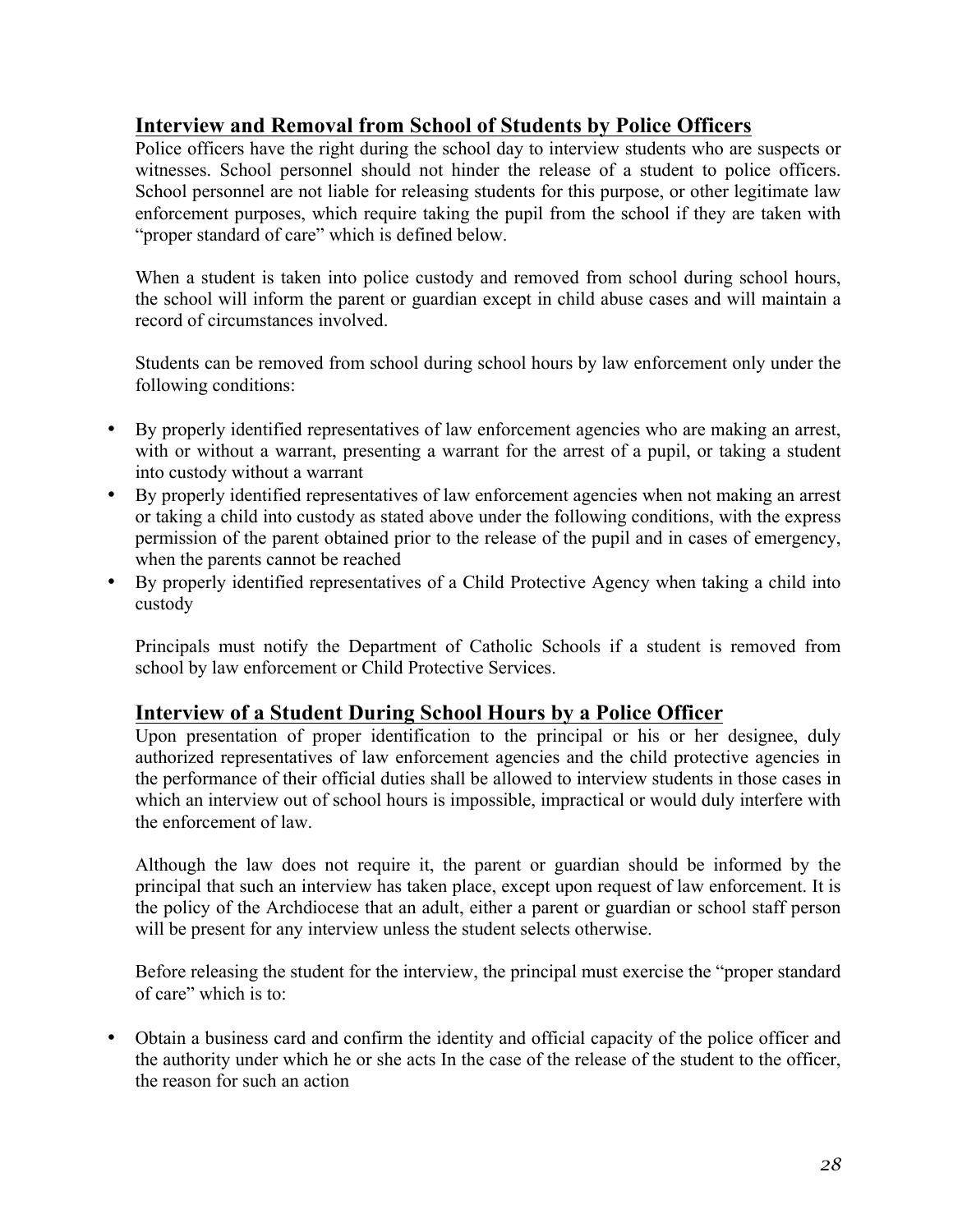• Child Protective Agency workers may interview for the purpose of their legal obligations to investigate reported child abuse or neglect. Child Protective Agency workers are authorized to assume custody to remove a child from school.

Before a student is taken into police custody and removed from the school during school hours, the school will attempt to inform the student's parent or guardian. The school will maintain a record of the circumstances involved. In cases of child abuse, parental notification is the responsibility of police officers.

# **Informing the Parent or Guardian When a Student Has Been Removed from School by a Police Officer**

While it is the duty of the police officer to notify the parent or guardian of the person taken into custody or placed in detention, the school principal shall take immediate steps to notify the parent or guardian of the minor regarding the release of the student to the officer and regarding the place to which the student is reportedly being taken, except when a student has been taken into custody as a victim of suspected child abuse. Even in the case of child abuse it is the Child Protective Agency's duty to notify the parent or guardian.

# **Guidelines Related to Possession and Use of Alcohol and Controlled Substances**

State and federal law prohibit the use, sale or delivery of alcohol to persons under 21 or of controlled substances to persons of any age, without a prescription.

The school will consult law enforcement agencies when an alcoholic or controlled substance violation occurs or comes to the attention of the school with each case to be judged individually.

Students are encouraged to seek help from a school counselor for themselves or their friends when they are experiencing alcohol or controlled substance-related problems that are not publicly known in the school or community. School personnel may provide referrals for alcohol and controlled substance abuse so that help can be offered to parents and students.

If a student is known to be dealing in controlled substances or providing alcohol on or off campus, or if a student is convicted in court for drug sale, possession or use, the student may be asked to withdraw from the school, or may be expelled.

#### **Procedures in the Case of Suspected Possession or Use**

In cases of suspected use of alcohol or controlled substances on campus, school administrators should follow certain procedures. They should:

- Evaluate observable symptoms
- Attempt to determine if the student is in possession of alcohol, drugs, controlled or other harmful substances
- Interview the student in the presence of an adult witness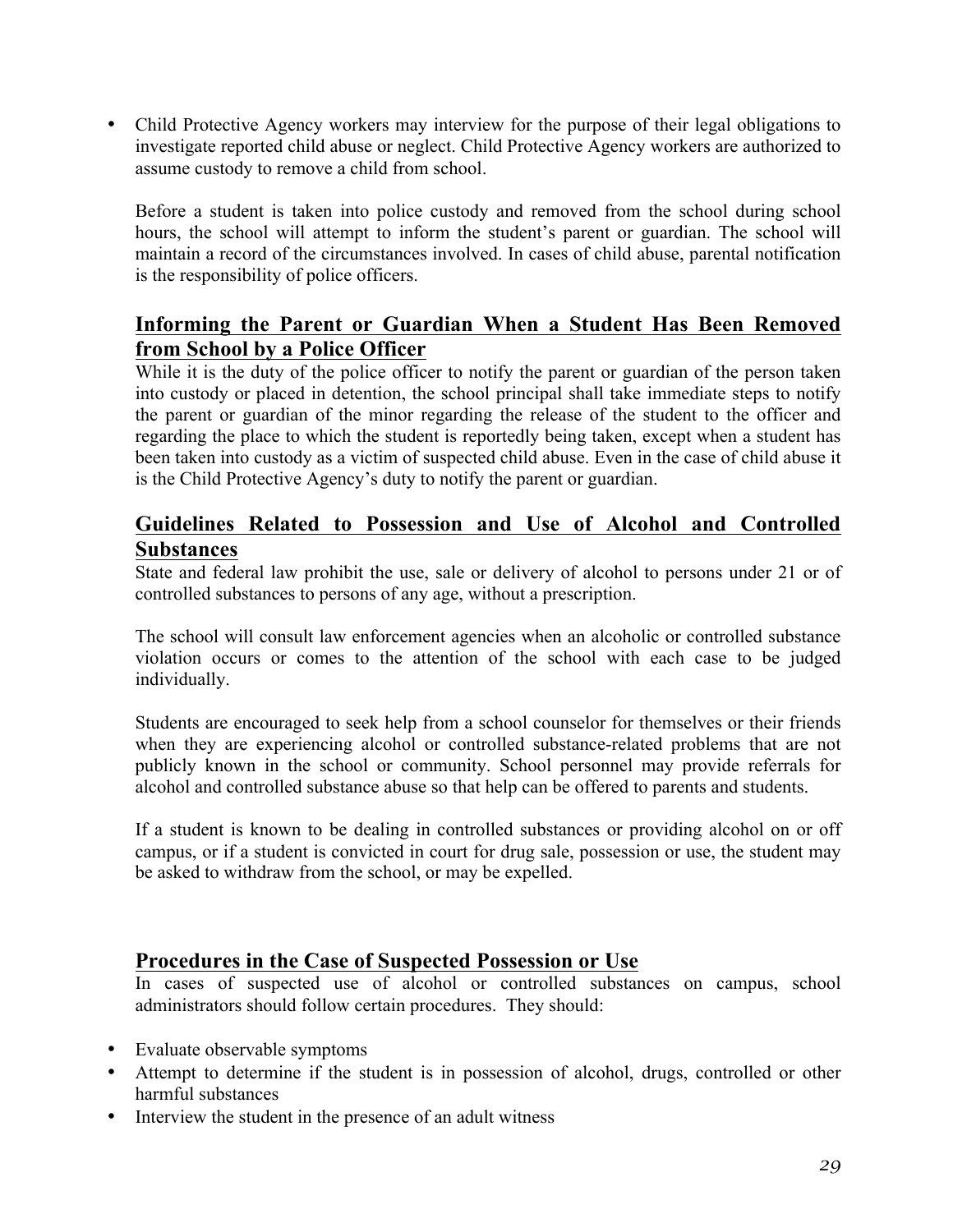- Request the student's cooperation in conducting a search of his or her person and possessions (search may include the student's locker and other locations on the school grounds, the student's car where it is suspected that controlled or other harmful substances may be hidden)
- Determine the need for medical attention; in cases which require emergency medical treatment, contact the parents and follow the instructions on the emergency card
- Recommend examination by a physician
- Provide information to parent or guardian regarding the availability of public or private resource agencies for rehabilitation
- In cases where sale or possession is verified, school administrators follow these procedures:
- Confiscate all physical evidence obtained as a result of the investigation by sealing the evidence in a container bearing the date and the time of confiscation, the name of the student from whom it was confiscated, as well as the signature of the person(s) who confiscated it
- Consult with police. The degree of involvement by the police will be determined in each case. If a student involved does not have a history of substance abuse or significant delinquent behavior, the police may determine that no further involvement by a law enforcement agency is necessary
- When a principal or other school official releases a minor to a peace officer, the school principal shall immediately notify the parent, guardian or responsible person regarding the release and the place to which the minor is reportedly being taken
- If an arrest is made and the student is removed from school, a representative of the law enforcement agency notifies the parent or guardian prior to the time that the student would normally return home from school. If an arrest is not made, the student may be suspended from school. A conference with the parent and the student should be arranged in a timely manner

# **Student Insurance**

The Student Accident Insurance Program is provided for all full time students in archdiocesan schools/parish. This program assists only with medical expenses incurred because of accidental bodily injury sustained by students while attending school, while traveling to or from school or while participating in a school sponsored and supervised activity, including school sponsored sport and extended day programs. This insurance supplements any insurance maintained by the parents.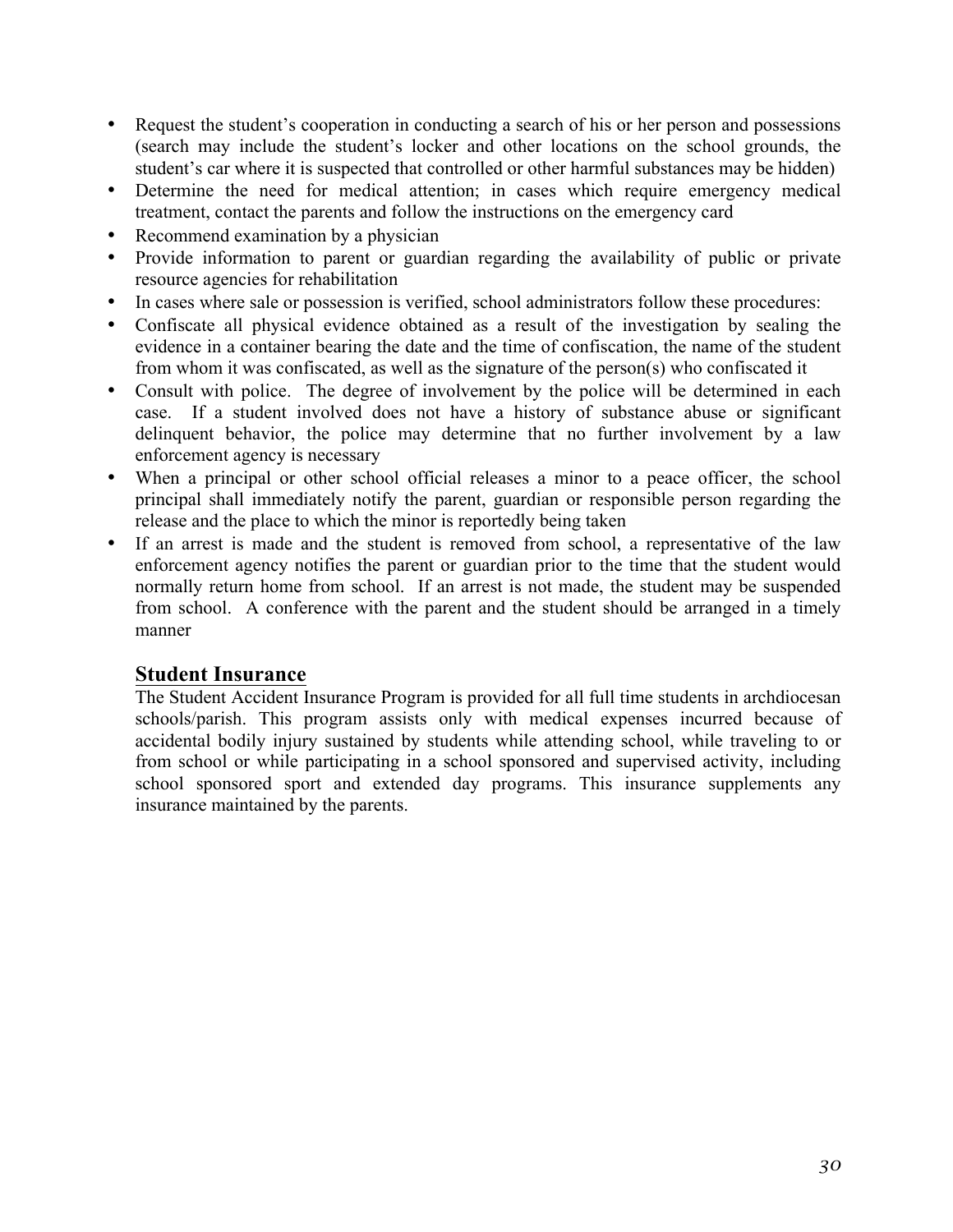# *C. Academics and Co-curricular Activities*

# **Curriculum And Academic Policies**

St. Joseph School is fully accredited by the Western Catholic Education Association and the Western Association of Schools and Colleges (until June 2018, when the accreditation process will again take place) and also through The Archdiocese of Los Angeles.

# **Curriculum**

The following areas of instruction are taught at St. Joseph School:

- $\triangleright$  Religion
- $\triangleright$  Reading/Literature
- $\triangleright$  English
- $\triangleright$  Spelling
- $\triangleright$  Mathematics
- $\triangleright$  Algebra
- $\triangleright$  Science
- $\triangleright$  Social Studies
- $\triangleright$  Handwriting
- $\triangleright$  Art
- $\triangleright$  Music
- $\triangleright$  Physical Education
- $\triangleright$  Computer Science

# **P.E. Policy**

All students must wear the designated P.E. uniforms. If any portion of the uniform is missing, the student will receive a check for that day. Two checks per quarter will result in one lower grade. A student may make up a maximum of two checks per quarter by participating in any athletic activity outside of school time which is not part of any team they belong to, i.e., skating, bike riding, walking, swimming, etc. for a  $\frac{1}{2}$  hour each check. The student must complete the form provided by the P.E. teacher describing the activity, the amount of time participating and sign it along with their parent's signature. This record of their participation must be turned into the P. E. teacher **BEFORE** the end of the quarter.

# **Student Council**

Students on student council must maintain a 3.0 or better in all subject areas in each quarter. Also, a student must have a G or better in behavior/work habits/PE/music/computer in each subject area per quarter to remain on Student Council.

# **Sports Participation (CYO)**

Students in grades  $5 - 8$  who participate in CYO sports must maintain a C or better in all subject areas in each quarter. Also, a student must have a "S" or better in behavior/work habits/ PE/ music/computer in each subject area per quarter. If the above requirements are not maintained at progress report time, students have until the end of the quarter to improve their grades. If no improvement is made students will not be eligible to play CYO sports in the following quarter.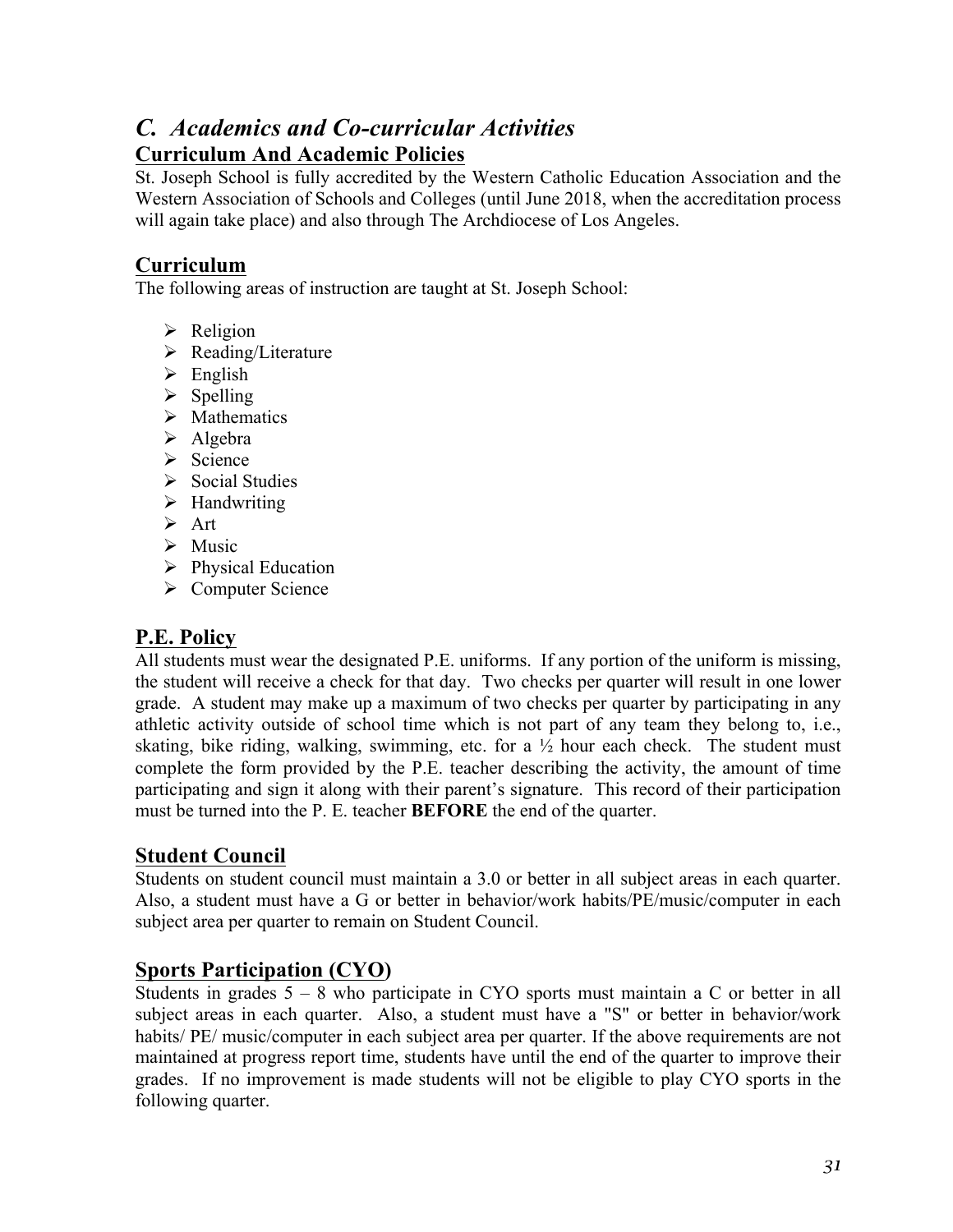# **Liturgical Celebrations**

Students in each grade level will have the opportunity to attend Mass with their class under the guidance of their teacher. Prayers services and other liturgical celebrations will be announced in the monthly newsletter. All parents/guardians, family and friends are welcome to attend school liturgies and prayer services.

#### **Testing**

The STAR Assessments from Renaissance Learning is administered to grades  $2 - 8$  (dates listed on calendar). We ask that you do not schedule doctor or dental appointments during these times.

# **Homework**

Maximum Homework time allotments for the average student:

| Kindergarten | 15 minutes                |
|--------------|---------------------------|
| Gr. $1 - 2$  | 30 minutes                |
| Gr. $3 - 4$  | 1 hour                    |
| Gr $5$       | $1 - 1 \frac{1}{2}$ hours |
| Gr. $6 - 8$  | $2 - 2 \frac{1}{2}$ hours |

# **Late or missing homework in grades 1-8 will result in lowering of grade in subject and work habits.**

#### **Grading**

The following letter grades are given in  $3<sup>rd</sup>$  through  $8<sup>th</sup>$  grade for academic achievement:

| $\mathbf{A}$  | $= 93 - 100\%$     | $A = 4$ points |
|---------------|--------------------|----------------|
| $B+$          | $= 90 - 92\%$      | $B = 3$ points |
| B             | $= 87 - 89\%$      | $C = 2$ points |
| $B -$         | $= 85 - 86\%$      | $D = 1$ point  |
| $C+$          | $= 80 - 84\%$      |                |
| $\mathcal{C}$ | $= 75 - 79\%$      |                |
| $C-$          | $= 70 - 74\%$      |                |
| D             | $= 65 - 69\%$      |                |
| F             | $= 64\%$ and below |                |

The following letter grades are given in the Kindergarten through  $2<sup>nd</sup>$  grade:

- $O =$  Outstanding
- $G = Good$
- $S = Satisfactory$
- NI = Needs Improvement

# **Report Cards/Progress Reports**

Report cards are issued four (4) times a year to students in grades  $K - 8$  during the week following the end of the quarter. Alpha-K students receive a progress report at the end of each semester (two times a year). Report card envelopes are to be signed by the parent/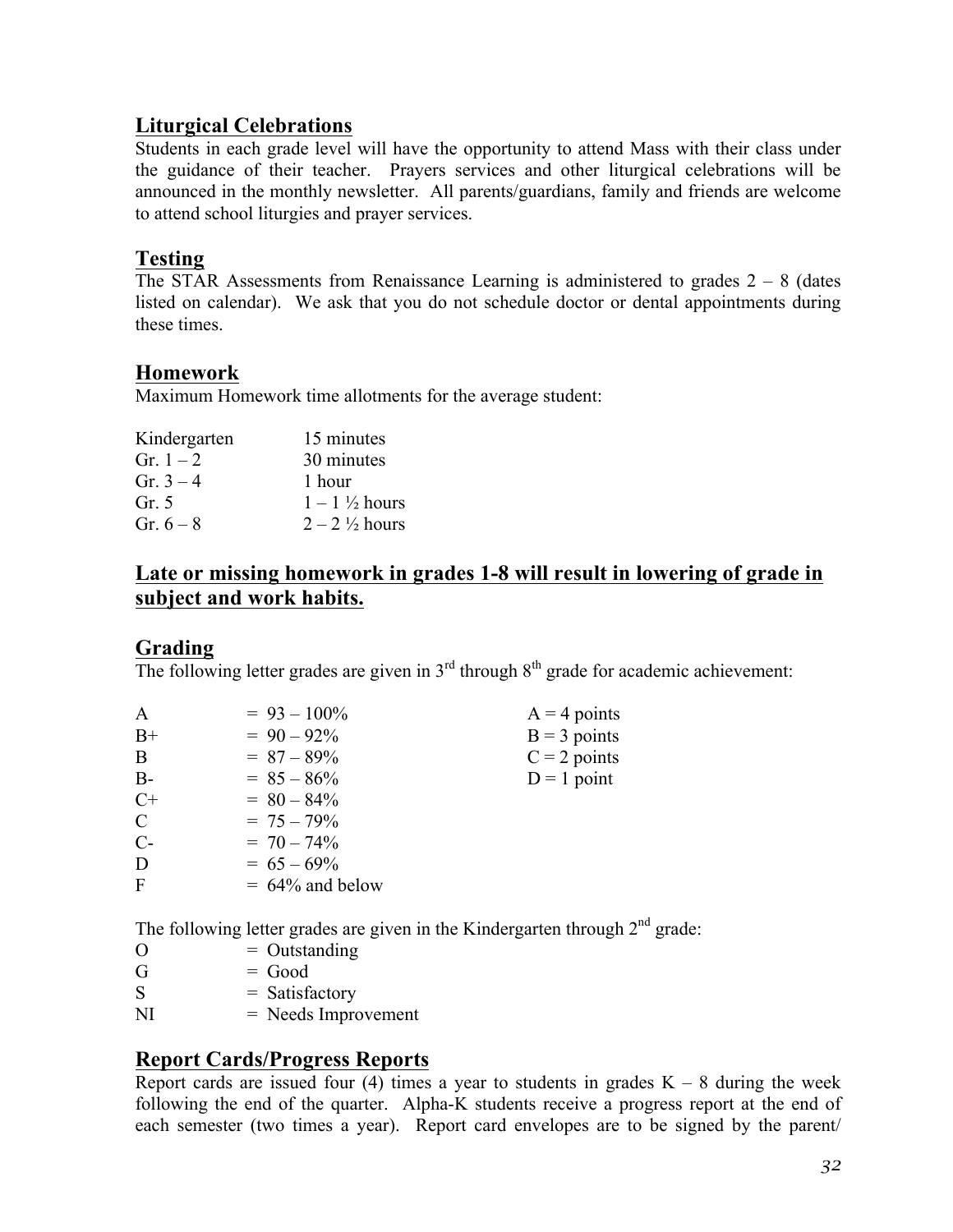guardian and returned to the teacher within two (2) school days. Progress reports in grades 1- 8 are sent home mid-quarter. Progress reports are to be signed by the parent/guardian and returned to the teacher within two (2) school days

# **Honor Roll – Grades 5 – 8**

Distinguished Honors GPA (overall) of 4.0 and an "O" in Behavior and Work Habits 1<sup>st</sup> Honors GPA (overall) of 3.5 or above  $GPA$  (overall) of 3.5 or above  $2<sup>nd</sup>$  Honors GPA (overall) of 3.0 or above No D, F or NI in any subject area including *Art, Music, PE, and Computer* No S or NI in any of the following areas: *Work Habits, Conduct/Behavior*

Good Academic Standing (Grades  $3 - 8$ )

In previous self-evaluation studies of the entire school program, parents report that academic preparation is an important reason for sending their children to St. Joseph School. Because of the effective partnership between the parents and teachers, the vast majority of students are very conscientious about completing their studies. The teachers develop appropriate academic expectations and interventions for each student's grade level, which are communicated to the students and their parents at the beginning of the school year. Individual students may experience academic difficulty due to a wide variety of circumstances. The classroom teacher first communicates any concern directly with the student. If the student continues to experience difficulty, the teacher contacts the parent or guardian directly. At any time the administration may recommend testing or outside tutoring. The student may be placed on Academic Contract and/or STEP by the teacher and principal.

Ø Academic Contract:

An Academic contract is an agreement drawn up between the administration, teacher, parents and student when the student is not in good academic standing. The intent of the contract is to document and foster the necessary change needed for the student to achieve improvement.

 $\triangleright$  STEP:

The Archdiocesan STEP (Student Team Education Plan) program is a set of guidelines and procedures to assist principals and teachers in supporting the learning needs of all students.

#### **If the above procedures and interventions do not result in a positive change, the student may lose the privilege of attending St. Joseph Catholic School.**

# **Field Trips**

Each student must have a signed and dated release form from the parent/guardian. The cost is determined by adding the event admission plus the transportation divided by the number of students in the class. Busses are provided. Each student must pay their share of the bus cost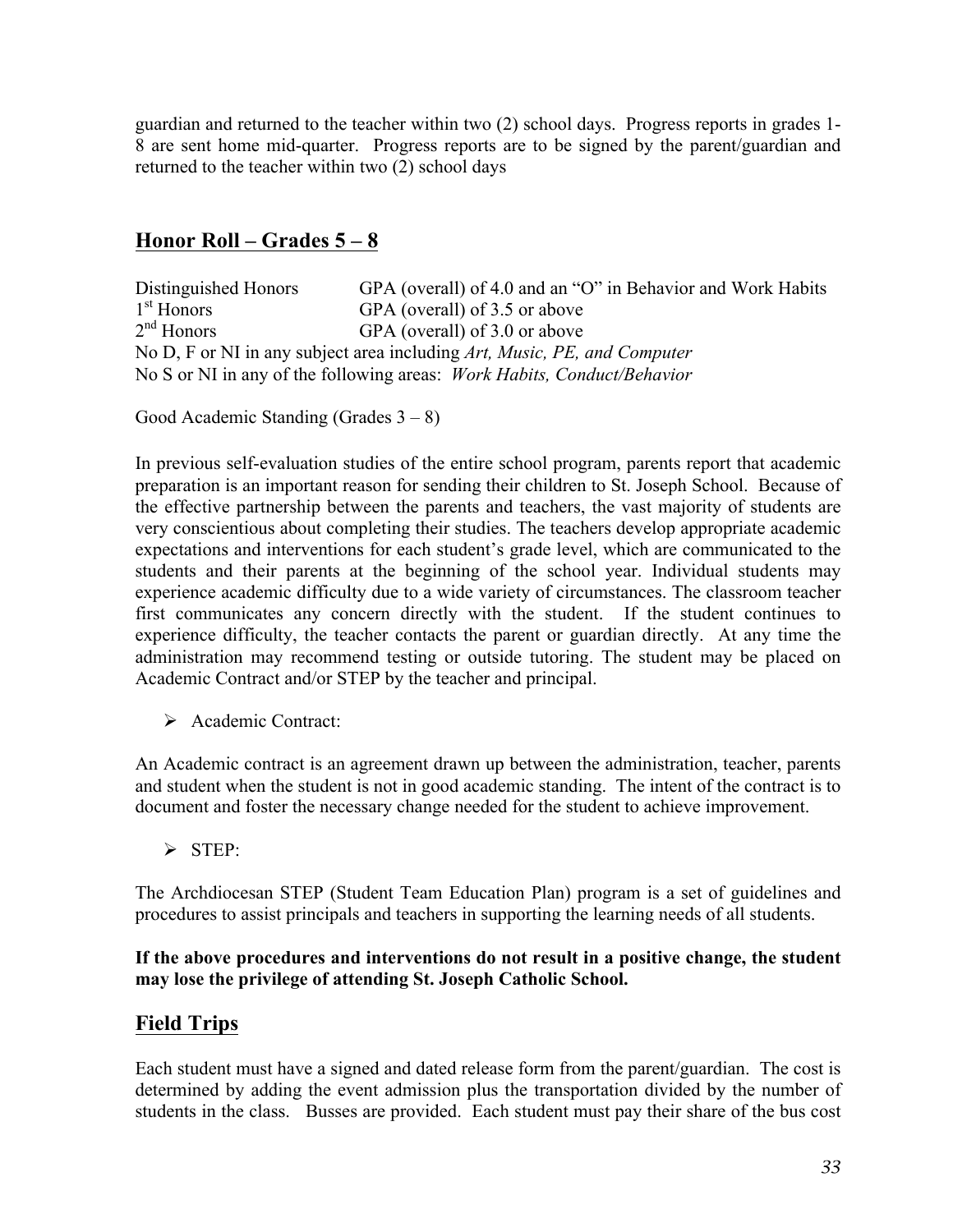regardless if they attend the field trip or not. All field trip destinations and purpose are decided by the classroom teacher and approved by the principal.

#### **Acceptable Use And Responsibility Policy For Electronic Communications ("Archdiocesean Aup")**

All information used in the course of activities for or on behalf of the Roman Catholic Archdiocese of Los Angeles ("Archdiocese") or an archdiocesan school, parish, the seminary, a cemetery, or other archdiocesan department or operating unit ("Location") is an asset of the Archdiocese and/or the Location, as appropriate. Electronic information and communications require particular safeguards and impose unique responsibilities on all users. The Archdiocese maintains a system of information security to protect our proprietary data. Integral parts of this system are the policies, standards and procedures designed for users. All users must adhere to these policies, standards and procedures for the complete system to remain viable. These policies, standards and procedures apply to all users of technology, whether adult, child or youth, whether they are paid or volunteer staff, clergy or members of religious orders, in the Archdiocese or in any Location.

These policies, standards and procedures include, but are not limited to, maintaining data confidentiality, maintaining the confidentiality of data security controls and passwords, and immediately reporting any suspected or actual security violations. The Archdiocese prohibits the use or alteration of archdiocesan data and/or information technology without proper authorization. All users have an obligation to protect the confidentiality and nondisclosure of proprietary, confidential and privileged data, as well as personally identifiable information.

# **Definitions**

**Electronic communications systems** include, but are not limited to, electronic mail, telecommunications systems including telephone, voice mail, and video, facsimile transmissions, stand-alone or networked computers, intranets, the Internet and any other communications systems that may be created in the future.

**Electronic communications devices** include, but are not limited to, regular and mobile telephones (cell phones, smart phones, walkie-talkies), facsimile machines, computers, laptops, electronic notebooks, audio and video equipment, flash drives, memory sticks, iPods®, iPhones®, media players, Blackberries®, and other wireless equipment that may be created in the future.

**Electronic communications materials** include, but are not limited to, DVDs, CDs, laser discs, audio and video-tape, audio and visual recordings, films, microfiche, audio and visual broadcasts, computer operating systems, software programs, electronically stored data and text files, computer applications, emails, text messages, instant messages, and all other downloaded, uploaded, retrieved, opened, saved, forwarded or otherwise accessed or stored content.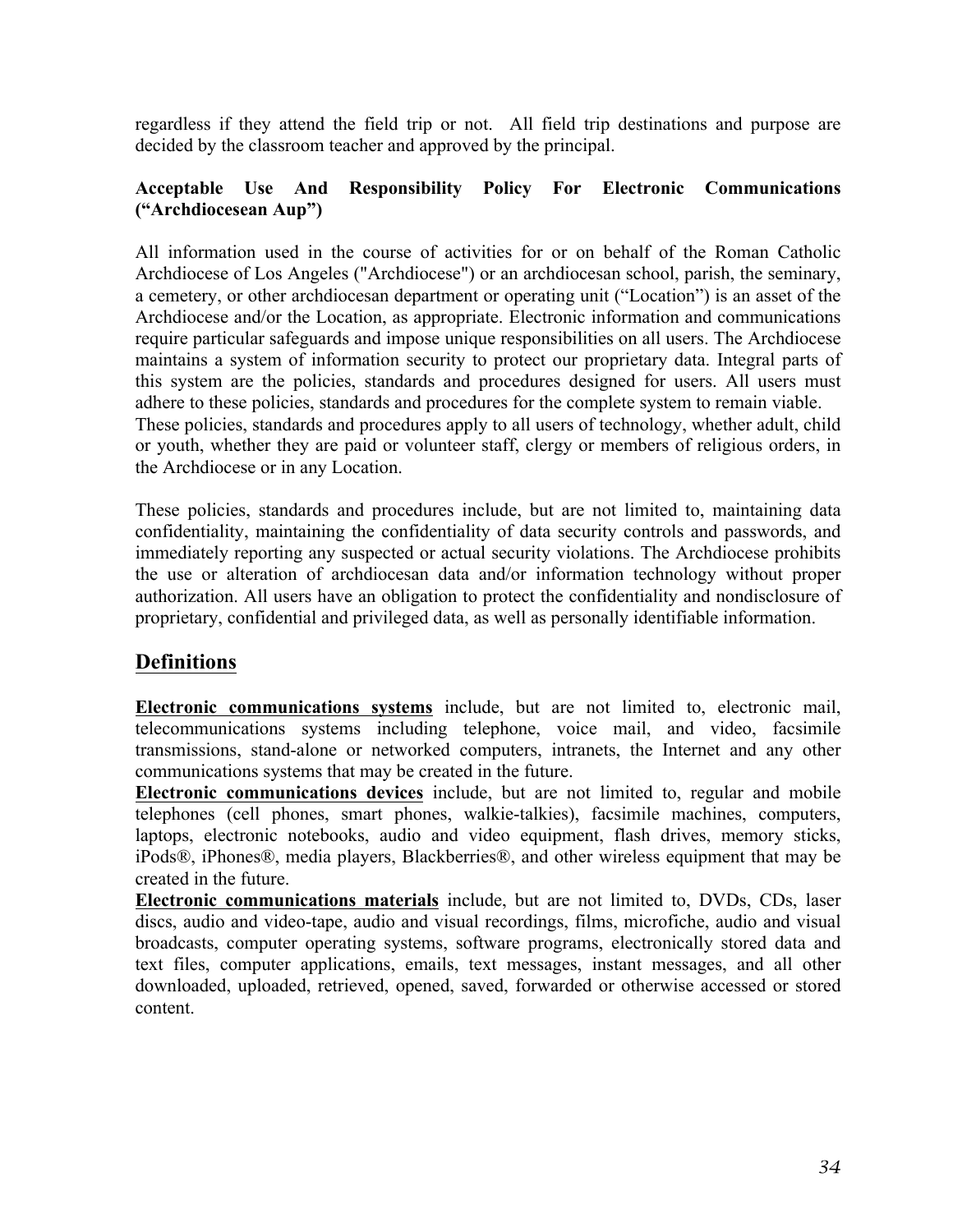# **Electronic Communications Systems, Devices and Materials and Users Covered**

- a. All electronic communications systems, devices and materials in the schools, parishes, the seminary, cemeteries, archdiocesan departments or offices, or other archdiocesan operating units (the "Premises").
- b. All electronic communications devices and materials taken from the Premises for use at home or on the road.
- c. All personal devices and materials brought from home and used on the Premises during regular business hours.
- d. All personal devices and materials, regardless of where they are situated, that are used in such a manner that the Archdiocese and/or the Location may be implicated in their use
- e. All users of electronic communications systems, devices and materials, including, but not limited to, volunteers, clergy and religious, students, employees, staff or contractors associated with the Archdiocese and/or the Location.

# **Ownership and Control of Communications**

All systems, devices and materials located on archdiocesan premises, and all work performed on them, are property of Location and/or the Archdiocese. These systems, devices and materials are to be used primarily to conduct official Location and/or Archdiocese business, not personal business.

With permission from the person in charge of the parish (i.e., pastor, priest administrator or parish life director), principal or other person in charge of the Location, individuals may use systems, devices and materials, including access to the Internet, for personal business and web exploration outside regular business hours or during breaks. All users are expected to conform to appropriate content management and web surfing guidelines, whether during or outside regular business hours.

The Archdiocese and the Locations, as applicable, reserve the right to monitor, access, retrieve, read and disclose all content created, sent, received, or stored on Archdiocese and/or Location systems, devices and materials (including connections made and sites visited) to law enforcement officials or others, without prior notice.

# **Guidelines for Email Correspondence and Other Electronic Communications**

- a. All users of Archdiocese and Location communications systems and devices should use care in creating email, text, video, still images, instant or voice mail messages or in any postings on any social networking site. Even when a message has been deleted, it may still exist on a backup system, be restored, downloaded, recorded, printed out, or may have been forwarded to someone else without its creator's knowledge. The contents of email and text messages are the same as other written documentation and cannot be considered private or confidential.
- b. Email and other electronic communications are not necessarily secure.
- c. As with paper records, proper care should be taken in creating and retaining electronic records for future use, reference and disclosure, as applicable.
- d. Postings to "All Employees," "All Parents," "All Seminarians," "All Parishioners" and the like on intranets or the Internet must be approved by the person in charge of the parish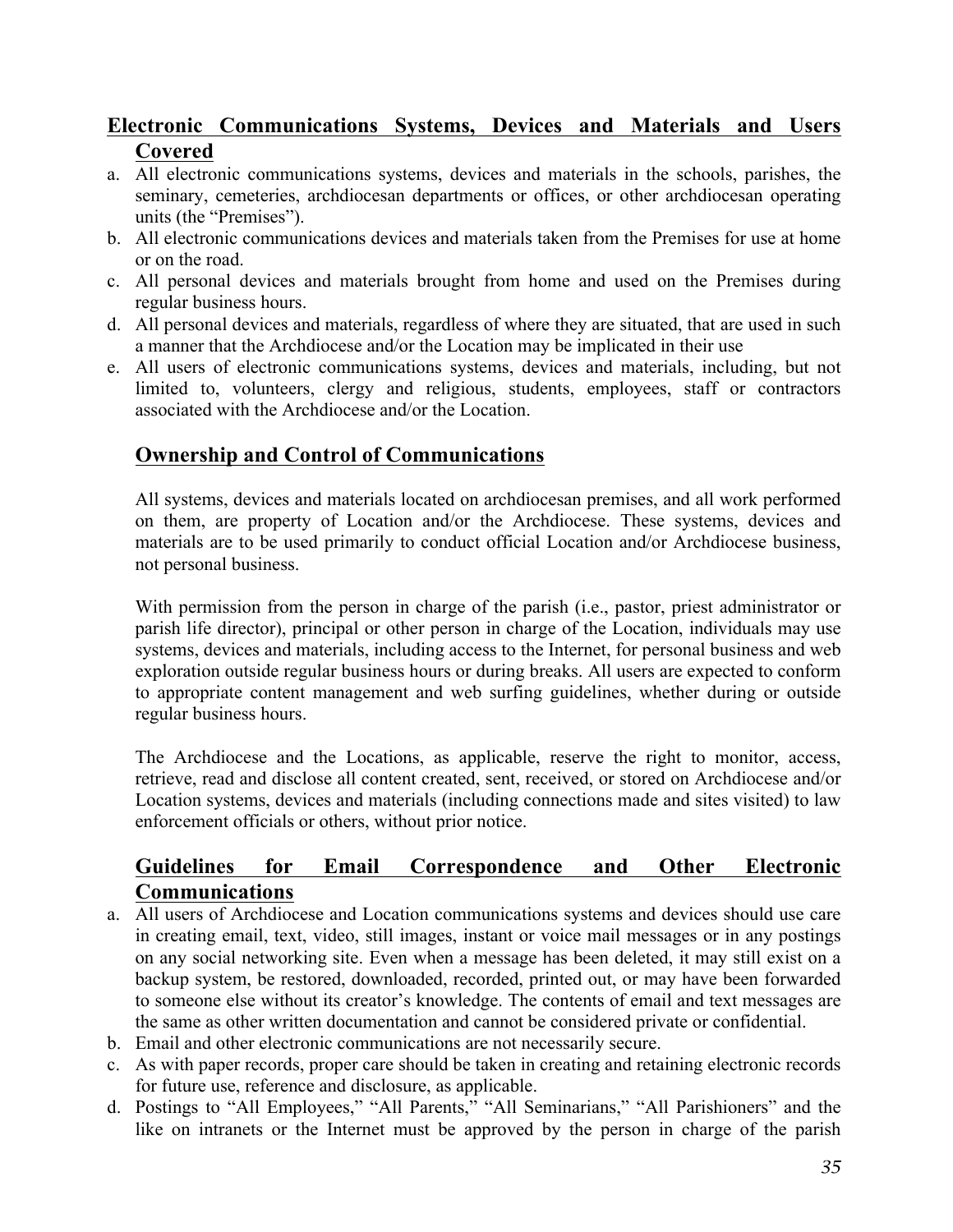(pastor, priest administrator or parish life director), principal or other person in charge of the Location before they are sent out.

- e. Use of personal electronic communications devices and materials during regular business hours should be kept to a minimum and limited mainly to emergencies.
- f. Archdiocese and Location systems, devices and materials are not private and security cannot be guaranteed. Passwords and user IDs are intended to enhance system security; not to provide users with personal privacy. User account passwords for systems not controlled by a centralized user directory or authentication system must be on record with the person in charge of the parish (pastor, priest administrator or parish life director) principal or other person in charge of the Location.
- g. User IDs and passwords should not be disclosed to unauthorized parties or shared with other employees, students or volunteers. User accounts are intended to be used only by the assigned party.
- h. All information systems that create, store, transmit or otherwise publish data or information must have authentication and authorization systems in place to prevent unauthorized use, access, and modification of data and applications. Systems that transmit or publish approved information that is intended for the general public may allow unauthenticated (anonymous) access as long as such systems do not allow unauthorized posting and modification of the published information.
- i. Any device accessed or used by minors on the Premises must include updated and functioning filters to preclude access to prohibited content. All obscene materials, sexually explicit materials including pornography, and materials that are otherwise harmful to minors or in violation of this electronic communications policy are prohibited and must be blocked. Before allowing minors to access the Internet, a responsible adult must ensure that appropriate content filters are "ON" and functioning.
- j. Content filters for minors may NOT be disabled or turned "OFF" without obtaining prior permission from the archdiocesan Applied Technology Department or the person with equivalent authority at the location.
- k. All files downloaded from the Internet, all data received from outside sources, and all content downloaded from portable memory devices must be scanned with updated or current virus detection software. Immediately report any viruses, tampering or other system breaches to the person in charge of the Location.
- l. Critical information should be copied onto backup storage periodically. Backed up information should be stored in a safe place and be available for recovery in case of a loss of the original information. Depending on the complexity of a Location's information systems, a detailed disaster recovery plan may need to be developed.
- m. Computer networks must be protected from unauthorized use. Both local physical access and remote access must be controlled.
- n. Information systems hardware should be secured against unauthorized physical access.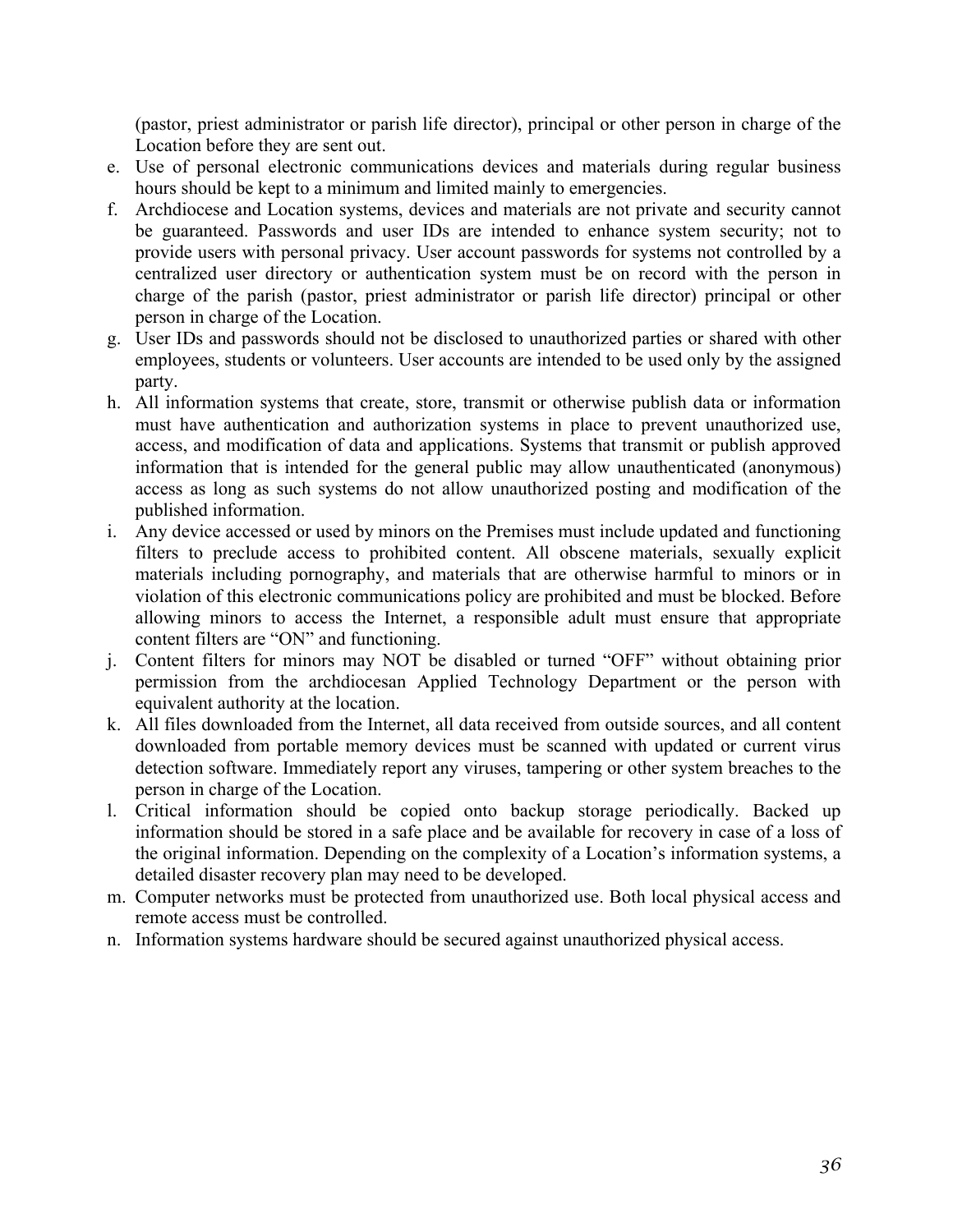# **Prohibited Practices**

Users of Archdiocese and Location electronic communication systems, devices or materials and users of personal devices and materials on the Premises under circumstances when the Archdiocese and/or the Location may become implicated in the use may not:

- a. Violate any federal, state or local laws or regulations.
- b. Violate any rules of conduct, codes of ethics, safe environment or any educational policies, including but not limited to those that apply to communications or the use of information.
- c. Post or cause to be distributed any personally identifying information about the user or others without permission or review by a responsible adult person, unless required by the user's job duties or assigned responsibilities. Personal identifying information includes, but is not limited to, names or screen names; telephone numbers; work, home or school addresses; email addresses and web addresses (URLs) of social networking sites or blogs.
- d. Post or distribute any communications, video, music or pictures which a reasonable person, according to the teachings of the Roman Catholic Church, would consider to be defamatory, offensive, harassing, disruptive, derogatory or bullying. This includes, but is not limited to, sexual comments or images, racial or ethnic slurs, or other comments or images that would offend someone on the basis of race, creed, gender, national origin, sexual orientation, age, political beliefs, mental or physical disability, or veteran status.
- e. Engage in improper fraternizing or socializing between adults and minors.
- f. Engage in pirating or unauthorized copying, acquisition or distribution of copyrighted materials, music, video or film; arrange for the purchase or sale of any drugs, alcohol, or regulated substances and goods; or participate in internet gambling.
- g. Post or send chain letters or engage in "spamming" (sending annoying, unnecessary or unsolicited commercial messages).
- h. Record any telephone, video, or other conversation or communication without the express permission of the other participants to the conversation or communication, except where allowed by law.
- i. Use electronic communications devices for designing, developing, distributing or storing any works of programming or software unless required by the duties of the job or assignment.
- j. Upload, download, view or otherwise receive or transmit copyrighted, trademarked, patented, indecent or pornographic material, trade secrets, or other confidential, private, or proprietary information or other materials to which the user does not have access rights. Regarding copyrighted materials, certain exceptions are given for educational and liturgical purposes. See *Archdiocese of Los Angeles Copyright and Video Screening Policy*.
- k. Damage, alter, disrupt, or gain unauthorized access to computers or other systems; e.g. use others' passwords, trespass on others' folders, work or files or alter or forward email messages in a manner that misrepresents the original message or a message chain.
- l. Give unauthorized persons access to Archdiocese or Location systems, provide access to confidential information, or otherwise jeopardize the security of the electronic communications systems (*e.g*. by unauthorized use or disclosure of passwords).
- m. Transmit confidential, proprietary, or sensitive information unless the transmission falls within the scope of the user's job duties or assignment by a responsible adult.
- n. Introduce or install any unauthorized software, virus, malware, tracking devices or recording devices onto any system.
- o. Bypass (via proxy servers or other means), defeat or otherwise render inoperative any network security systems, firewalls or content filters.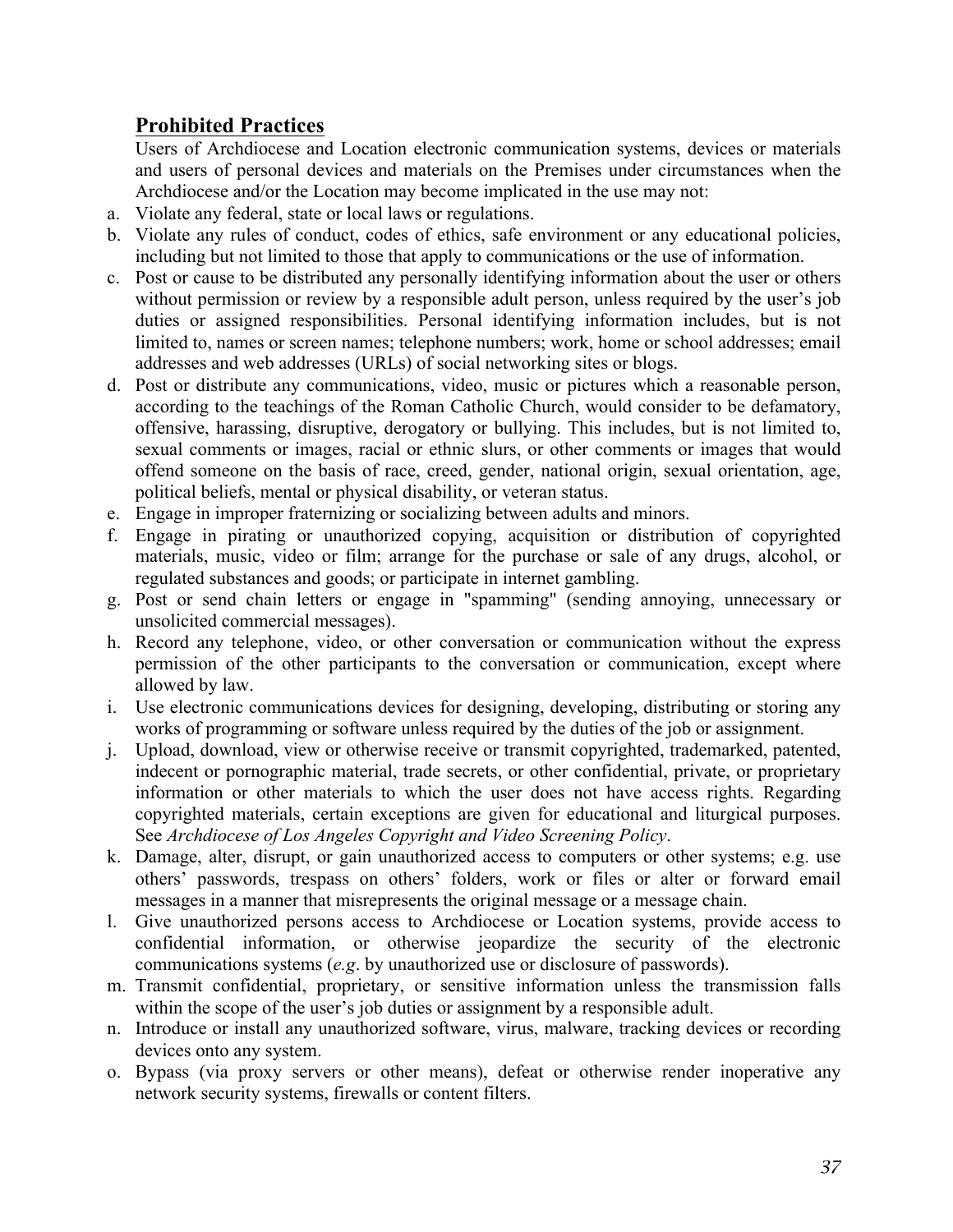- p. Allow any minor to access the Internet on Archdiocese or Location communications devices before a responsible adult has checked to insure that active filtering of prohibited materials is enabled.
- q. Use electronic communications devices or systems to transmit any radio frequency signal that is not permitted and/or licensed by the Federal Communication Commission ("FCC") or that would violate FCC rules or policies.
- r. Access or manipulate services, networks or hardware without express authority.

# **Consequences of Violations of Electronic Communications Policy**

Violations of this policy, including breaches of confidentiality or security, may result in suspension of electronic communication privileges, confiscation of any electronic communication device or materials, and disciplinary action up to and including termination of employment, removal from parish or school activities, expulsion from school, canonical review, referral to law enforcement and other appropriate disciplinary action.

# **Tutoring**

- If a student requires private tutoring or parents wish to have a student tutored in school subjects, the parents are responsible for engaging the tutor and paying all tutoring costs, but the school may assist the parents in identifying tutoring resources.
- Teachers may not be paid for tutoring students assigned to their classes. With prior permission from the principal, teachers may tutor other students who attend the school and be paid for such tutoring by the parents.
- A school may arrange with independent contractors or entities, who are not teachers or staff at the school to provide tutoring on a fee basis. Independent entities must have appropriate licenses, agreements for use of the premises and insurance.
- All tutors and entities must comply with the procedures and policies of the extended school day program and the *Archdiocesan Guidelines for Adults Interacting with Minors at Parish or Parish School Activities or Events.*

# **Counseling**

The mission and purpose of the school is education. Schools do not assume the responsibilities proper to the family and to society. Schools may not assume the responsibility for psychological counseling or therapy because they are not qualified or licensed to provide such counseling or therapy.

The school may engage in the following activities in addition to providing classroom instruction:

- Provide advice and counseling regarding academic subjects and student progress in school
- Give limited guidance to students who present with non-academic personal issues or situations
- Provide referrals to marriage and family counselors, child psychologists, licensed academic psychologists, psychiatrists and similar professionals for diagnosis and treatment. If the school provides referrals to parents, the list must include at least three names of qualified persons or entities
- Retain, where necessary, appropriate professionals to provide educational testing that is needed for assessment of a student's academic ability, learning patterns, achievement motivation and personality factors directly related to academic learning problems, or psychological counseling services for the school. Prior to entering into such a contractual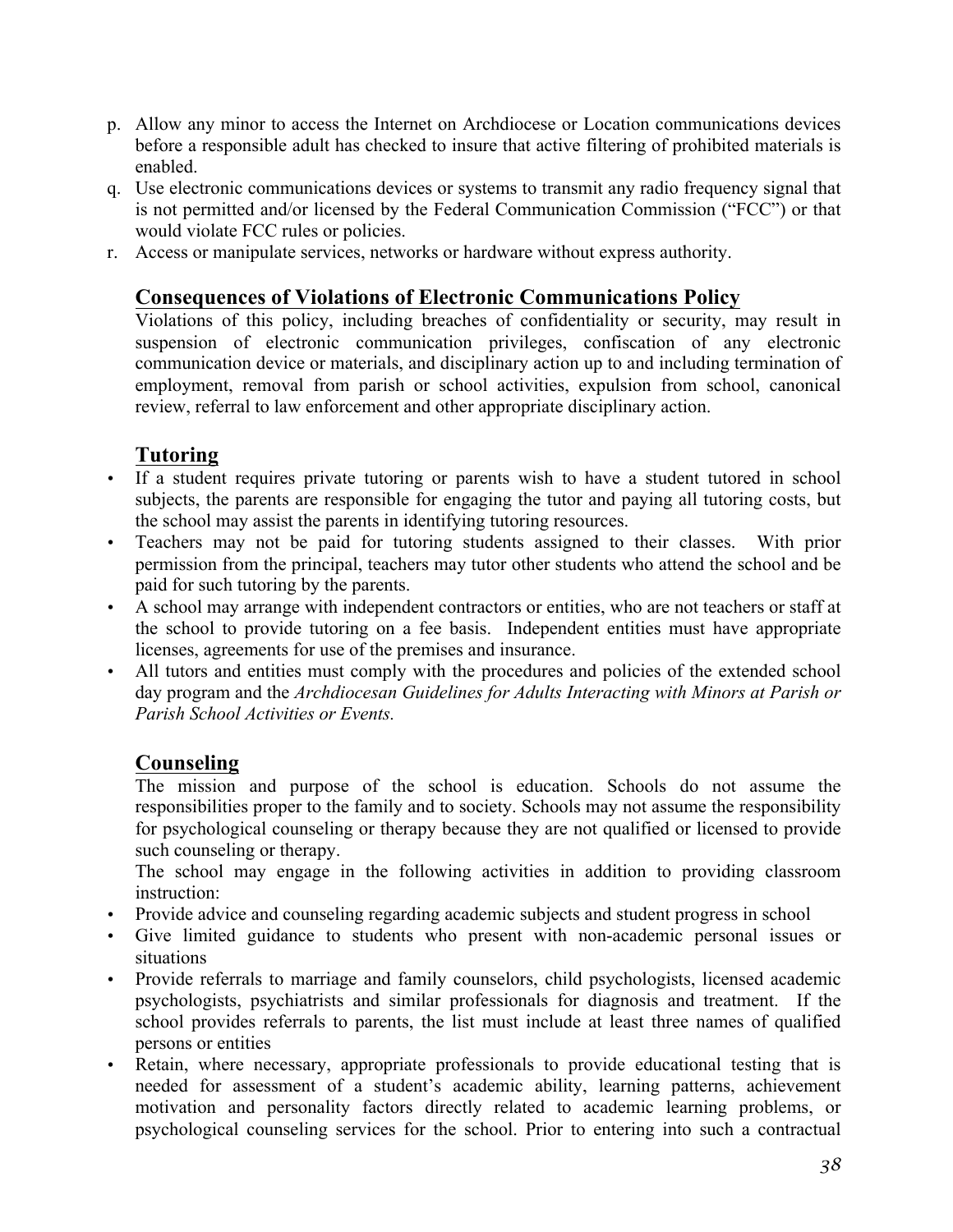relationship, the principal will ensure that the person is credentialed, licensed or otherwise properly qualified. The school may refer a student for specific or additional testing, as appropriate, generally at the parent or guardian's expense.

In cases of actual or suspected child abuse or neglect or abuse of vulnerable adults, the archdiocesan Victims' Assistance Ministry is available as a resource. The Victims' Assistance Ministry provides outreach and guidance to those suffering from abuse; sponsors a faith-based trauma recovery program; and assists in informing parish, school, archdiocesan and governmental authorities of the allegations of abuse or neglect. Referral to the Victim's Assistance Ministry is not a substitute for mandated reporting of suspected abuse. Such a report must be made in accordance with archdiocesan policy.

# *D. Tuition & Fees*

# **Registration**

Please call the school office the October prior to admission. Your name will be placed on a waiting list for the following school year. The school will call you for testing once an opening is available. The application fee is \$25.00

# **Tuition – 2017 - 2018**

#### **Grades: Alpha K (Full Day) – 8**

| 1 child    | $$508$ per month $$6,096$ - annual   |  |
|------------|--------------------------------------|--|
| 2 children | $$897$ per month $$10,764$ - annual  |  |
| 3 children | \$1,220 per month $$14,640$ - annual |  |
| 4 children | \$1,370 per month $$16,440$ - annual |  |

Tuition may be paid in one of two methods: one, annual payment that is due on June 1 or in 12 monthly payments paid through FACTS Tuition Management Company (7/1/17 – 5/31/18). June's registration fee, the one-month tuition rate for the upcoming school year, is non-refundable. A \$25 late fee will be assessed by FACTS Tuition Management Company for any account that is past due on any given month. Bank fees will also be accrued for NSF transactions. That fee amount will vary based on the bank.

# **Graduation Fee - Grade 8**

Graduation fees are determined by the costs of the event, i.e., caps, gowns, diploma, retreat, yearbook, and other cost yet to be determined. All fees, including tuition, volunteer fees, must be paid in full by May 1. Fees paid after that date must be paid in cash or cashier's check.  $8<sup>th</sup>$  grade students with outstanding fees will not be allowed to participate in graduation activities.

# **In Lieu Of Service/Volunteer Fee**

Each family is required to complete 35 volunteer hours within the school year. Seven (7) parent hours must be spent serving at the Parish Fair. If your schedule is not conducive to volunteer hours, you may pay the \$1000.00 fee with your tuition (\$91 per month over 11 months). The arrangements for prepayment of volunteer hours must be made with the school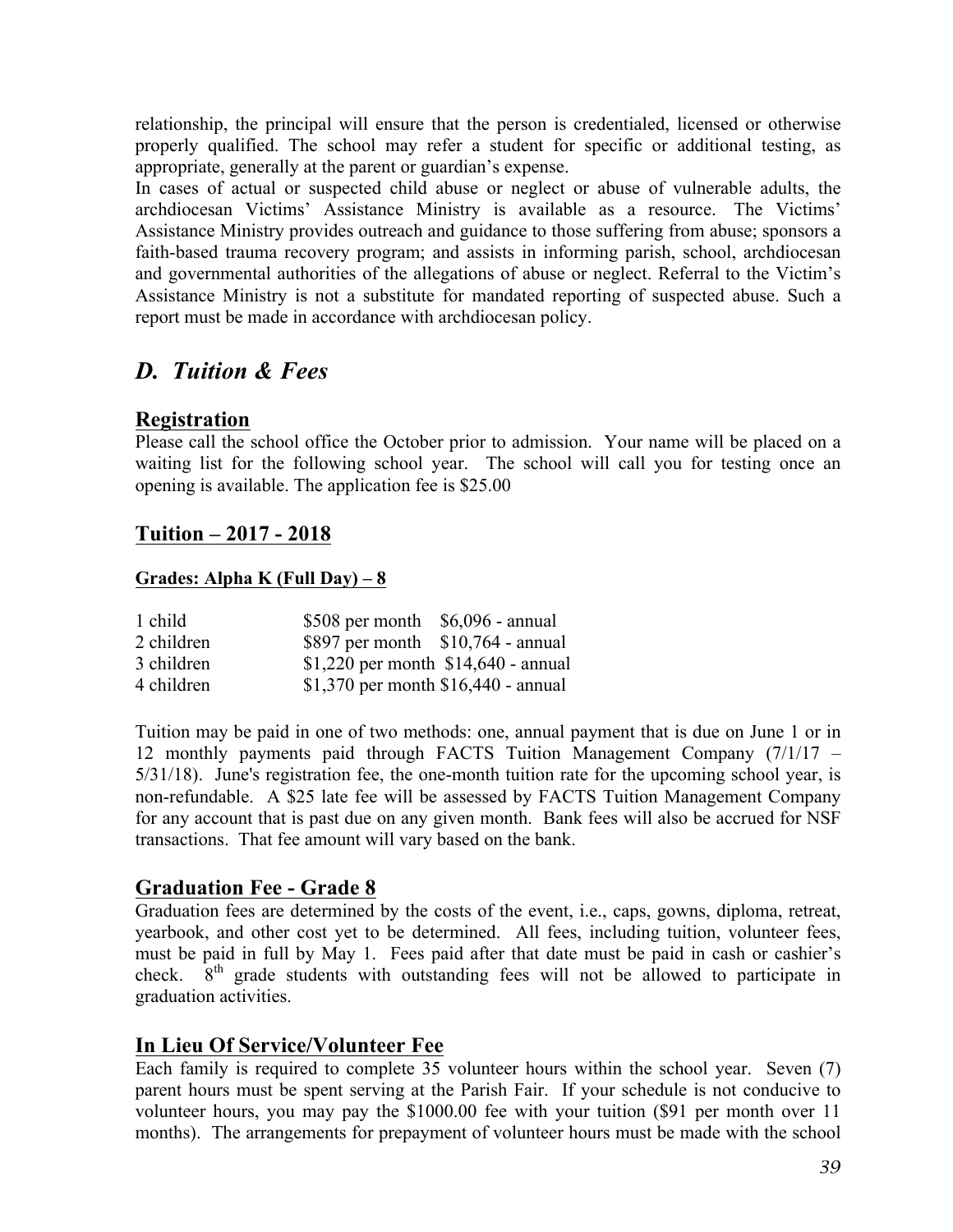office manager by September 30, 2017. Families with outstanding parent hours by May 1, 2018 will be billed \$100 per hour.

#### **Late Charge/NSF Fees**

A \$25 late fee will be assessed by FACTS Tuition Management Company for any account that is past due on any given month. Bank fees will also be accrued for NSF transactions. That fee amount will vary based on the bank.

A returned check fee of \$25.00 will be charged for NSF checks that are paid to the school for other activities such as daycare, athletics, fundraising, etc. Checks will not be resubmitted a second time. Payment must be made by cashier's check, money order or cash for the remainder of the school year if a check is returned for non-sufficient funds.

#### **Outstanding Tuition and Fees**

Tuition and fees for the 2017-2018 school year must be paid in full by May 31, 2018. Final report cards in June will be withheld until all financial obligations are met.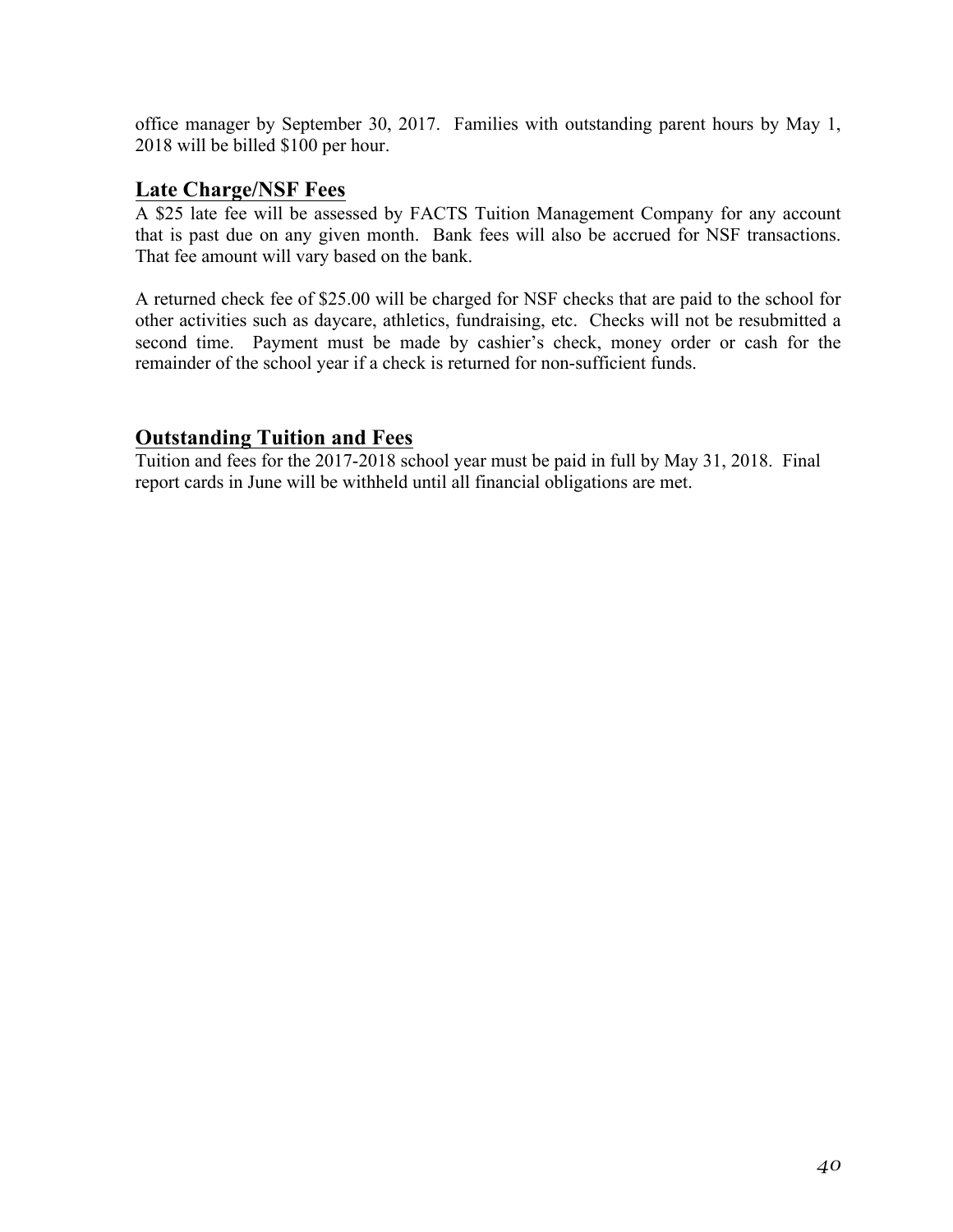# *E. Discipline*

Discipline in the Catholic school is an aspect of moral guidance and not a form of punishment. The purpose of discipline is to provide a school climate conducive to learning and one that promotes character development.

Discipline is maintained in a classroom or school when students work cooperatively with the principal, the teachers, and their classmates towards the attainment of the class and school objectives. However, it should be noted that the legitimate interest of the school extends beyond the school day and beyond the school hours.

#### **A Christian attitude, exemplified in the student's behavior, is expected at St. Joseph Catholic School. This is demonstrated by showing respect for adults, for fellow students, and for property (one's own as well as that of others).**

The following expectations apply to students at every level. Each respective teacher states additional policies and procedures in the classroom:

# **General Behavior:**

- 1. Students are expected to treat all adults and fellow students with respect.
- 2. Students are expected to greet faculty and staff at all times.
- 3. Students are expected to know school and classroom policies.
- 4. Good behavior is expected in academic and non-academic areas.
- 5. Students are expected to complete homework nightly and be responsible for make-up homework when absent.
- 6. All textbooks must be covered.
- 7. Skateboards, rollerblades, Frisbees, baseball bats, electronic games, equipment, iPods, CD's, etc., are not allowed at school except when given permission for special events.
- 8. Students may not remain or go into classrooms, gym, or parking lot during recess or lunchtime, before or after school without supervision of a faculty member.
- 9. Students are expected to wear their uniform properly.

# **Playground Rules:**

- 1. Lunches are to be eaten, not wasted, no throwing of food.
- 2. Students are to remain at their assigned lunch table for 10 minutes until dismissed by the adult supervising.
- 3. Papers are to be thrown in the recycle bins.
- 4. Frisbees or hardballs are not permitted on the playground.
- 5. Students are asked to take turns on the playground equipment.
- 6. Play-fighting, rough play (King of the Hill, pyramid building, Crack the Whip, tackling, etc.) is forbidden.
- 7. Students may not run, play or chase one another by the restroom area.
- 8. Students may not stand on toilet seats or use the restrooms as a social gathering place.
- **9. No eating in the restrooms at any time.**
- 10. Slide: Come down feet first, one at a time.
- 11. No use of inner court during recess or lunch (off limits).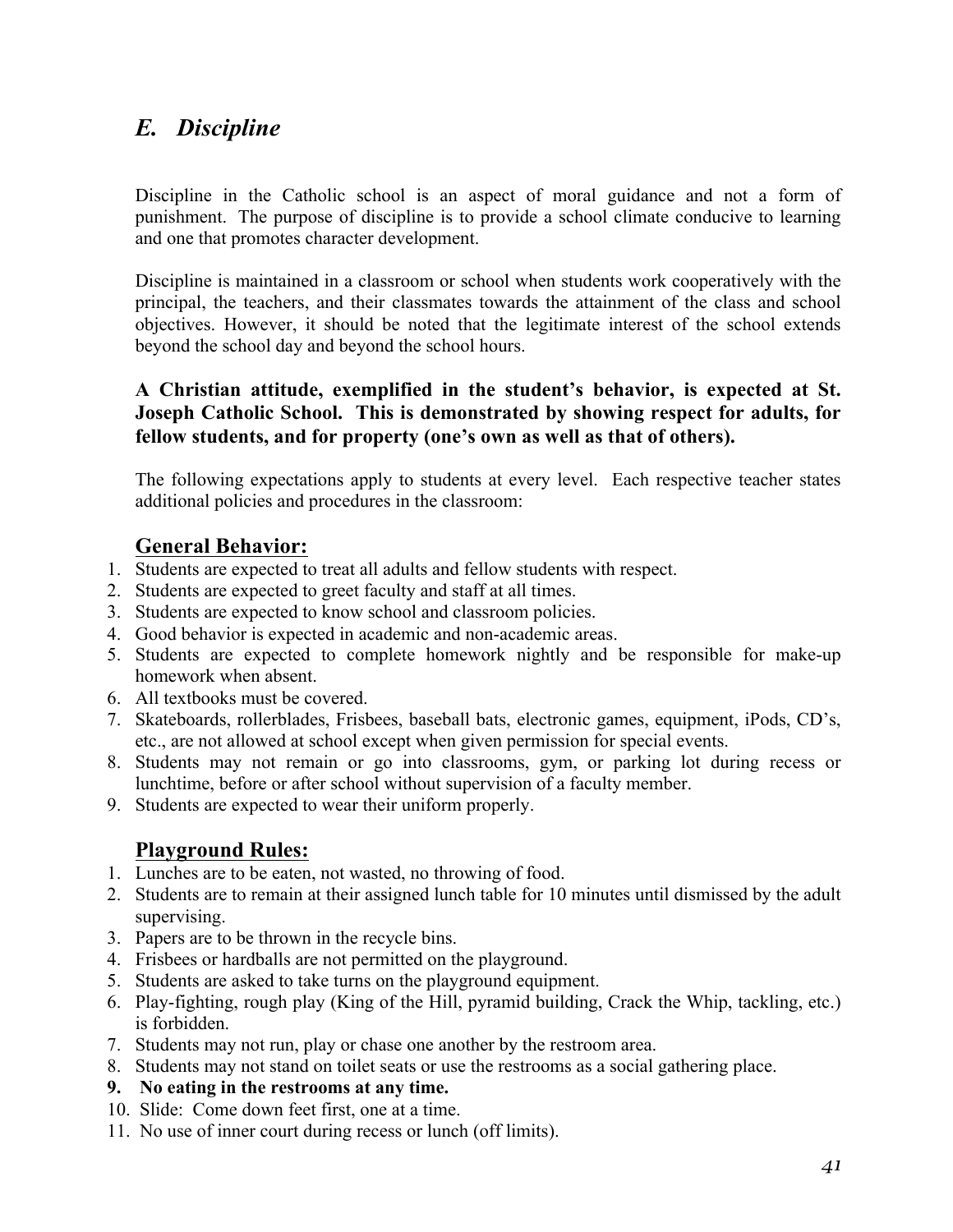- 12. Tree climbing on school grounds is forbidden at all times.
- 13. Cliques and clubs that exclude students are not allowed.

#### **Cheating**

The following constitutes cheating and will result in **zero** credit for the assignment involved and a detention will be given.

- Plagiarism (an idea, thought or work of another person used as one's own)
- Copying of homework from another student
- Giving completed homework to another student to copy
- Looking at another student's work during test taking
- Talking during quizzes or tests
- Sharing information with other students that is not directed by the teacher **Parents will be notified immediately when cheating takes place.**

#### **School Phone:**

The school phone is for school office business only. Students may not call home unless given permission by the principal, office manager or teacher. They will be given a phone pass to do so.

#### **Hand-Held Devices:**

Hand-held devices include: smart hones, cell phones, Kindles, smart watches, iPads, tablets and laptop computers. Students may bring hand-held devices to school, but they must remain in their backpacks and be turned **OFF** during school hours. Hand-held devices may be used after school hours to contact parents once the student has passed through the big parking lot gate. Hand-held devices may not be used in morning or after school daycare. They may not be used in the classroom, restrooms, or any other place on campus during school hours except in cases of dire emergency. Violations of this rule will result in confiscation of the hand-held device for the remainder of the school day and an infraction or clip down. Habitual violations will result in a parent/student/principal conference.

#### **School Property**

Each student is given specific textbooks. If any book is lost or damaged, the student will pay to replace the book. All books must be neatly covered at all times.

Because of the ruinous nature of gum on buildings, books, clothes, etc., the students are forbidden to chew gum on the school campus at any time. Vandalism will not be tolerated. Any damages done by a student is the responsibility of the parents/guardians.

Students are responsible for the proper care of athletic equipment. The student must replace equipment lost or damaged.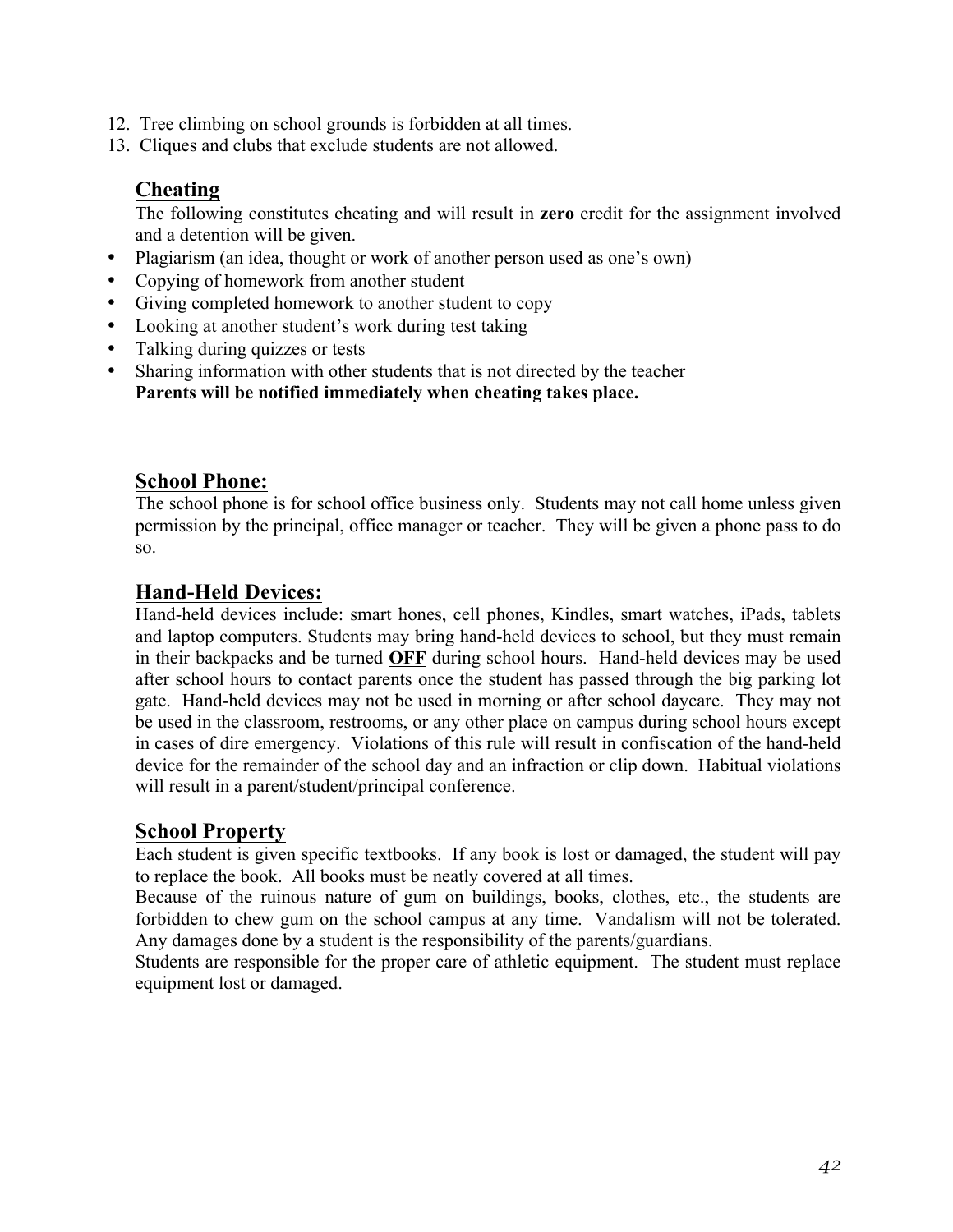# **Detention, Suspensions and Expulsions**

# **Detention**

- No student shall be required to remain in the classroom during the lunch break, or during any recess. All students are required to leave the school rooms at recess and lunchtime, unless it would occasion a danger to health.
- Detention before or after school hours is considered an appropriate means of discipline.
- A student shall not be detained in school for disciplinary or other reasons for more than one hour after the close of the school day.
- Under no circumstances shall a student be detained at school without the knowledge and consent of the parent or guardian, who shall also be informed of the reason for detention and the exact time the period of detention will begin and end.

# **Suspension**

- Any of the reasons listed for expulsion with mitigating circumstances are adequate cause for suspension of a student.
- No student shall be suspended from school for more than two consecutive weeks, unless there is an ongoing police investigation of a possible crime, in which case the student may be suspended during the entire investigation.
- Notice of suspension must be given to the parents or guardians by telephone or in a conference.
- The principal shall schedule a conference with the suspended student's parents or guardians to discuss matters pertinent to the suspension, especially the means by which the parents or guardians and the school can cooperatively encourage the student to improve behavior. The suspended student may be present at the conference.
- In no case will a teacher on his or her own authority suspend a student.

# **Expulsion**

#### **Reasons for Expulsion:**

Reasons for expulsion are, but are not limited to, the following offenses committed by students:

- Actions gravely detrimental to the moral and spiritual welfare of other students
- Habitual profanity or vulgarity
- Assault, battery or any threat of force or violence directed toward any school personnel or student
- Bullying, harassing or hazing school personnel or other students
- Open, persistent defiance of the authority of the teacher
- Continued willful disobedience
- Use, sale or possession of narcotics, drugs or any other controlled substance
- Use, sale, distribution, or possession of any alcoholic beverages on or near school premises
- Smoking or having tobacco
- Stealing
- Forging signatures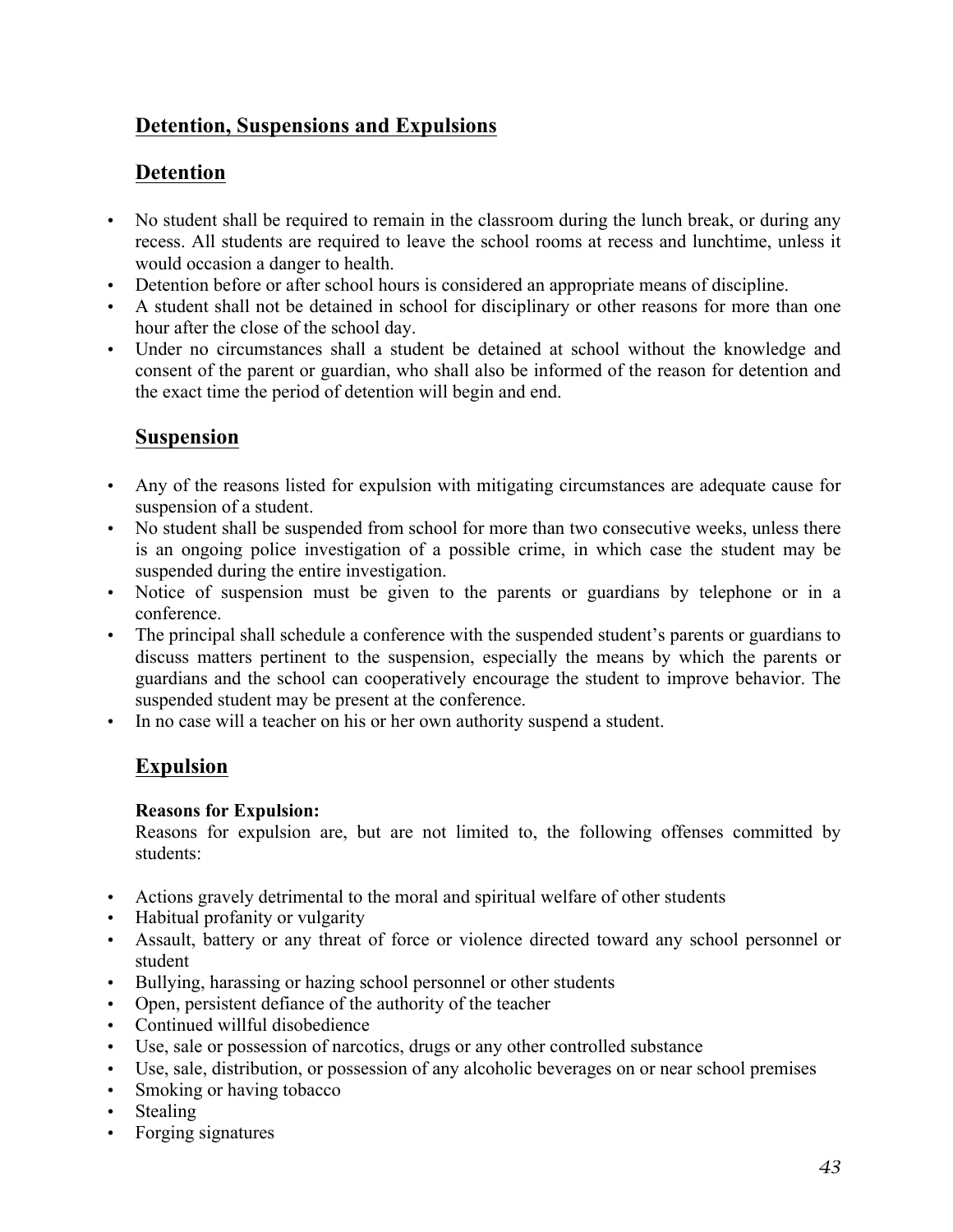- Cheating or plagiarism
- Willful cutting, defacing or otherwise injuring in any way property, real or personal belonging to the school
- Habitual truancy
- Possession of harmful weapons (e.g., knives, guns, etc.) or materials that can be used as weapons
- Membership in, active involvement in, or affiliation with a gang or group responsible for coercive or violent activity
- Actions in or out of school which are detrimental to the school's reputation
- Violation of the Electronic Use policies and guidelines
- Inappropriate conduct or behavior unbecoming a student in a Catholic school

# **Procedure for Expulsion**

Except in cases involving grave offenses, the following steps must be taken:

- A conference must be held with the parents or guardians, student, teacher, and principal present to advise the family that serious action is contemplated unless there is immediate improvement in behavior. In parish schools, the pastor should be notified of the conference, given an opportunity to attend and provided a report of the discussion.
- If behavior does not improve, the final decision will be announced at a second conference attended by the principal, teacher, and parents or guardians. If the parents or guardians fail, without cause, to attend the conference, the pastor, principal, and teacher will reach a final decision. The final decision rests with the pastor in consultation with the principal.
- In no case will a teacher on his or her own authority expel a student.
- Full credit will be given for all work accomplished by the student up to the moment of expulsion

# **Written Record**

A written record of the steps leading to expulsion must be kept on file with copies of all communications and reports

# **Cases Involving Grave Offenses**

- In cases involving grave offenses, which may include a violation of criminal law or actions so outrageous as to shock the conscience or behavior of the community, the student is immediately suspended and there is no requirement to hold the initial parent-principal conference.
- The procedure involving cases of grave offenses is followed when the continued presence of the student at school (even for a short period of time) will, in the reasonable judgment of the principal, pose a serious threat to the health and welfare of another student or students, or faculty members.
- When immediate suspension is imposed, with probable expulsion, while the case is being investigated, the rules and the consequences of the violation should be clearly explained to the student and parents or guardians.

# **Time of Expulsion**

• An expulsion may be made immediately if the reasons are urgent.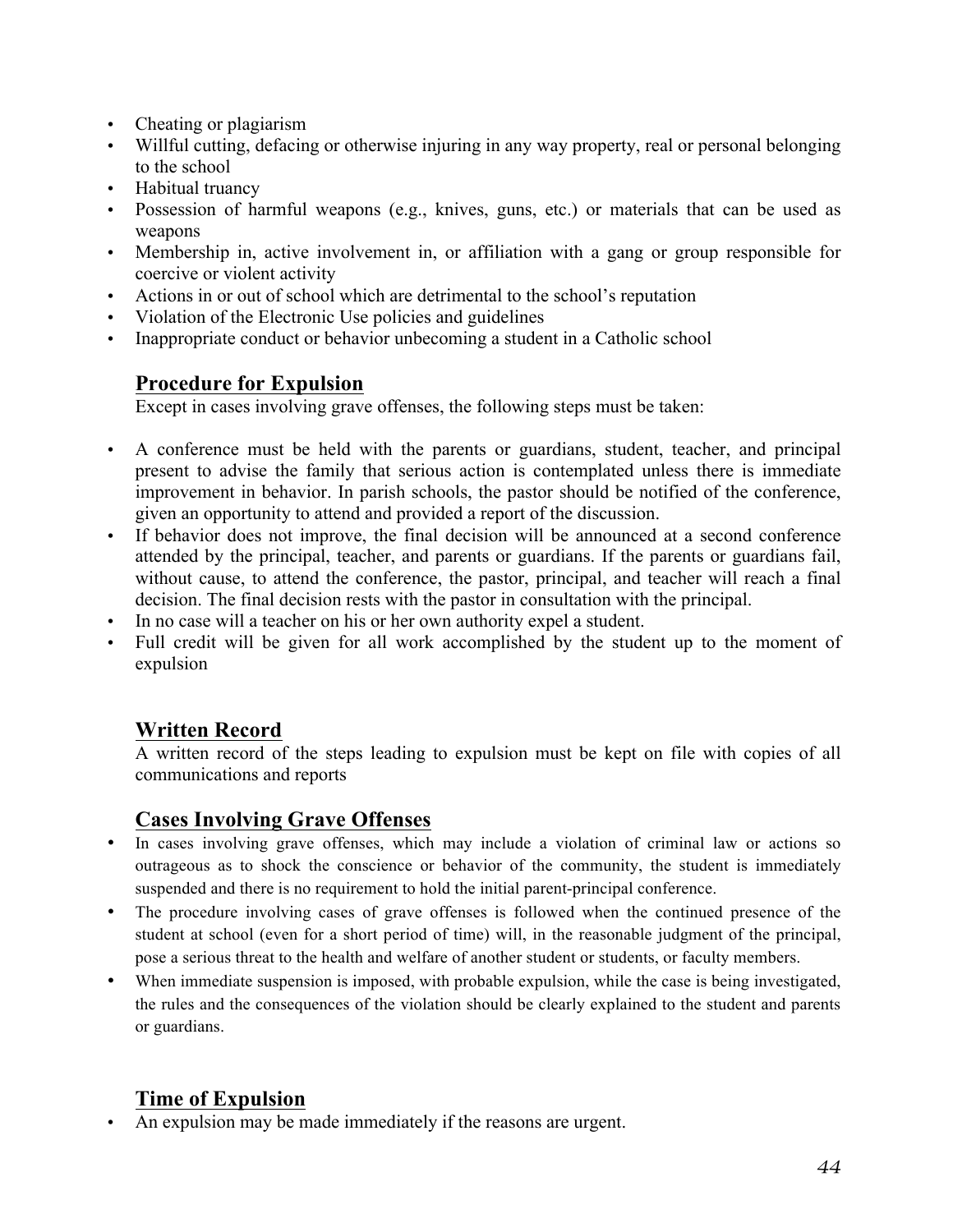- Only in exceptional cases shall expulsion of an eighth grade student who has been in the school one or more years be allowed.
- If an expulsion is to take place during the last quarter of the school year or during the last semester in the case of an eighth grade student, prior approval of the Department of Catholic Schools is required before the expulsion can take effect.
- If such action is contemplated, approval shall be obtained before the announcement of the final decision to the parents at the meeting described below.

# **Reporting of Expulsions**

- All expulsions, even if they occur at the end of the year, are reported to the elementary supervisor at the Department of Catholic Schools.
- The County Office of Education where the school is located may require notification of pupil expulsions.

# **Right to Make Exceptions**

The principal, in consultation with the pastor, retains the right to make exceptions in cases where mitigating circumstances call for a different response than policy suggests.

# **Home Study**

Circumstances may arise which dictate that a student, at the discretion of the principal, be excluded from school attendance for a period of time. This is a remedy for unusual situations and is not considered a suspension. Students may be given tests, etc. outside school hours so that grades can be reported.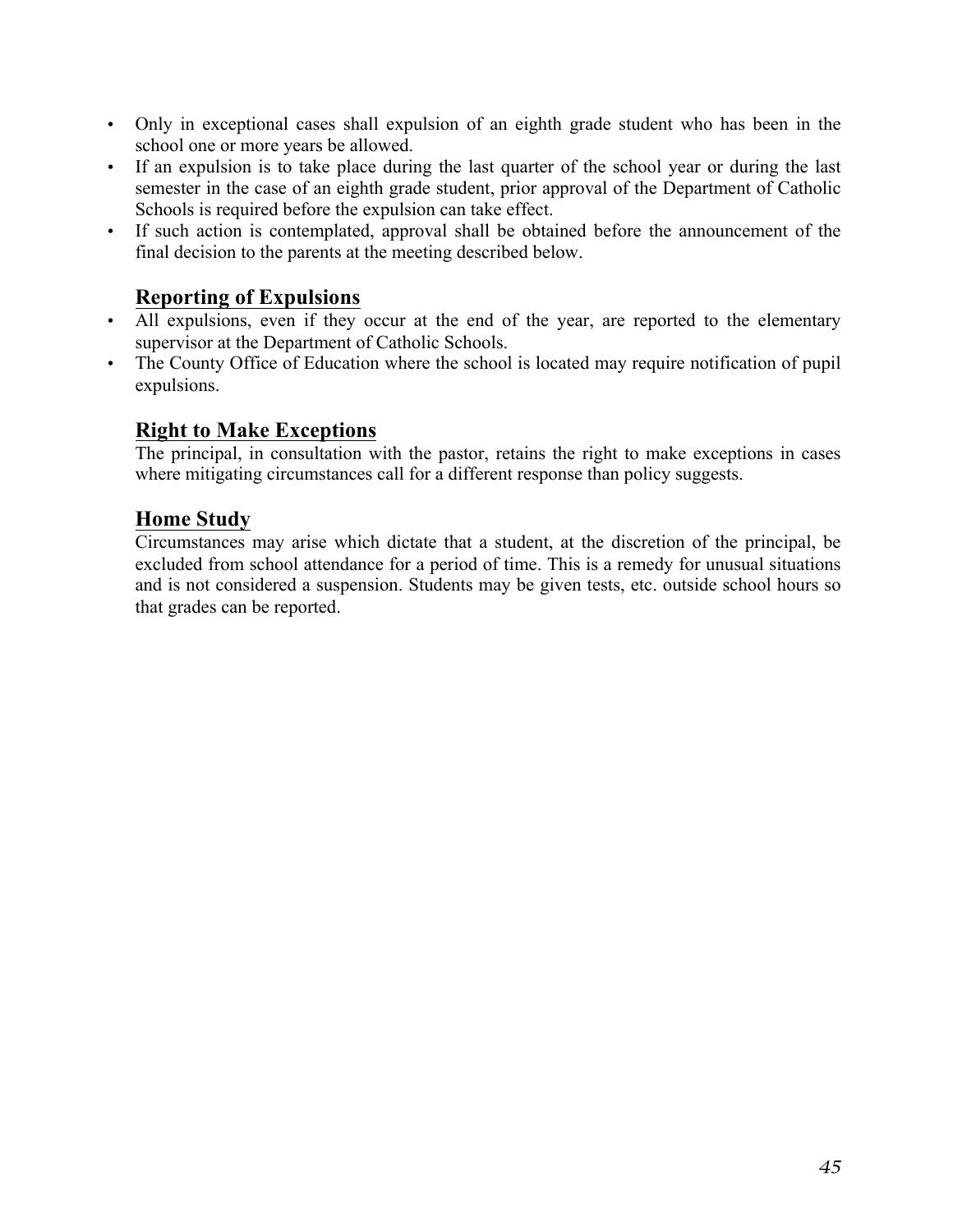# **Harassment, Bullying And Hazing Policy**

The school is committed to provide a safe and comfortable learning environment that respects Christian values and is free from harassment, bullying or hazing in any form. Harassment, bullying or hazing of any student by any other student, lay employee, religious, clergy, or school volunteer is prohibited. The school will treat allegations of any such conduct seriously and will review and investigate such allegations in a prompt, confidential and thorough manner

Substantiated acts of harassment, bullying or hazing by a student will result in disciplinary action up to and including dismissal of the student. Students found to have filed false or frivolous charges will also be subject to disciplinary action up to and including dismissal. For students in grades K-3, this disciplinary action shall depend on the maturity of the students and the circumstances involved. For students in grades 4 through 8, the disciplinary action may include suspension or dismissal.

**Harassment** occurs when an individual is subjected to treatment or a school environment that is hostile or intimidating. It includes, but is not limited to, any or all of the following:

- Verbal harassment: Derogatory comments and jokes; threatening words spoken to another person
- Physical harassment: Unwanted physical touching, contact, assault, deliberate impeding or blocking movements, or any intimidating interference with normal work or movement
- Visual harassment: Derogatory, demeaning or inflammatory posters, cartoons, written words, drawings, and gestures
- Sexual harassment: Unwelcome sexual advances, requests for sexual favors, and other verbal or physical conduct of a sexual nature

**Bullying** is the habitual harassing, intimidating, tormenting, browbeating, humiliating, terrorizing, oppressing and/or threatening of another person. Bullying typically consists of direct behaviors, such as teasing, taunting, threatening, hitting, shoving, and stealing that are initiated by one or more students against a victim or victims. In addition to direct attacks, bullying may also be indirect, such as spreading rumors that cause victims to be socially isolated through intentional exclusion. Whether the bullying is direct or indirect, the key component of bullying is physical or psychological intimidation that occurs repeatedly over time to create an ongoing pattern of harassment and abuse.

Students also may be involved in cyberbullying, which occurs when they bully each other using the Internet, mobile phones or other cyber technology. This can include, but is not limited to:

- Sending inappropriate text, e-mail, or instant messages
- Posting inappropriate pictures or messages about others in blogs, web sites or social communication networks
- Using someone else's user name to spread rumors or lies about someone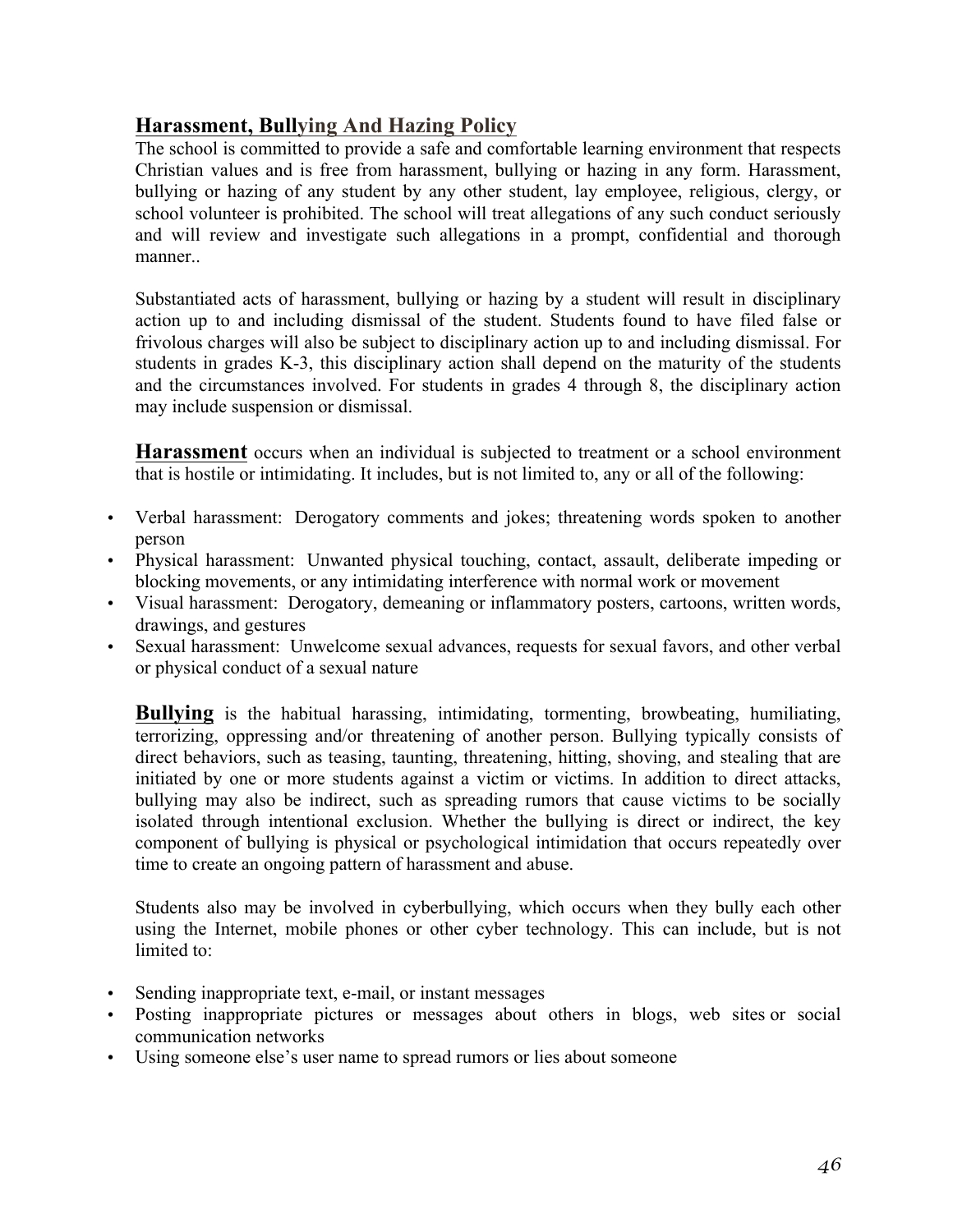**Hazing** is any method of initiation or pre-initiation into a student organization or student body or any pastime or amusement engaged in with respect to these organizations which causes, or is likely to cause, bodily danger, physical harm, or personal degradation or disgrace resulting in physical or mental harm, to any student or other person.

Students are responsible for:

- Conducting themselves in a manner that contributes to a positive school environment
- Avoiding any activity that may be considered discriminatory, intimidating, harassing, bullying or hazing
- If a student is a target of harassment, bullying or hazing, when possible, informing the other person(s) that the behavior is offensive and unwelcome
- Reporting all incidents of discrimination, harassment, bullying or hazing to the principal or teacher

As appropriate, the students involved may be asked to complete a formal, written complaint which will be investigated and will involve only the necessary parties. Confidentiality will be maintained as much as possible.

# **Student Threats**

All threats by students to inflict serious harm to self or others, or to destroy property, will be taken seriously. Whoever hears or becomes aware of any threat made by a student should immediately report it to the pastor, principal, or a teacher. The principal will notify the police and the Department of Catholic School immediately.

The student who has made the threat will be kept in the school office under supervision until the police arrive. The parents or guardians of the student who has made the threat will be notified. Any adult or student who has been identified as the potential victim, or mentioned in writing as a potential victim, will be notified immediately.

The student who has made the threat will be suspended until the investigation by the police and school has been completed. The decision to re-admit a student who has made a threat will be made by the principal and pastor on a case-by-case basis. Practical jokes or offhand comments of a threatening nature will be taken seriously and will be investigated. The police may be notified and these actions may result in suspension or removal of a student from school.

#### **School Searches**

Students' legitimate expectation of privacy in their person and in the personal effects they bring to school must be balanced against the obligation of the school to maintain discipline and to provide a safe environment for the school community. Accordingly, school officials may conduct a search of the student's person and personal effects based on a **reasonable suspicion** that the search will disclose evidence that the student is violating or has violated the law or a school rule.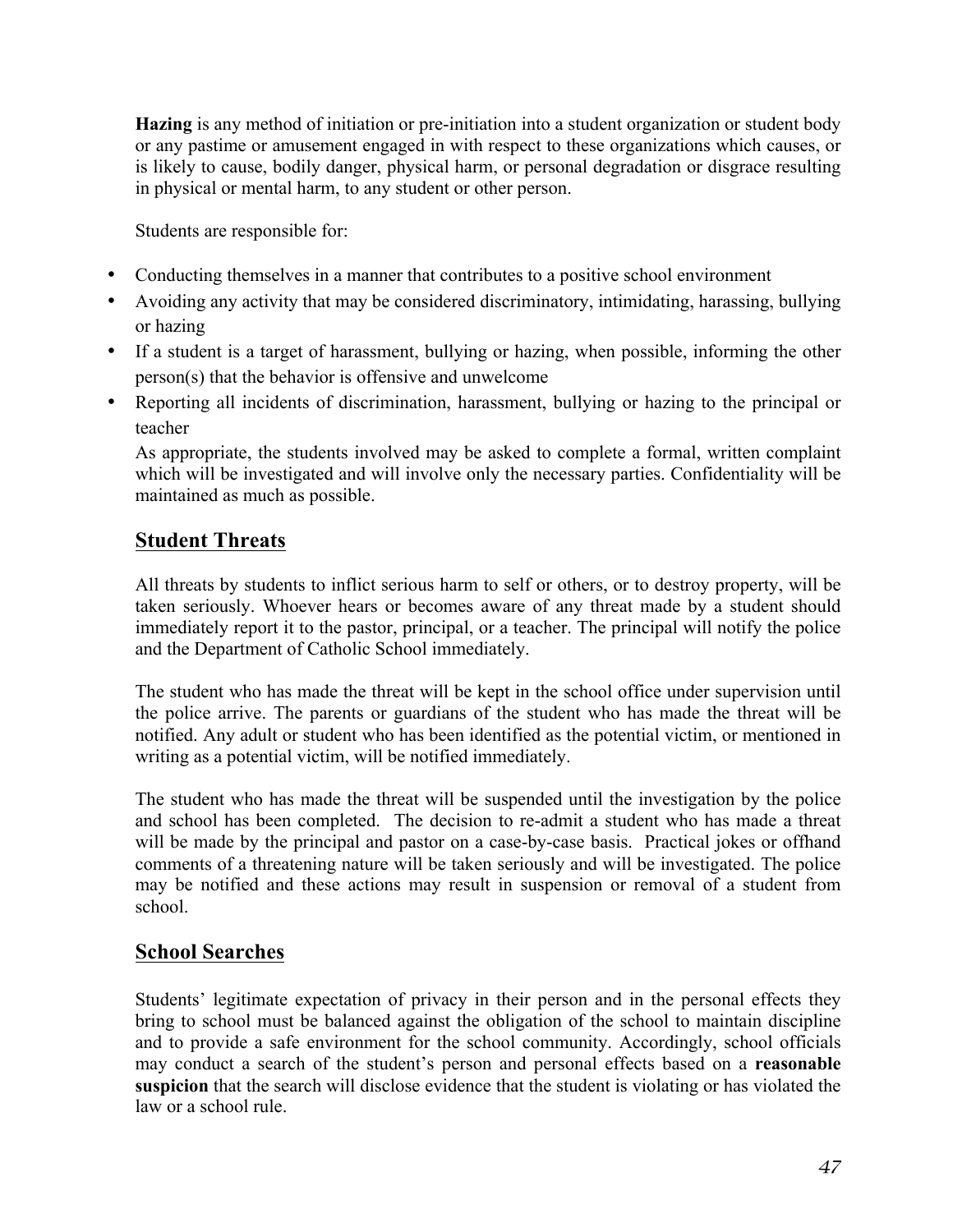School officials do not need a warrant or a parent's permission to conduct a search of the student and/or the school's or a student's personal property, as long as they have a reasonable suspicion that a law or school rule is being or has been violated.

Students do not own their lockers or other school property. Lockers are made available to the student by the school. The student does have some expectation of privacy in his or her locker from other students. However, a student may not exclude school officials if the school official has a reasonable suspicion that a law or school rule has been violated.

A student has a greater expectation of privacy concerning his or her backpack, purse, clothing and other personal effects. A school official who finds it necessary to conduct a search of a student's backpack, purse, clothing or personal effects, must have a reasonable suspicion that the student is violating or has violated a law or school rule. The student's parents should be notified of any such search.

An alert from a trained and certified detector dog is sufficient to allow the school official to have a reasonable suspicion and to conduct a search of the student's locker, car or his or her personal property and effects. In addition to this policy on searches by the school, every student is subject to the Archdiocesan and school use and privacy policies concerning cell phones and other electronic devices, whether the devices belong to the school or to the student.

If a student refuses to cooperate in a reasonable search of the school or student property (including electronic devices), the student's parents and/or the police may be called for assistance or referral.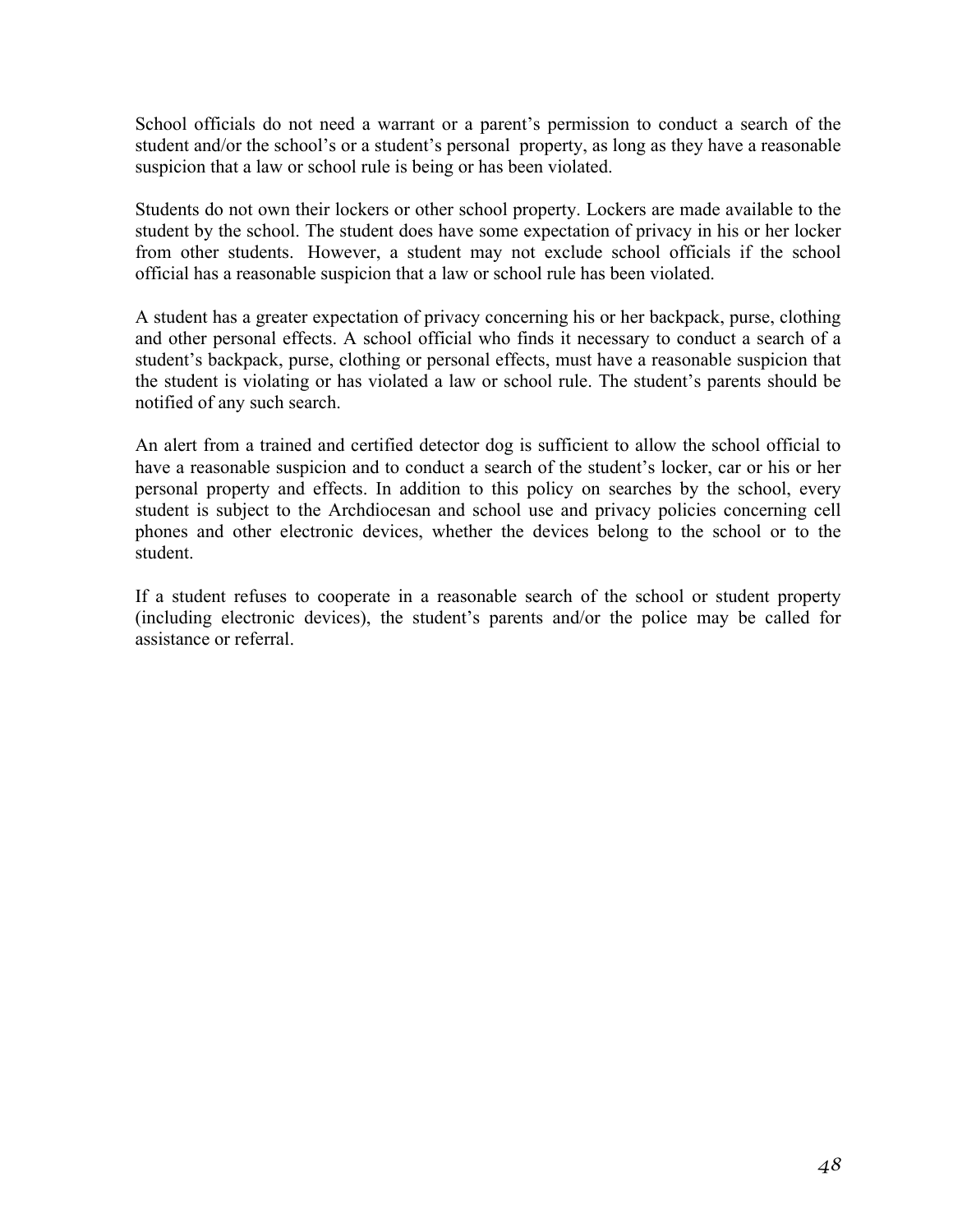# **Dress Code Guidelines for 2017 – 2018**

St. Joseph Catholic School has identified Vicki Marsha Uniforms as the uniform vendor. All school uniforms must be purchased from them exclusively.

> Vicki Marsha Uniforms 5292 Production Drive Huntington Beach, CA 92646 714/895-6371 www.vickimarsha.com School Code is: SJS6115

- v **Uniform items with old logos remain acceptable. Older styles of the plaid skirt remain acceptable for girls in grades 4-8.**
- v **Uniform hats, sold only by Vicki Marsha, may be worn outdoors during the school day.**

# **Boys: Alpha-K – 5 – Regular/Non-P.E. School Day Uniform**

- $\triangleright$  Light Blue (Royal Blue AK-K), polo knit shirt with school logo (Vicki Marsha Only)
- $\triangleright$  Royal blue sweatshirt with school logo (Vicki Marsha Only)
- $\triangleright$  Navy, long-sleeved sweater or sweater vest with school logo (Vicki Marsh Only)
- $\triangleright$  Navy windbreaker/fleece jacket with school logo (Vicki Marsha Only)
- $\triangleright$  Navy blue cords/pants, navy twill shorts/pants. (Vicki Marsha Only) Shorts are not to hang below the knee. Shorts may be worn year round.
- $\triangleright$  Black or navy blue belt
- $\triangleright$  Shoes:
	- o Low-top athletic with only the following colors (solid or combination of): black, white, grey or navy blue, lace-up or Velcro only. **No other color may be visible on the shoes or laces.**
- $\triangleright$  Socks
	- o White crew socks no logos
- $\div$  Shirts must be tucked in at all times

# **Boys: Grades 6, 7, 8 – Regular/Non-P.E. School Day Uniform**

- $\triangleright$  White knit polo shirt with school logo (Vicki Marsha Only)
- $\triangleright$  Navy hooded sweatshirt with school logo (Vicki Marsha Only)
- Ø Navy, long-sleeved sweater or sweater vest with school logo (Vicki Marsh Only)
- $\triangleright$  Navy windbreaker/fleece jacket with school logo (Vicki Marsha Only)
- $\triangleright$  Navy blue cords, navy twill shorts/pants (Vicki Marsha Only)
- $\triangleright$  Shorts may be worn year round. Shorts are not to be worn below the knee.
- $\triangleright$  Black or navy blue belt
- $\triangleright$  Shoes: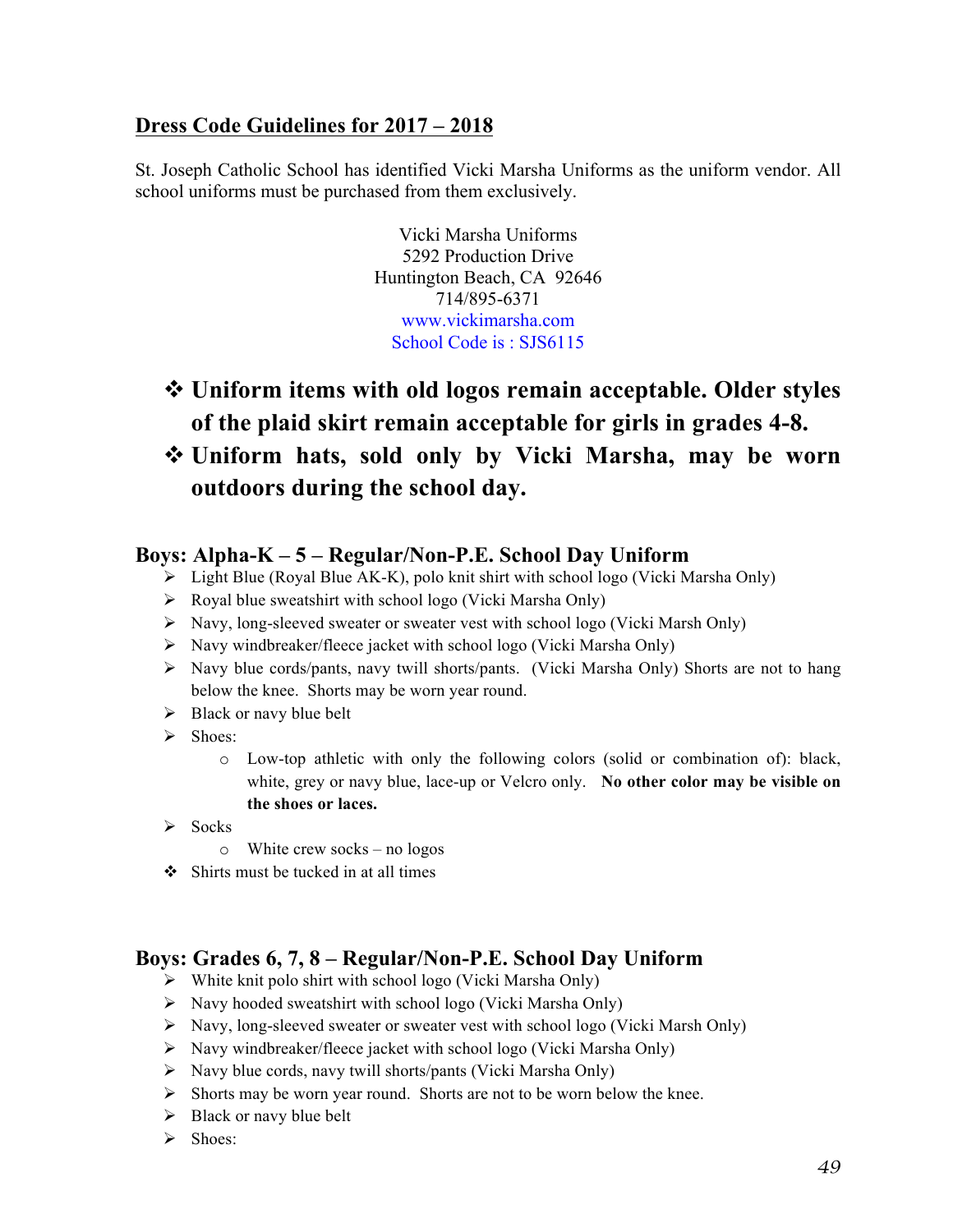- o Low-top athletic with only the following colors (solid or combination of): black, white, grey or navy blue, lace-up or Velcro only. **No other color may be visible on the shoes or laces.**
- $\triangleright$  Socks:
	- o White crew socks no logos
- $\div$  Shirts must be tucked in at all times

# **Boys: Alpha-K – 8 – Dress Uniform – To Worn on All Mass Days (Please Refer to School Calendar) or on Non-P.E. Days**

- $\triangleright$  White, button-down collar, short or long-sleeved shirt
- $\triangleright$  Light Blue, button-down collar, short or long-sleeved shirt (Vicki Marsha Only)
- $\triangleright$  St. Joseph Plaid or Navy Blue tie (Vicki Marsha Only)
- $\triangleright$  Navy blue cords/pants or navy twill shorts/pants. (Vicki Marsha Only) Shorts are not to hang below the knee.
- $\triangleright$  Black or navy blue belt
- $\triangleright$  Shoes:
	- o All black, leather or suede, low-top, lace-up or Velcro, athletic shoes or dress shoes.
- $\triangleright$  Socks:
	- o White or black crew socks no logos
- v **Sweatshirts are not to be worn on Dress Uniform Days. Students may wear the uniform, navy, long-sleeved sweater, vest (Vicki Marsha Only) or the uniform jacket (Vicki Marsha Only) on cold days.**
- v **Shirts must be tucked in at all times**

# **Girls: Grades Alpha-K – 5 – Regular/Non-P.E. School Day Uniform**

- $\triangleright$  Light Blue (Royal Blue AK-K) polo knit shirt with school logo (Vicki Marsha Only)
- $\triangleright$  Royal blue sweatshirt with school logo (Vicki Marsha Only)
- $\triangleright$  Navy, long-sleeved sweater or sweater vest with school logo (Vicki Marsh Only)
- $\triangleright$  Navy windbreaker/fleece jacket with school logo (Vicki Marsha Only)
- $\triangleright$  Walking shorts in plaid (Vicki Marsha Only) or navy, twill (may not be rolled up)
- $\triangleright$  Long, twill navy pants (Vicki Marsha Only)
- $\triangleright$  Plaid Skirt (Vicki Marsha Only) 4th & 5th Grade Only Skirt must measure no higher that 2" above the back of the knee
- $\triangleright$  Belts (black or navy blue) are required when pants/shorts have belt loops.
- $\triangleright$  Shoes:
	- o Low-top athletic with only the following colors (solid or combination of): black, white, grey or navy blue, lace-up or Velcro only. **No other color may be visible on the shoes or laces.**
	- o Dress Uniform Shoes: black and white Saddle Oxfords, black Penny Loafers or black Mary Janes
- $\triangleright$  Socks:
	- o White or navy blue knee or white crew socks no logos
- Ø Hair Accessories: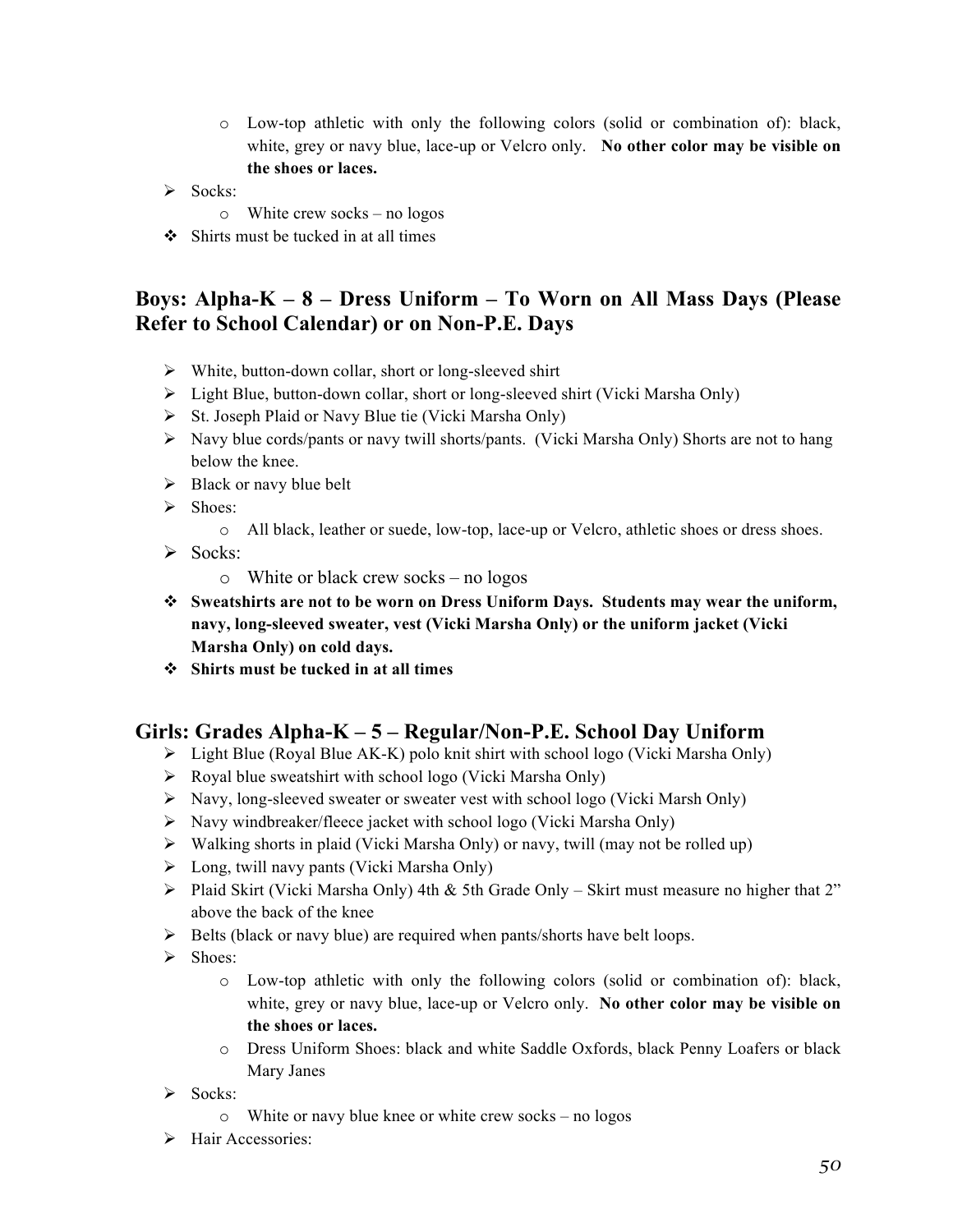- o Ribbons, headbands or barrettes may only be solid navy blue, black, white, or St. Joseph School plaid
- $\div$  Shirts must be tucked in at all times

# **Girls: Grades Alpha-K – 3 – Dress Uniform – To Worn on All Mass Days (Please Refer to School Calendar), May be Worn on Non-P.E. Days**

- $\triangleright$  Plaid Jumper (Vicki Marsha Only)
- Ø White or Light Blue Blouse with Peter Pan Collar (Vicki Marsha Only)
- $\triangleright$  Shoes:
	- o Black or navy and white Saddle Oxfords, black Penny Loafers or black Mary Janes
- $\triangleright$  Socks:
	- o white or navy blue knee or white crew socks no logos
	- o white or navy blue tights may be worn on cool days
- Ø Hair Accessories:
	- o Ribbons, headbands or barrettes may only be solid navy blue, black, white, or St. Joseph School plaid
- v **Shirts must be tucked in at all times**
- v **Sweatshirts are not to be worn on Dress Uniform Days. Students may wear the uniform, navy, long-sleeved sweater, vest (Vicki Marsha Only) or the uniform jacket (Vicki Marsha Only) on cold days.**

# **Girls: Grades 6, 7, 8 – Regular/Non-P.E. School Day**

- $\triangleright$  White polo shirt with school logo (Vicki Marsha Only)
- $\triangleright$  Navy hooded sweatshirt with school logo (Vicki Marsha Only)
- $\triangleright$  Navy, long-sleeved sweater or sweater vest with school logo (Vicki Marsh Only)
- $\triangleright$  Navy windbreaker/fleece jacket with school logo (Vicki Marsha Only)
- $\triangleright$  Navy blue or plaid (Vicki Marsha Only) walking shorts (may not be rolled up).
- $\triangleright$  Long, twill navy pants (Vicki Marsha Only)
- $\triangleright$  Plaid Skirt (Vicki Marsha Only)
- $\triangleright$  Belts (black or navy blue) are required when pants/shorts have belt loops
- > Shoes:
	- o Low-top athletic with only the following colors (solid or combination of): black, white, grey or navy blue, lace-up or Velcro only. **No other color may be visible on the shoes or laces.**
	- o Dress Uniform Shoes: black and white Saddle Oxfords, black Penny Loafers or black Mary Janes
- $\triangleright$  Socks:
	- o White or navy blue knee or crew socks no logos
- $\triangleright$  Hair Accessories:
	- o Ribbons, headbands or barrettes may only be solid navy blue, black, white, or St. Joseph School plaid
- $\div$  Shirts must be tucked in at all times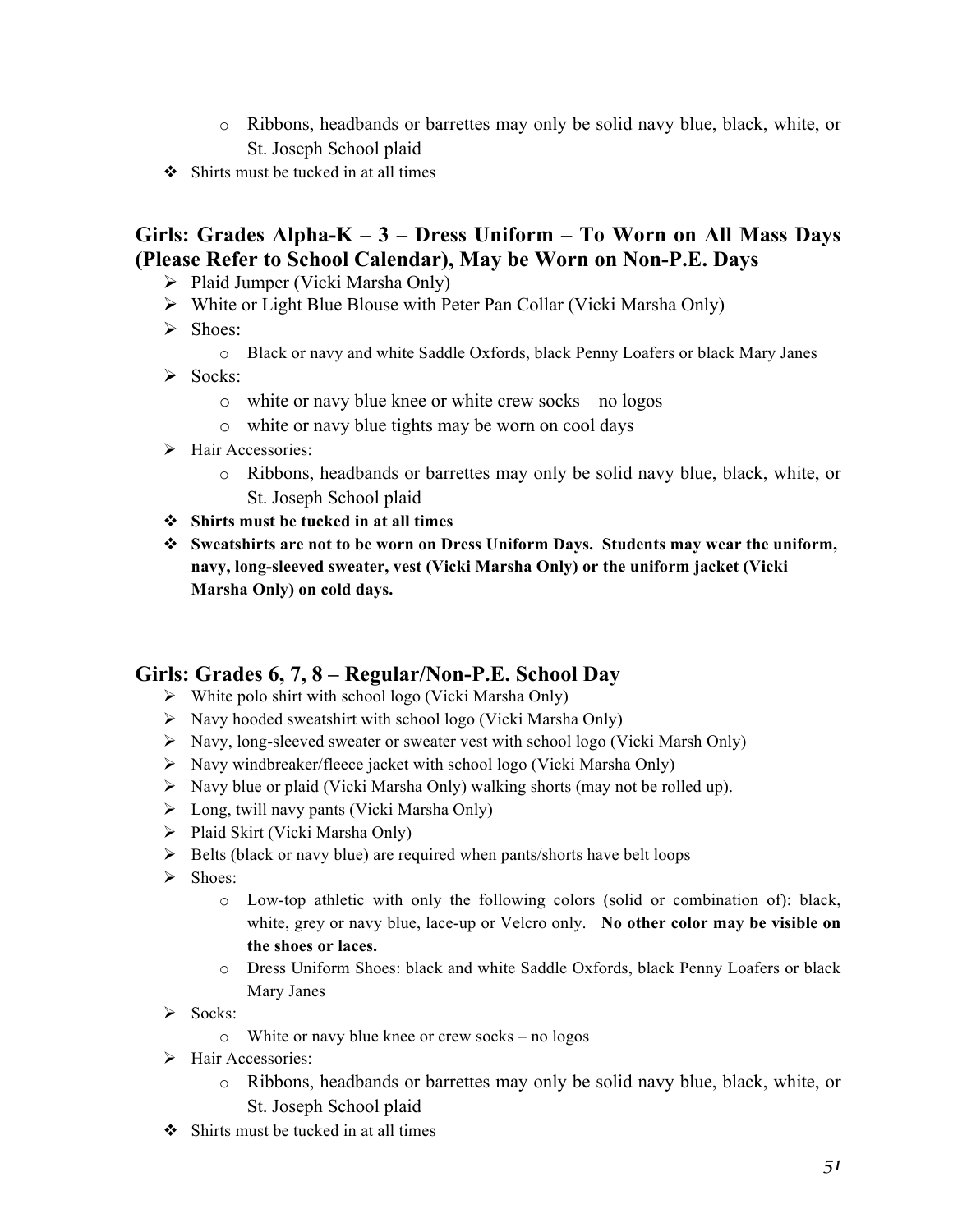# **Girls: Grades 4-8 – Dress Uniform – To Be Worn on All Mass Days (Please Refer to School Calendar), May be Worn on Non-P.E. Days**

- Ø **Plaid Skirt (Vicki Marsha Only)** Skirt must measure no higher that 2" above the back of the knee
- $\triangleright$  White, button-down collar, short or long sleeved shirt, only. No Polo Shirts worn on this day.
- $\triangleright$  Light Blue, button-down collar, short or long sleeved shirt (Vicki Marsha Only)
- $\triangleright$  Navy sweater or sweater vest with school logo (Vicki Marsha Only)
- $\triangleright$  Shoes:
	- o Black, navy and white Saddle Oxfords, black Penny Loafers or black Mary Janes
- $\triangleright$  Socks:
	- o white or navy blue knee or crew socks no logos
	- o white or navy tights may be worn on cool days
- Ø Hair Accessories:
	- o Ribbons, headbands or barrettes may only be solid navy blue, black, white, or St. Joseph School plaid
- v **Shirts must be tucked in at all times**
- v **Sweatshirts are not to be worn on Dress Uniform Days. Students may wear the uniform, navy, long-sleeved sweater, vest (Vicki Marsha Only) or the uniform jacket (Vicki Marsha Only) on cold days.**
- $\diamond$  If worn on a regular school day, the dress uniform must be worn in its entirety. **Example: no polo shirts with skirts, no athletic shoes**

# **P.E. Uniform: Boys/Girls - Grades Alpha-K – 8 (Worn on Assigned P.E. Days)**

- $\triangleright$  Navy blue P.E. shorts
- $\triangleright$  Light blue t-shirt with school logo (Vicki Marsha Only)
- $\triangleright$  Navy Blue Sweatpants (Vicki Marsha Only)
- $\triangleright$  Grade-level school sweatshirt with school logo
- $\triangleright$  Shoes:
	- o Low-top athletic with only the following colors (solid or combination of): black, white, grey or navy blue, lace-up or Velcro only. **No other color may be visible on the shoes or laces.**
- $\triangleright$  Socks:
	- o White crew no logos
- $\triangleright$  Hair Accessories (for girls):
	- o Ribbons, headbands or barrettes may only be solid navy blue, black, white, or St. Joseph School plaid

#### **Hair/Nails/Cosmetics**

Bangs or sides of hair may not fall in the student's face and must be held back with a clip or bobby pin. Boys' hair should not touch their shirt collar or the top of their eyebrows. Hair spikes, i.e., flattop or bangs may not be higher than one inch from scalp. No color change, bleaching. No shaved heads sides or back (no scalp showing). Barber is not to use the  $#0$ razor. Adornments on hair headbands must be the exact same color as the headband and should not measure more than 2 inches. Nails must be kept clean, short, and only clear nail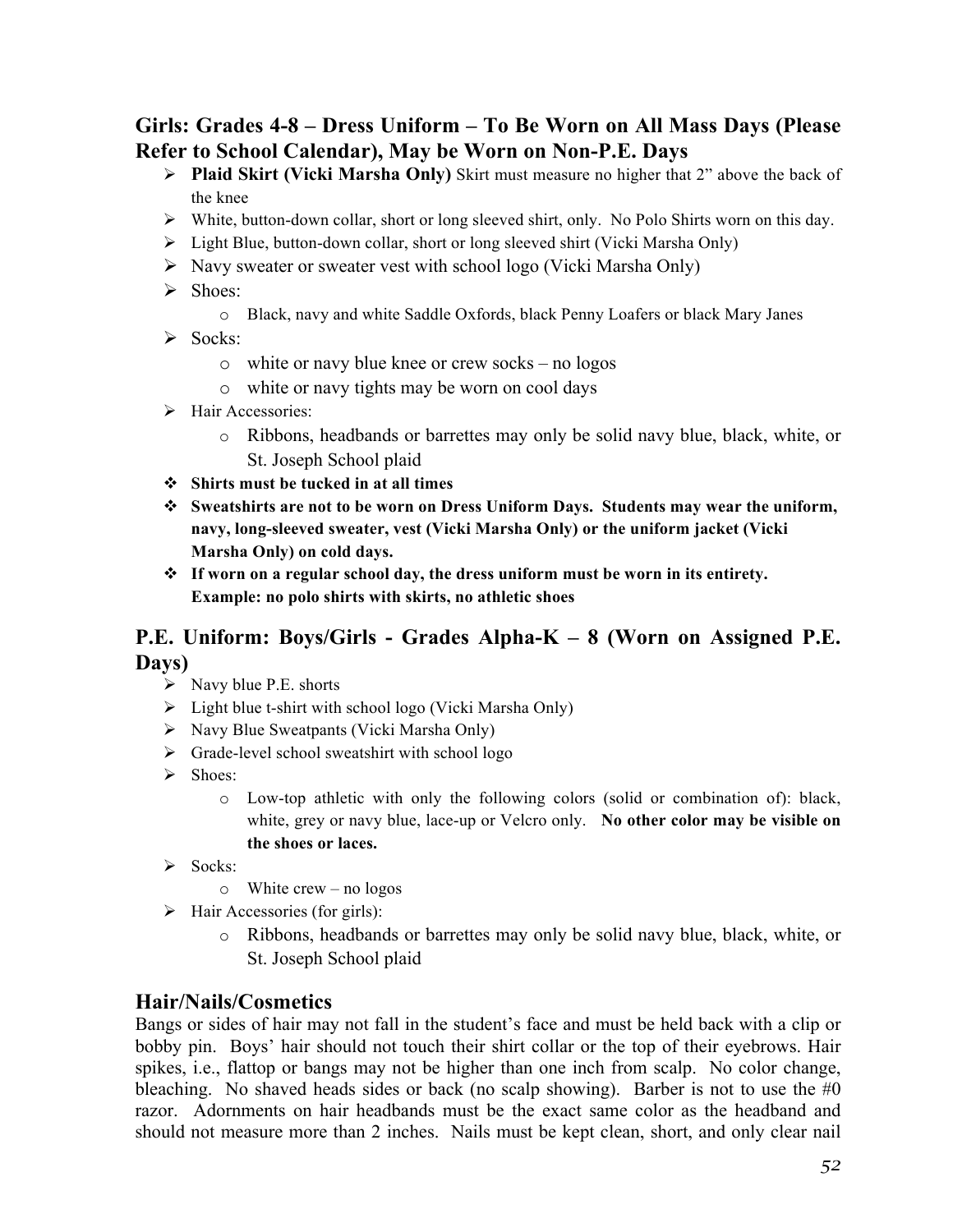polish is allowed (no French manicures or colored polish). Students may not wear cosmetics at any time. This includes eyeliner, mascara, lipstick, blush, or makeup of any kind.

# **Jewelry**

- $\triangleright$  Small religious necklace only
- $\triangleright$  Post earrings, one per ear (girls only) stud, no hoops or loops of any kind
- $\triangleright$  Watch no neon colors
- $\triangleright$  Ring one per hand girls only
- $\triangleright$  No bracelets are allowed (exception for medical/official ID/Year of Faith) this includes wearing hair bands around the wrist.

# **Out of Uniform**

- $\triangleright$  Rolling up skirts or shorts skirts higher than 2" above the back of the knee
- $\triangleright$  Non-prescription eyewear of any sort
- $\triangleright$  Logos or embellishments of any sort on socks
- $\triangleright$  Turning up short cuffs (may not be sewn shorter)
- $\triangleright$  Sagging pants
- $\triangleright$  Un-tucked shirts
- $\triangleright$  High tops, hiking boots, platform tennis shoes
- $\triangleright$  Open toe shoes, sandals
- $\triangleright$  Ribbons, headbands or barrettes that are colors other than solid navy blue, black white, or St. Joseph School plaid
- $\triangleright$  St. Joseph administration and faculty reserve the right to amend the uniform policy as needed throughout the school year

# **Free Dress**

- $\triangleright$  Shoes Tie or velcro only. Athletic shoes, any color. Shoes must be worn at all times. Sandals - no flip-flops or backless sandals are ever permitted on campus. This includes athletes who change early for athletic competitions. Boots – heels may be no higher than 1 inch.
- $\triangleright$  Shirt / Top Must have sleeves, either long or short. No crop tops (no bare midriffs), low cut tops, halter tops, tank tops of any width or spaghetti straps may be worn. Appropriate logo shirts and socks may be worn on these days. Clothing may not have offensive sayings or pictures.
- $\triangleright$  Shorts / Pants no cut offs, ripped jeans or low riders. Capri's are fine. Leggings must be worn with a long, tunic-type top. Hem on shorts is to be no higher than midthigh.
- $\triangleright$  St. Joseph administration and faculty reserve the right to assess the appropriateness of free-dress clothing.

# **Buck-A-Jean Day**

Jeans must be denim and free from tears, rips and holes.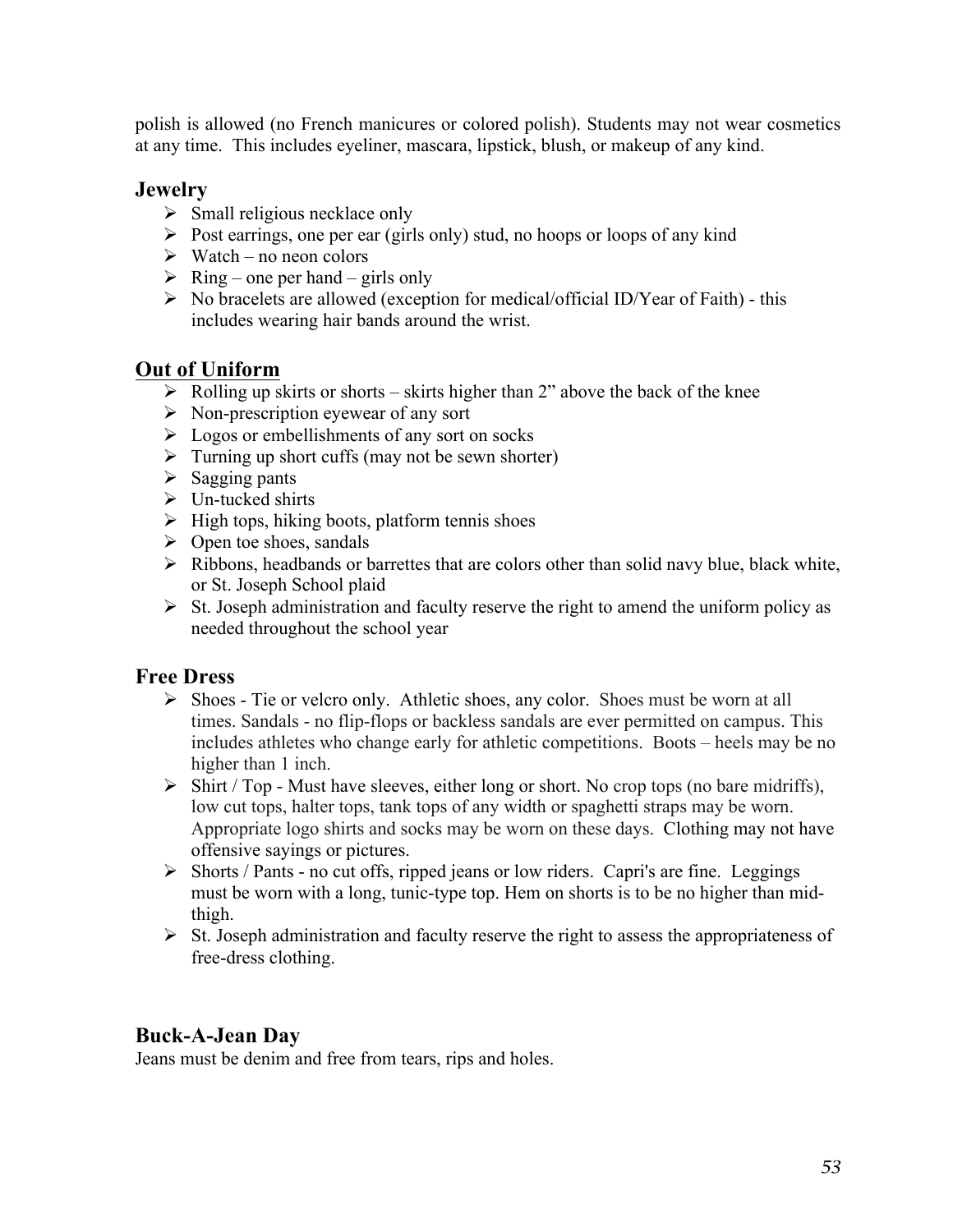# **Consequences for uniform infraction:**

One warning will be given for the first uniform violation. A referral will be given for the second violation. A detention will be given for the third violation. Four uniform violations will result in parent conference.

All uniforms must be labeled with student's name and grade.